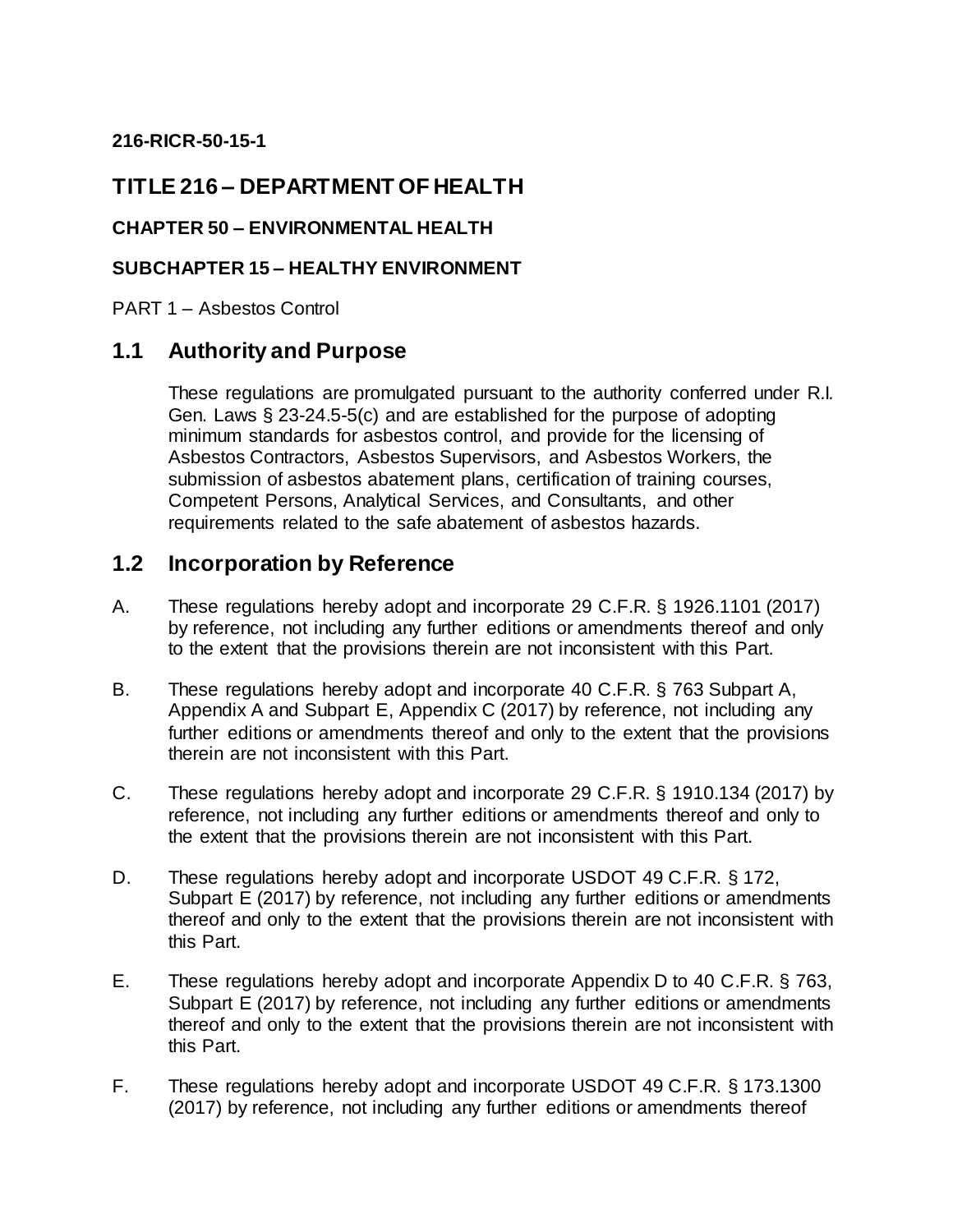and only to the extent that the provisions therein are not inconsistent with this Part.

- G. These regulations hereby adopt and incorporate 40 C.F.R. § 763.95 (2017) by reference, not including any further editions or amendments thereof and only to the extent that the provisions therein are not inconsistent with this Part.
- H. These regulations hereby adopt and incorporate 40 C.F.R. § 763.90 (2017) by reference, not including any further editions or amendments thereof and only to the extent that the provisions therein are not inconsistent with this Part.
- I. These regulations hereby adopt and incorporate 40 C.F.R. § 763.94 (2017) by reference, not including any further editions or amendments thereof and only to the extent that the provisions therein are not inconsistent with this Part.
- J. These regulations hereby adopt and incorporate 40 C.F.R. § 763.92 (2017) by reference, not including any further editions or amendments thereof and only to the extent that the provisions therein are not inconsistent with this Part.
- K. These regulations hereby adopt and incorporate 40 C.F.R. § 763.85 (2017) by reference, not including any further editions or amendments thereof and only to the extent that the provisions therein are not inconsistent with this Part.
- L. These regulations hereby adopt and incorporate 40 C.F.R. § 763.86 (2017) by reference, not including any further editions or amendments thereof and only to the extent that the provisions therein are not inconsistent with this Part.
- M. These regulations hereby adopt and incorporate 40 C.F.R. § 763.88 (2017) by reference, not including any further editions or amendments thereof and only to the extent that the provisions therein are not inconsistent with this Part.
- N. These regulations hereby adopt and incorporate EPA's NESHAP requirements, 40 C.F.R. § 61, Subpart M (2017) by reference, not including any further editions or amendments thereof and only to the extent that the provisions therein are not inconsistent with this Part.

## **1.3 Definitions**

- A. Whenever used in these rules and regulations, the following terms shall be construed as follows:
	- 1. "Act" means R.I. Gen. Laws Chapter 23-24.5, entitled Asbestos Abatement.
	- 2. "Adequately wet" means sufficiently mixed or penetrated with liquid to prevent the release of particulates. If visible emissions are observed coming from ACM, then that material has not been adequately wetted.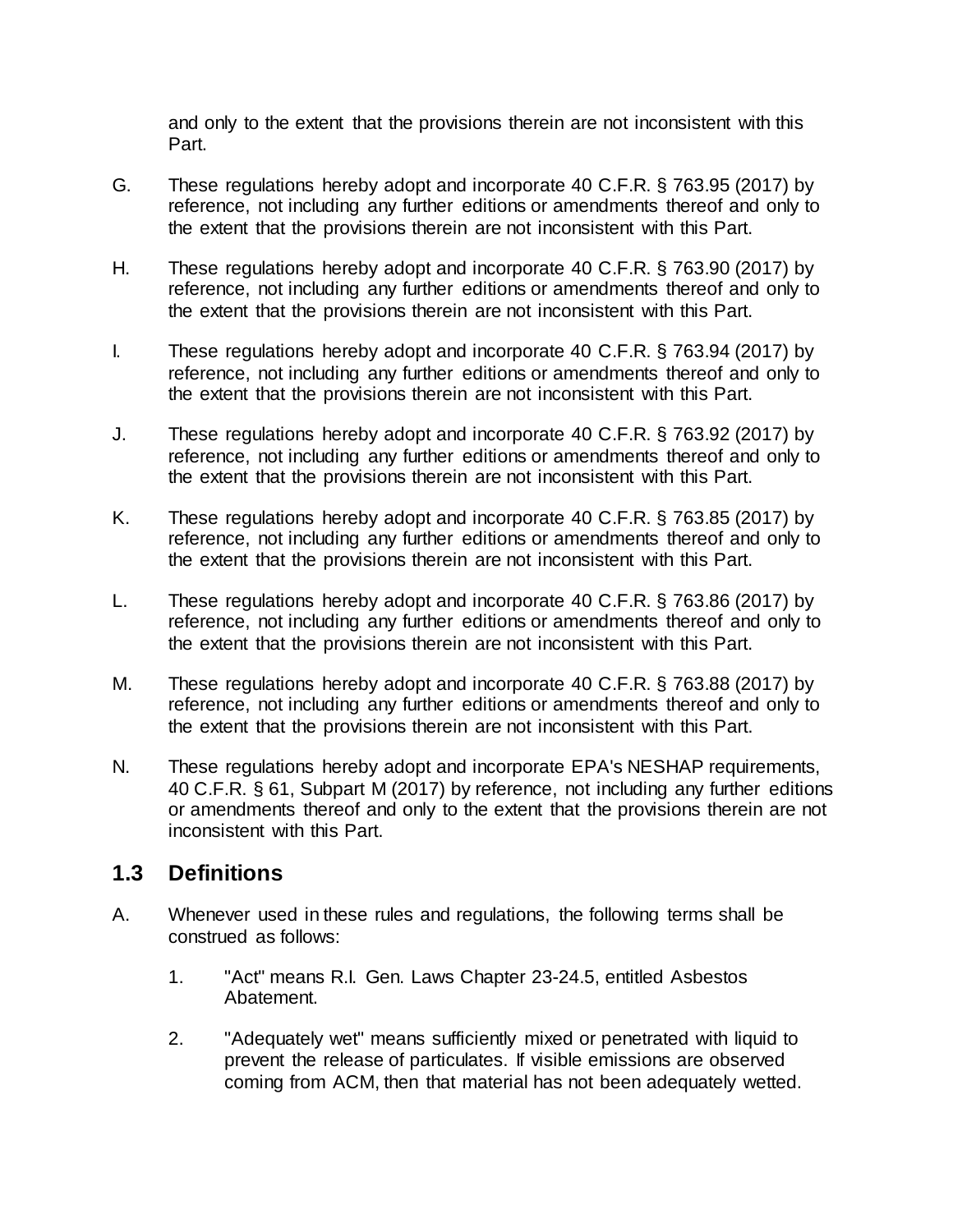However, the absence of visible emissions is not sufficient evidence of being adequately wet.

- 3. "Agent" means any individual performing work on an asbestos abatement project for the Asbestos Contractor, that is not an employee of the Contractor (e.g. industrial hygiene subcontractor).
- 4. "Amended water" means water to which a surfactant has been added.
- 5. "Asbestiform materials" means those naturally occurring fibers of similar shape, size, strength, surface and characteristics of asbestos fibers as are otherwise described in the publication entitled "Non Occupational Health Risks of Asbestiform Fibers" published by the Committee on Non Occupational Health Risks of Asbestiform Fibers, Board on Toxicology and Health Hazards of the Commission on Life Sciences of the National Research Council; U.S. Environmental Protection Agency and National Academy of Sciences, National Academy Press, Washington, DC, 1984, E.P.A. 68-01-4655.
- 6. "Asbestos" means a unique group of naturally occurring minerals that separate into fibers of high tensile strength, resistant to heat, wear and chemicals, described as the following types: chrysotile, amosite, crocidolite, tremolite, anthophyllite, and actinolite, and every product containing any of these materials that have been chemically treated and/or altered which, after manufacture, are used for such products and end uses as insulation, textiles, paper, cement sheets, floor tile, wall covering, decorations, coating, sealants, cement pipe and reinforced plastics and other compounds.
- 7. "Asbestos abatement" means any activity involving the removal, encapsulation, enclosure, renovation, repair, demolition or other disturbance of friable asbestos containing materials. Asbestos Abatement shall be synonymous with Asbestos Management for the purposes of this Part.
- 8. "Asbestos consultant" means an Asbestos Inspector, Asbestos Management Planner, or Asbestos Project Designer licensed by the Department.
- 9. "Asbestos abatement project" means all activities, including site preparation and clean-up, associated with asbestos abatement, from the time of initial arrival of the contractor on-site through obtaining an acceptable final clearance air sample in the abatement area(s) and/or removal of all abated ACM from the project site, whichever is later.
- 10. "Asbestos supervisor" means an employee of a licensed Asbestos Contractors who supervises asbestos abatement projects.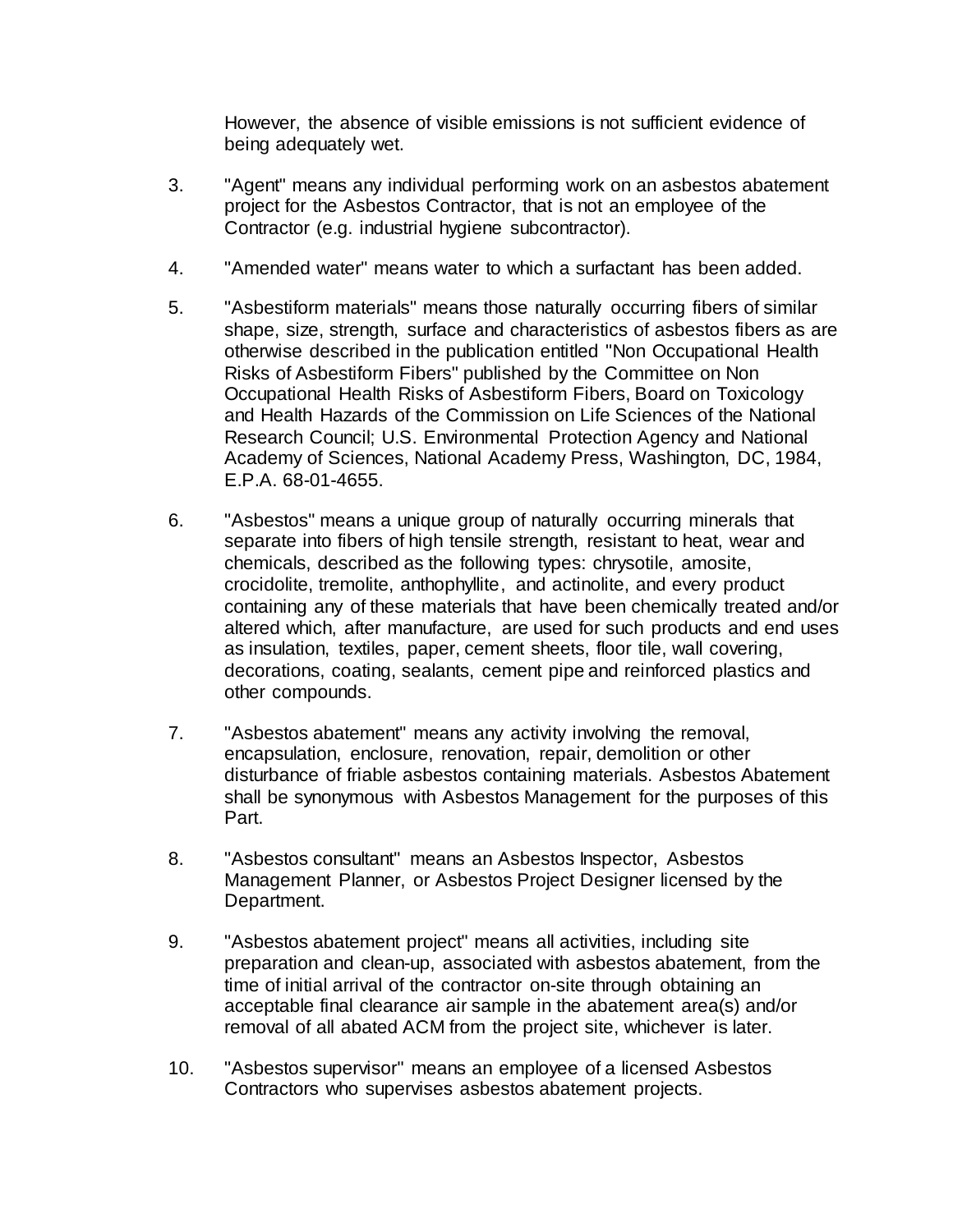- 11. "Asbestos worker" means any employee of a licensed Asbestos Contractor who engages in Asbestos Abatement.
- 12. "Asbestos containing material" or "ACM" means any material or product which contains more than one percent (1%) asbestos, as determined using the method specified in Appendix A, Subpart F, 40 C.F.R. Part 763, Section 1, Polarized Light Microscopy (PLM). If the asbestos content of friable material is less than 10 percent as determined by a method other than point counting by PLM, the asbestos content must be verified by point counting using PLM.
- 13. "Asbestos containing waste materials" means RACM waste and materials contaminated with asbestos including disposable equipment and clothing.
- 14. "Asbestos contractor" means any person or entity engaged in asbestos abatement as a business and whose employees perform the asbestos abatement work. (see also: Asbestos Abatement)
- 15. "Asbestos hazard emergency response act regulations" or "AHERA regulations" refers to specific amendments to Title II of the Toxic Substances Control Act enacted by 15 U.S.C. §§ 2641-2654 and the regulations of the U.S. Environmental Protection Agency contained in 40 C.F.R. §§ 763.80 through 763.99 (Subpart E).
- 16. "Asbestos inspector" means an individual who:
	- a. conducts inspections and reinspections to identify locations of friable and nonfriable ACM;
	- b. collects bulk samples of homogeneous areas of friable surfacing materials;
	- c. conducts surveillance of thermal systems insulation; and/or
	- d. discharges other such related activities.
- 17. "Asbestos management planner" means an individual who, for any school or school building subject to the AHERA regulations:
	- a. develops an asbestos abatement/management plan for abatement action(s) no larger than small-scale short-duration maintenance activities, as defined by 40 C.F.R. § 763 Subpart E, Appendix C incorporated by reference at  $\S 1.2(B)$  of this Part, that disturb friable ACM and/or for minor fiber release episode(s);
	- b. maintains records and reports of asbestos activities relating to the implementation of abatement/management plans;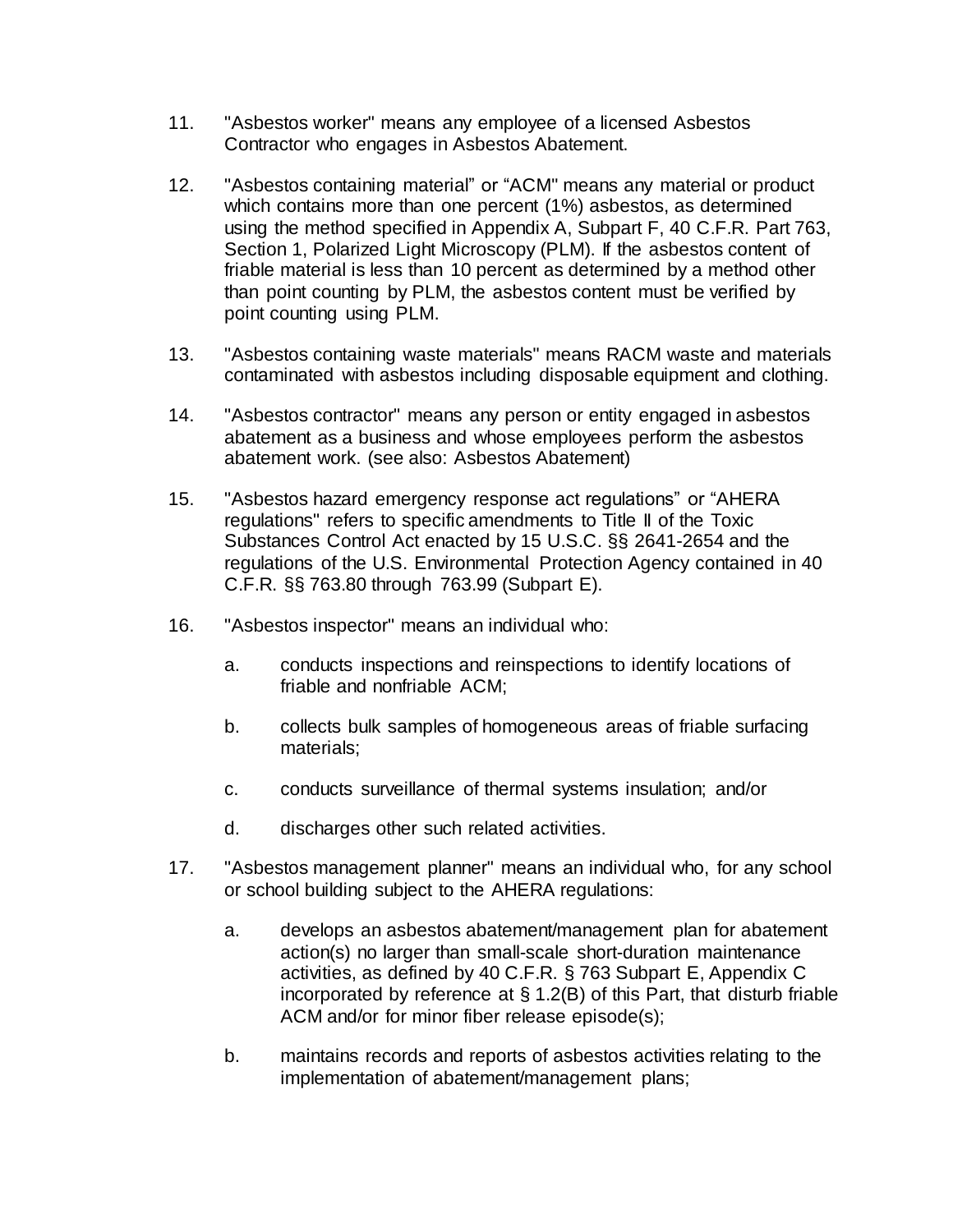- c. is responsible for the implementation and administration of the abatement/management plan; and/or
- d. discharges other such related activities.
- 18. "Asbestos project designer" means an individual who:
	- a. designs all types of abatement actions including other than smallscale, short-duration maintenance activities, as defined by 40 C.F.R. § 763 Subpart E, Appendix C, and major fiber release episodes; and/or
	- b. discharges other such related activities.
- 19. "Authorized asbestos disposal facility" means a location approved for handling asbestos waste by the Rhode Island Department of Environmental Management or by an equivalent regulatory agency if the material is disposed of outside the state of Rhode Island.
- 20. "Auxiliary work" means work activity which does not directly involve the performance of an asbestos abatement project but may, in the process of assisting in the performance of that project, disturb or cause exposure to asbestos or asbestos-containing materials.
- 21. "Category I nonfriable asbestos containing material" means any ACM in the form of packings, gaskets, resilient floor covering, and asphalt roofing products.
- 22. "Category II nonfriable asbestos containing material" means any ACM, excluding Category I nonfriable ACM, that, when dry, cannot be crumbled, pulverized, or reduced to powder by hand pressure.
- 23. "Clean room" means an uncontaminated area or room which is a part of the worker decontamination enclosure system with provisions for storage of worker's street clothes and clean protective equipment.
- 24. "Competent person" means a designated public employee, designated public maintenance person, maintenance worker in the private sector, teacher and/or parent representative certified under the provision of § 1.19 of this Part.
- 25. "Cutting" means penetrating with a sharp-edged instrument. This term also includes sawing, but does not include shearing, slicing, or punching.
- 26. "Demolition" means the wrecking or taking out of any load-supporting structural member of a facility together with any related handling operations or the intentional burning of any facility (see also: Structural Member).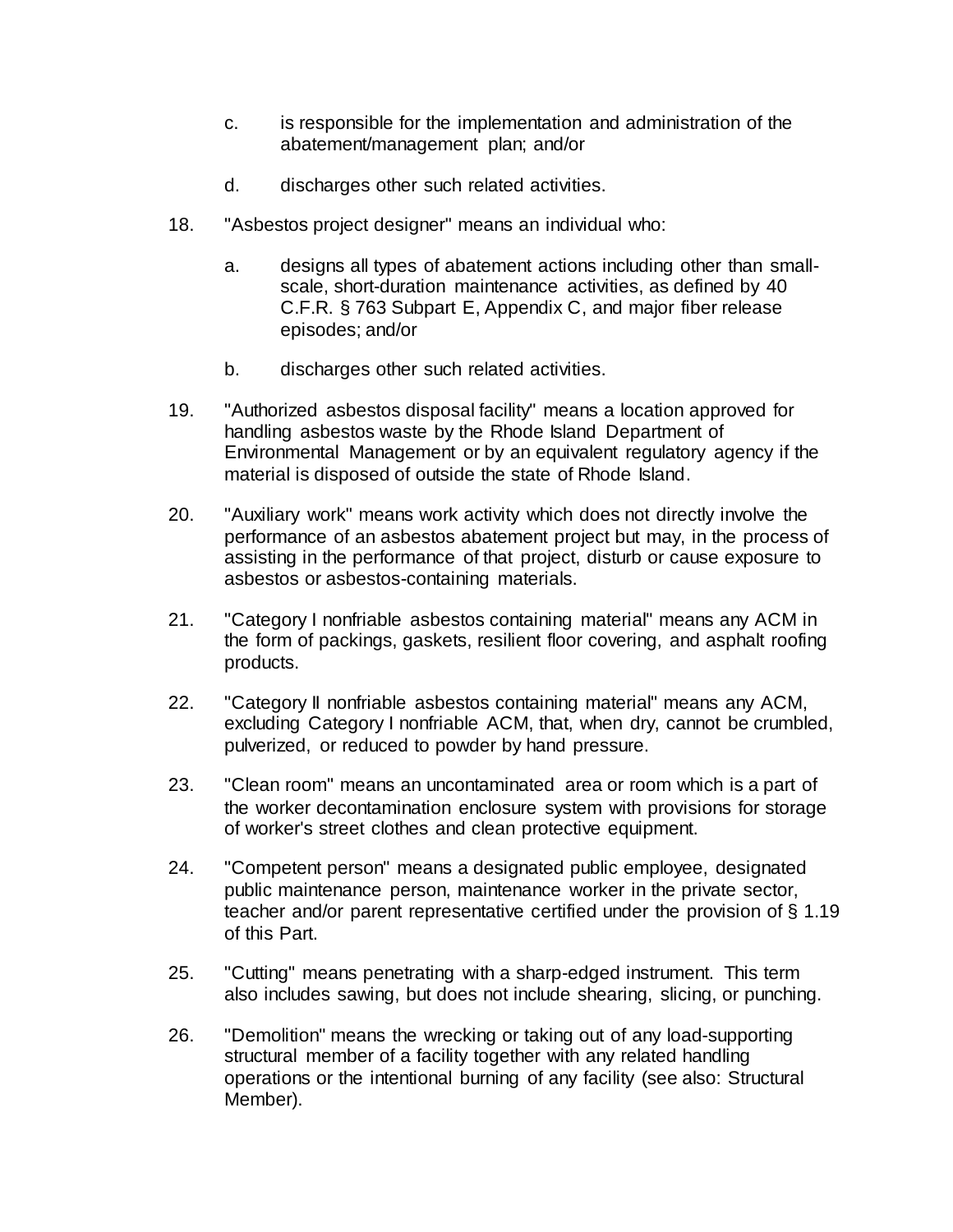- 27. "Department" means the Rhode Island Department of Health.
- 28. "Emergency asbestos abatement project" means any Asbestos Abatement Project which was not planned but results from a sudden, unexpected event. This includes operations required by non-routine failures of equipment.
- 29. "Emergency renovation operation" means a renovation operation that was not planned but:
	- a. results from a sudden, unexpected event that, if not immediately attended to, presents a safety or public health hazard;
	- b. is necessary to protect equipment from damage; or
	- c. is necessary to avoid imposing an unreasonable financial burden.
	- d. This term also includes operations necessitated by nonroutine failures of equipment.
- 30. "Encapsulation" means the application of an encapsulant to asbestos containing materials to control the release of asbestos fibers into the air. The encapsulant creates a membrane over the surface (bridging encapsulant) or penetrates the material and binds its components together (penetrating encapsulant). [c.f. also: Removal Encapsulant]
- 31. "EPA" means the U.S. Environmental Protection Agency.
- 32. "Equipment room" means a contaminated area or room which is part of the worker decontamination enclosure system with provisions for storage of contaminated clothing and equipment.
- 33. "Facility" means any institutional, commercial, public or industrial structure, installation or building. For compliance with § 1.24 of this Part, this definition also includes any ship and any structure, installation, or building containing condominiums or individual units operated as a residential cooperative, but excluding residential buildings having four or fewer dwelling units. For the purposes of this definition, any building, structure, or installation that contains a loft used as a dwelling is not considered a residential structure, installation, or building. Any structure, installation, or building that was previously subject to either the NESHAP regulations 40 C.F.R. § 61, Subpart M incorporated by reference at § 1.2(N) of this Part, or this Part is not excluded, regardless of its current use or function. This term does not include a private residence as defined in the Act.
- 34. "Facility component" means any part of a facility including equipment.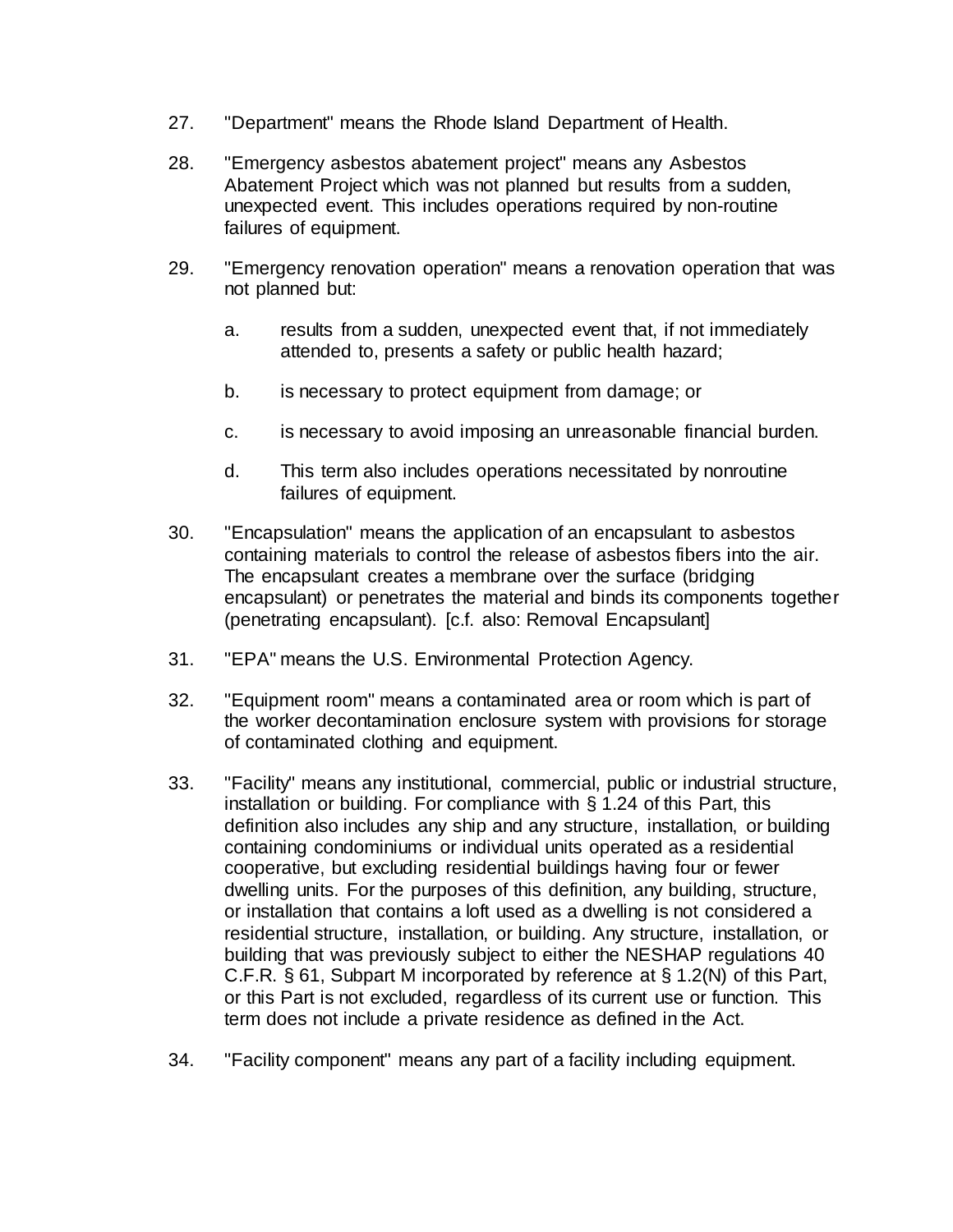- 35. "Friable asbestos material" means any ACM that, when dry, can be crumbled, pulverized or reduced to powder by hand pressure.
- 36. "Glove bag" means a sealed compartment with attached inner gloves used for the handling of asbestos containing materials. Properly installed and used, glove bags provide a small work area enclosure typically used for small-scale asbestos stripping operations.
- 37. "Grinding" means reducing to powder or small fragments. This term also includes mechanical chipping or drilling.
- 38. "HVAC" means heating, ventilation and air conditioning system.
- 39. "HEPA filtration" means high efficiency particulate air filtration found in respirators and vacuum systems capable of filtering 0.3-micron particles with 99.97% efficiency, for use in asbestos contaminated environments.
- 40. "High priority areas" means those areas of a building which are used or occupied by a high percentage of the building population on a regular basis. Such areas include classrooms, cafeterias, gymnasiums, offices, places of assembly, work stations, corridors, lobbies, restrooms, and others that may be determined by the Director of Health.
- 41. "High priority building" means a child inhabited or child frequented structure either privately or publicly owned. This category shall include, but not be limited to, public and parochial schools (Grades Pre-K to 12), day care centers, nurseries, acute or chronic children's hospitals (or wardrooms thereof) as otherwise defined by the National Building Code Use Groups E, B and I. Private residences used for the above purposes and housing or occupied by ten (10) children or less are excluded from this group.
- 42. "Homogeneous material" means asbestos containing material having a similar distribution of mineralogical types of asbestos and approximately the same percentages of each type throughout.
- 43. "Individual" means any human being.
- 44. "Industrial hygiene consultant" means an individual who provides industrial hygiene services in one or more of the following categories: Collection of Air Samples; Compliance Monitoring of Asbestos Abatement/ Management Plans; and/or Respiratory Protection Programs.
- 45. "In poor condition" means the binding of the material is losing its integrity as indicated by peeling, cracking, or crumbling of the material.
- 46. "Installation" means any building or structure or any groups of buildings or structures at a single demolition or renovation site that are under the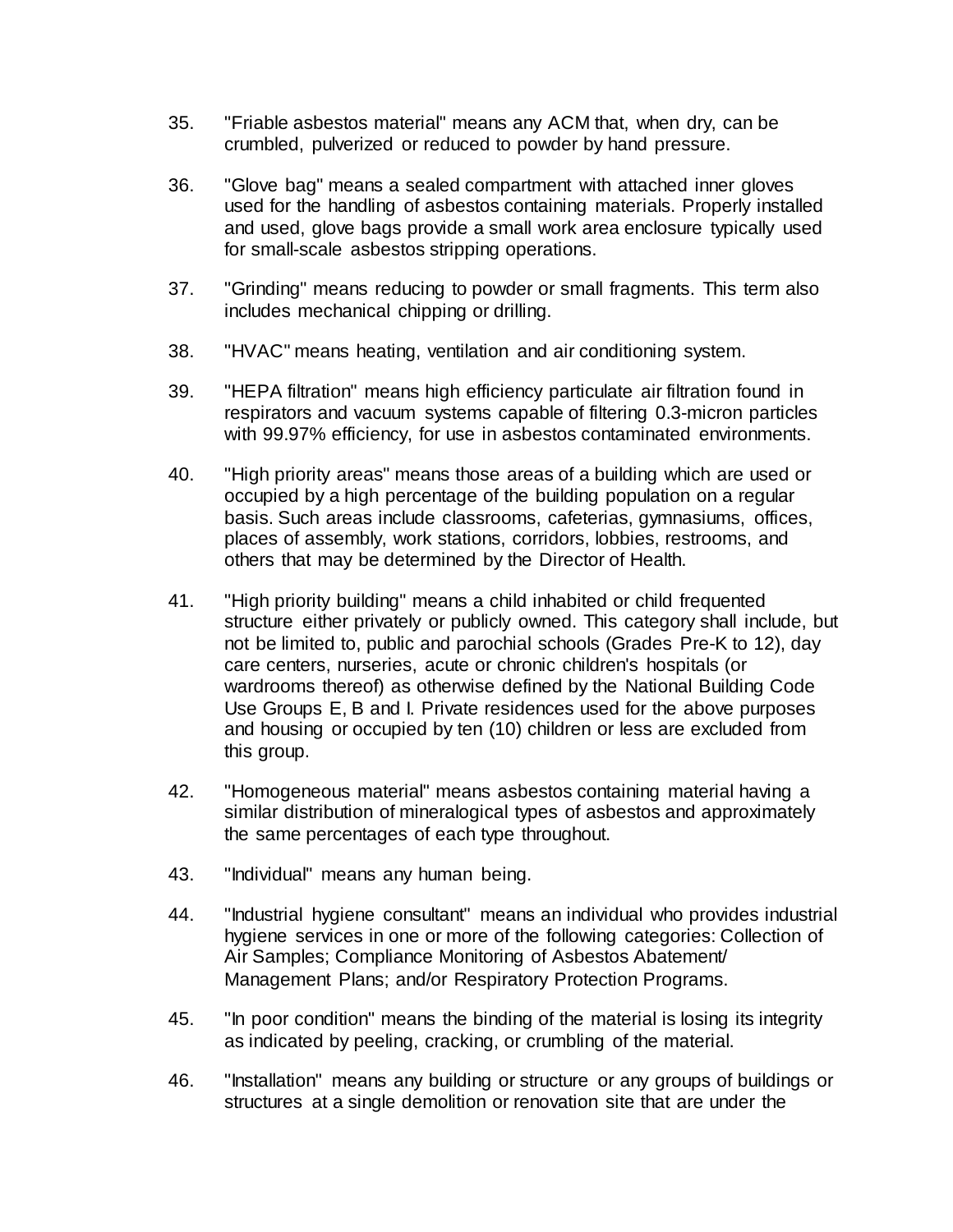control of the same owner or operator (or owner or operator under common control).

- 47. "Intermediate priority building" means public buildings, other than those in the high and low priority groups, which are designated within the National Building Code Use Groups as follows: Places of public assembly (Group A); structures occupied by adult inmates and/or patients, and state employees (Group I); colleges, hospitals, and auditoriums (Group I); and occupied places of employment (Group F). Also included are private buildings which are: private colleges, hospitals, banks, and other business, industrial, educational and mercantile institutions (Groups M, H, I, R1 and R2) including, but not limited to, hotels, motels, multi-family dwellings and places of employment with more than ten (10) employees.
- 48. "Leak-tight" means solids or liquids cannot escape or spill out. This term also means dust-tight.
- 49. "License" means the permit issued by the Department to allow an Asbestos Contractor to engage in asbestos abatement projects.
- 50. "Low priority areas" means those areas of a building which are used or occupied by a small fraction of the building population or very infrequently used. Such areas include general access storage rooms and manned boiler rooms unless these areas supply ventilation air to other parts of the building, in which case they would be classed according to the areas served by the ventilation air. These are areas where exposure to asbestos would be limited to a small number of people and where a reasonable course of action would be educating occupants or users of these areas in proper prevention and safety techniques.
- 51. "Low priority building" means public or private buildings which are not in the other groups and which are infrequently used or closed, or abandoned or scheduled for same in the immediate future and those structures which are private residences (Groups S, R3 and 4).
- 52. "Major fiber release episode" means the falling or dislodging of greater than three (3) square or linear feet of friable ACM.
- 53. "Minor fiber release episode" means the falling or dislodging of three (3) square or linear feet or less of friable ACM.
- 54. "NESHAP" means the National Emission Standards for Hazardous Air Pollutants.
- 55. "NIOSH" means the National Institute for Occupational Safety and Health.
- 56. "Nonfriable asbestos containing material" means any ACM that, when dry, cannot be crumbled, pulverized, or reduced to powder by hand pressure.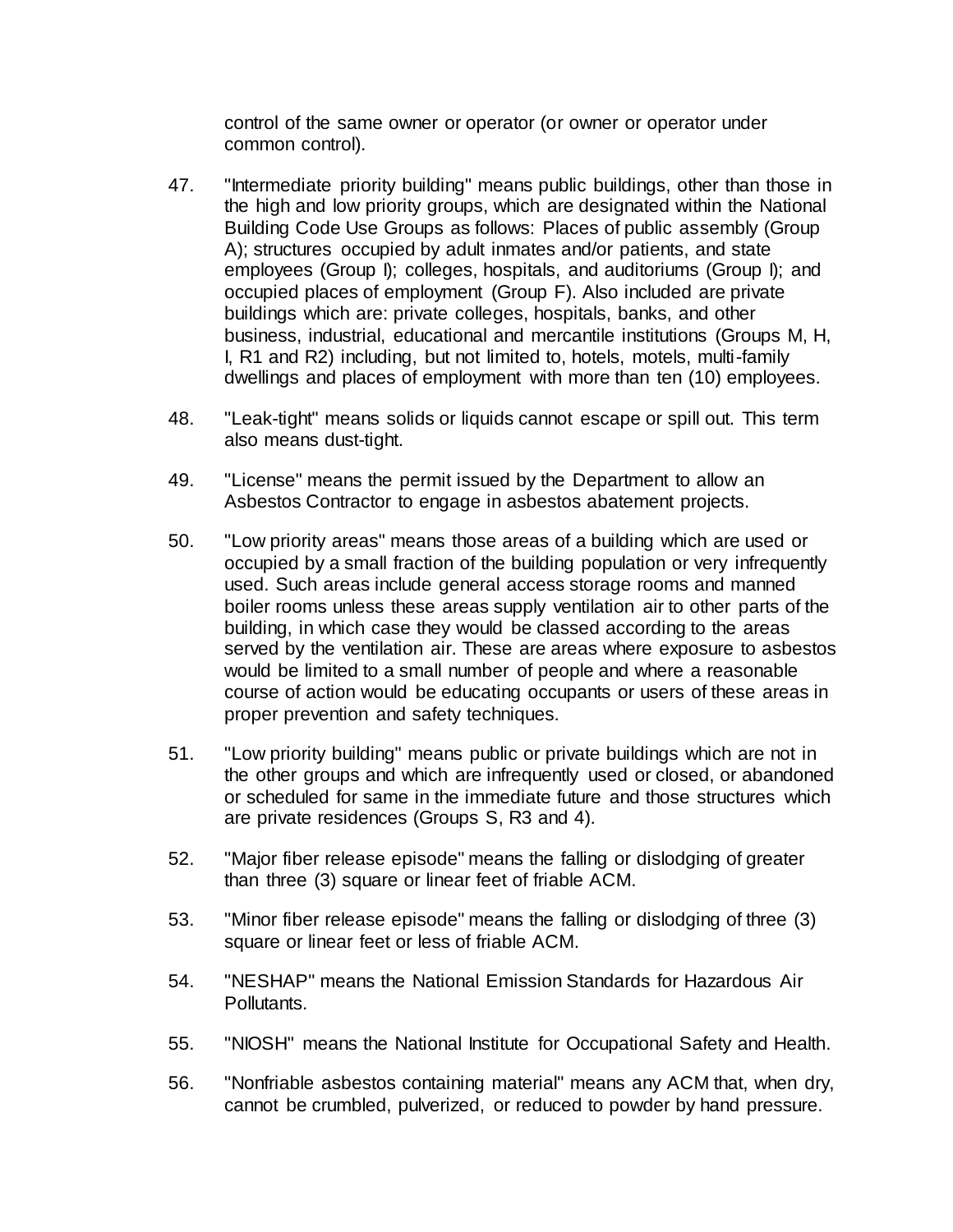- 57. "Nonscheduled renovation operation" means a renovation operation necessitated by the routine failure of equipment, which is expected to occur within a given period based on past operating experience, but for which an exact date cannot be predicted.
- 58. "Outside air" means the air outside buildings and structures including, but not limited to, the air under a bridge or in an open-air ferry dock.
- 59. "Owner" means the person or entity having legal title to property and/or buildings. For purposes of publicly owned property only, the owner shall be defined to be the chief executive officer of the state or municipal agency which owns, leases or controls the use of the property.
- 60. "Owner or operator of a demolition or renovation activity" means any person who owns, leases, operates, controls, or supervises the facility being demolished or renovated or any person who owns, leases, operates, controls, or supervises the demolition or renovation operation, or both.
- 61. "OSHA" means the Occupational Health and Safety Administration of the U.S. Department of Labor.
- 62. "Particulate asbestos material" means finely divided particles of asbestos or material containing asbestos.
- 63. "Person" means any individual, corporation, partnership, firm, association, trust, estate, public or private institution, group, agency, political subdivision of this State, and other State or political subdivision or agency thereof, and the legal successor, representative, agent or agency of the foregoing.
- 64. "Planned asbestos abatement project" means an asbestos abatement project or many such projects in which the amount of asbestos containing material to be removed, stripped or otherwise disturbed within a given period can be predicted. Individual, non-scheduled abatements are included if many such operations can be predicted to occur during a given period based on operating experiences.
- 65. "Planned renovation operations" means a renovation operation, or many such operations, in which some RACM will be removed or stripped within a given period and that can be predicted. Individual nonscheduled operations are included if many such operations can be predicted to occur during a given period based on operating experience.
- 66. "Private residence" means any structure which is designated within National Building Code Use Groups R3 or R4.
- 67. "Regulated asbestos containing material" or "RACM" means: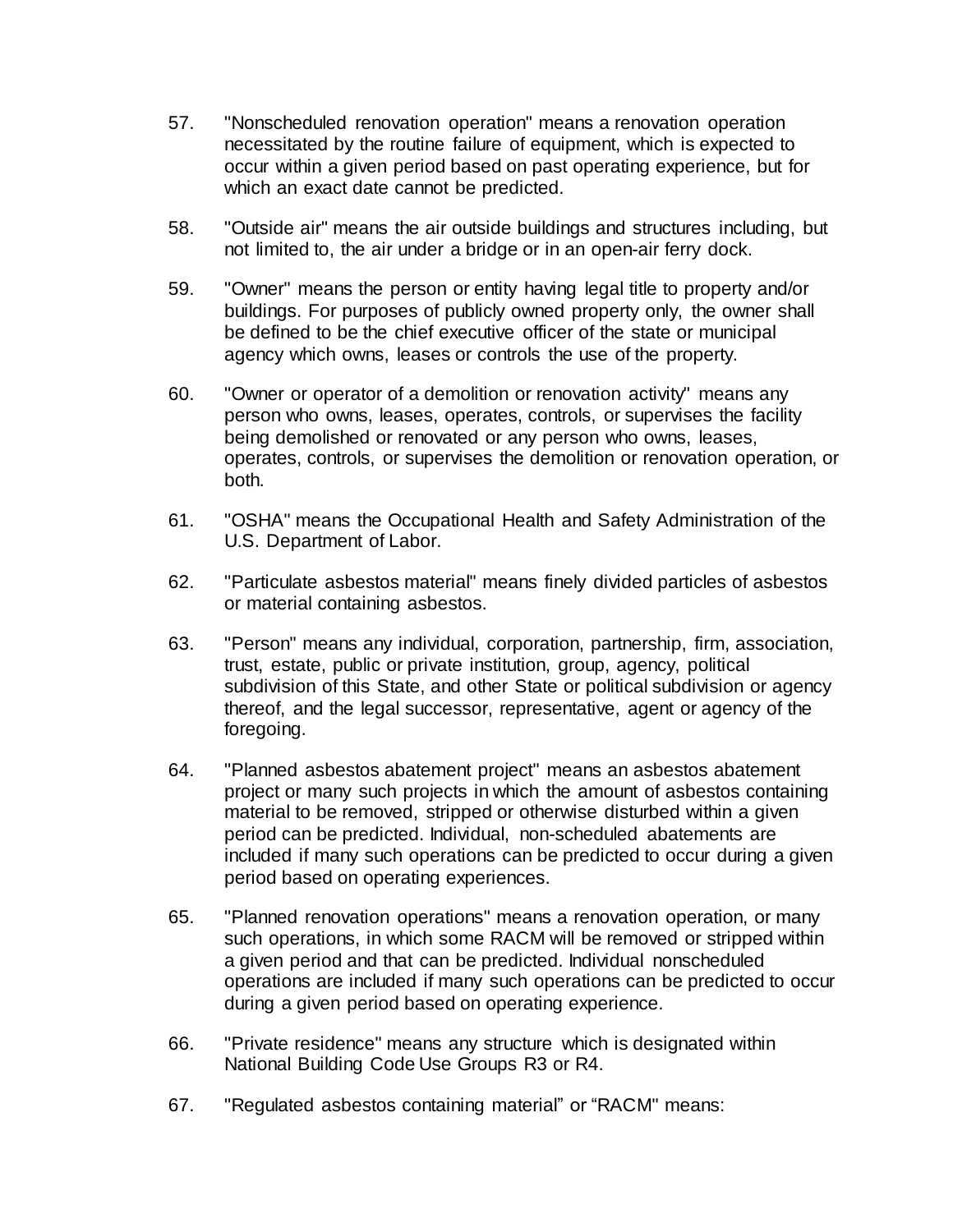- a. Friable asbestos material;
- b. Category I nonfriable ACM that has become friable;
- c. Category I nonfriable ACM that will be or has been subjected to sanding, grinding, cutting, or abrading; or
- d. Category II nonfriable ACM that has a high probability of becoming or has become crumbled, pulverized, or reduced to powder by the forces expected to act on the material during the demolition or renovation operations regulated by this Part.
- 68. "Removal" means the taking out of RACM or facility components that contain, or are covered with, RACM from any facility.
- 69. "Removal encapsulant" means a penetrating encapsulant specifically designed for use in removal of asbestos containing material rather than for permanent encapsulation.
- 70. "Renovation" means altering a facility or one or more facility components in any way, including the stripping or removal of RACM from a facility component. Operations in which load-supporting structural members are wrecked or taken out are demolitions.
- 71. "Repair" means the restoration of asbestos containing insulation that has been damaged, usually located on pipes, boilers, tanks, turbines, ducts or other facility components. Repair usually consists of the application of duct tape, rewettable glass cloth, canvas, cement or other suitable material to seal exposed areas where asbestos fibers may be released. Repair of previously encapsulated asbestos containing materials may involve filling damaged areas with non-asbestos substitutes and re-encapsulating. Repair of enclosures around asbestos containing materials is also included in this category of abatement.
- 72. "Restricted use areas" means those areas of a building which have infrequent occupancy such as unmanned boiler rooms, mechanical rooms, electrical rooms and secured storage rooms unless those areas supply ventilation air to the other parts of the building, in which case they would be classed according to the areas served by the ventilation air.
- 73. "Resilient floor covering" means Asbestos containing floor tile, including asphalt and vinyl floor tile, and sheet vinyl floor covering containing more than one (1%) percent asbestos as determined using the methods specified in Appendix A, Subpart F, 40 C.F.R. Part 763, Section 1, Polarized Light Microscopy or any other method approved by the EPA for this type of analysis.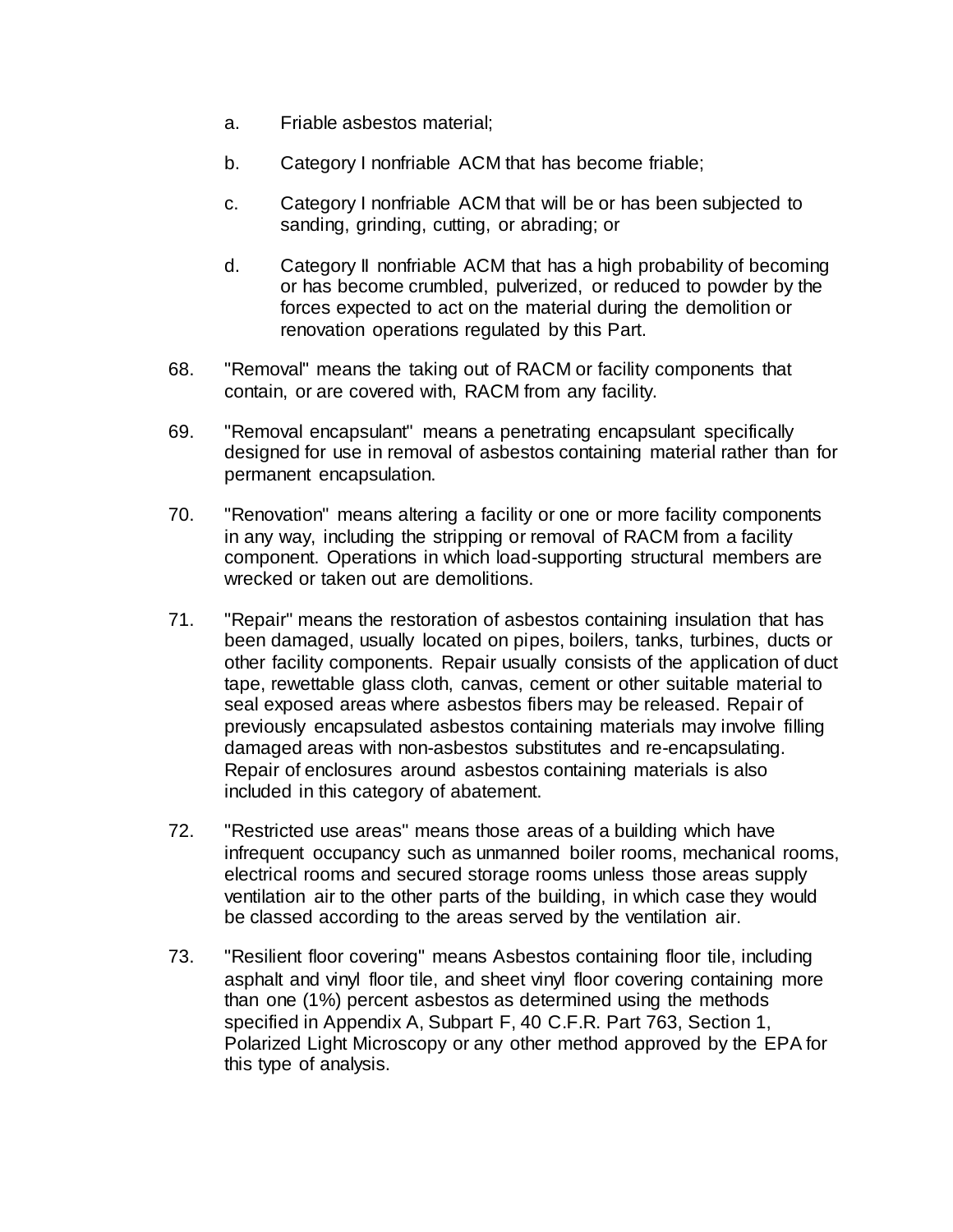- 74. "Shower room" means a room between the clean room and the equipment room in the worker decontamination enclosure with hot and cold or warm running water controllable at the tap and suitably arranged for complete showering during decontamination.
- 75. "Spot repair" means any removal, repair, encapsulation, enclosure or other disturbance which encompasses:
	- a. up to ten (10) linear feet of asbestos from piping and/or
	- b. up to twenty-five (25) square feet of asbestos from any surfaces other than pipes. Large project divided into smaller segments are not Spot Repairs.
- 76. "Strip" means to take off RACM from any part of a facility or facility components.
- 77. "Structural component " means any pipe, duct, boiler, tank, reactor, turbine or furnace at or in a facility or any structural member of a facility. (see also: Structural Member)
- 78. "Structural member" means any load-supporting member of a facility, such as beams and load-supporting walls or any non-load-supporting member, such as ceilings and non-load-supporting walls.
- 79. "Structure" means a whole facility, building or a major portion thereof, such as a building wing.
- 80. "Visible emissions" means any emissions, which are visually detectable without the aid of instruments, coming from RACM or Asbestos Containing Waste Material.
- 81. "Waste generator" means any owner or operator of a facility covered by this Part whose act or process produces Asbestos Containing Waste Material.
- 82. "Waste shipment record" means the shipping document, required to be originated and signed by the waste generator, used to track and substantiate the disposition of Asbestos Containing Waste Material.
- 83. "Wet cleaning" means the process of eliminating asbestos contamination from building surfaces and objects by using cloths, mops or other cleaning utensils which have been dampened with amended water or diluted removal encapsulant and afterwards thoroughly decontaminated or disposed of as asbestos contaminated waste.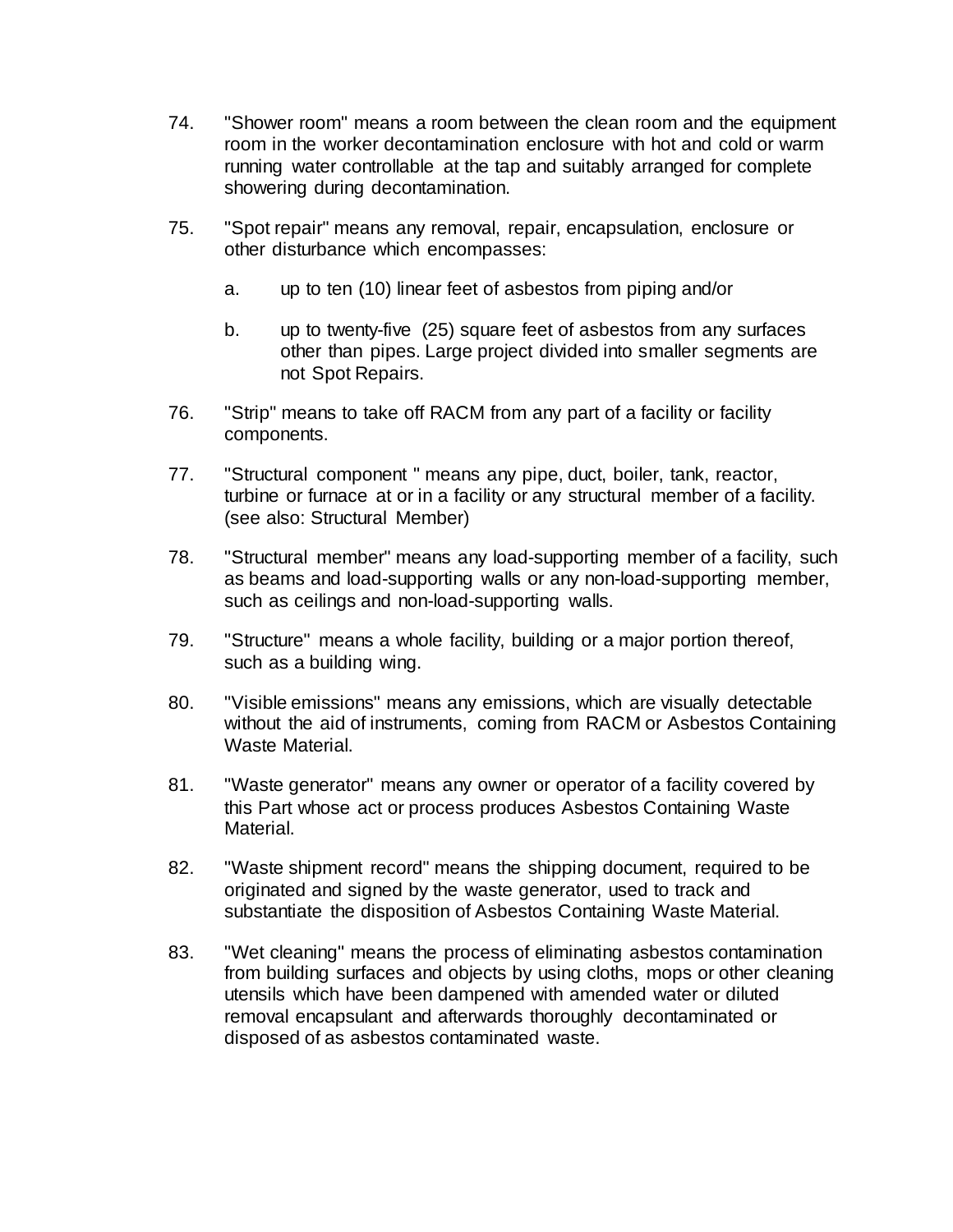- 84. "Wet methods, wetted or wetting agents" means the use of amended water or removal encapsulants to control fiber release from asbestos containing materials.
- 85. "Working day" means Monday through Friday and includes holidays that fall on any of the days Monday through Friday.

## **1.4 General Provisions**

### **1.4.1 Exemptions, Variance and Practices and Procedures**

- A. The requirements for licensing and the submission of an asbestos abatement plan shall not apply to the performance of spot repairs.
- B. The requirements for licensing and the submission of an asbestos abatement plan shall not apply to private residences as defined in this Part.
- C. Variance Procedures
	- 1. The Department may grant a variance, either upon its own motion or upon request of the applicant, from the provisions of any rule or regulation in a specific case if it finds that a literal enforcement of such provision will result in unnecessary hardship to the applicant and that such a variance will not be contrary to the public interest, public health and/or health and safety of the public.
	- 2. A request for a variance shall be filed by an applicant in writing, setting forth in detail the basis upon which the request is made. Upon filing of each request for a variance with the Department, and within thirty (30) days thereafter, the Department shall notify the applicant by certified mail of its approval, or in the case of a denial, a hearing date, time and place may be scheduled if the applicant appeals the denial and in accordance with the provisions of § 1.4.1(D) of this Part.
- D. Rules Governing Practices and Procedures

All hearings and reviews required under the provisions of R.I. Gen. Laws Chapter 23-24.5 shall be held in accordance with the provisions of the rules and regulations governing the Practices and Procedures Before the Rhode Island Department of Health (Part [10-05-4](https://rules.sos.ri.gov/regulations/part/216-10-05-4) of this Title).

### **1.4.2 Prohibitions**

A. No asbestos abatement project shall be undertaken unless the Asbestos Contractor is licensed with the Department and an asbestos abatement plan has been approved by the Department.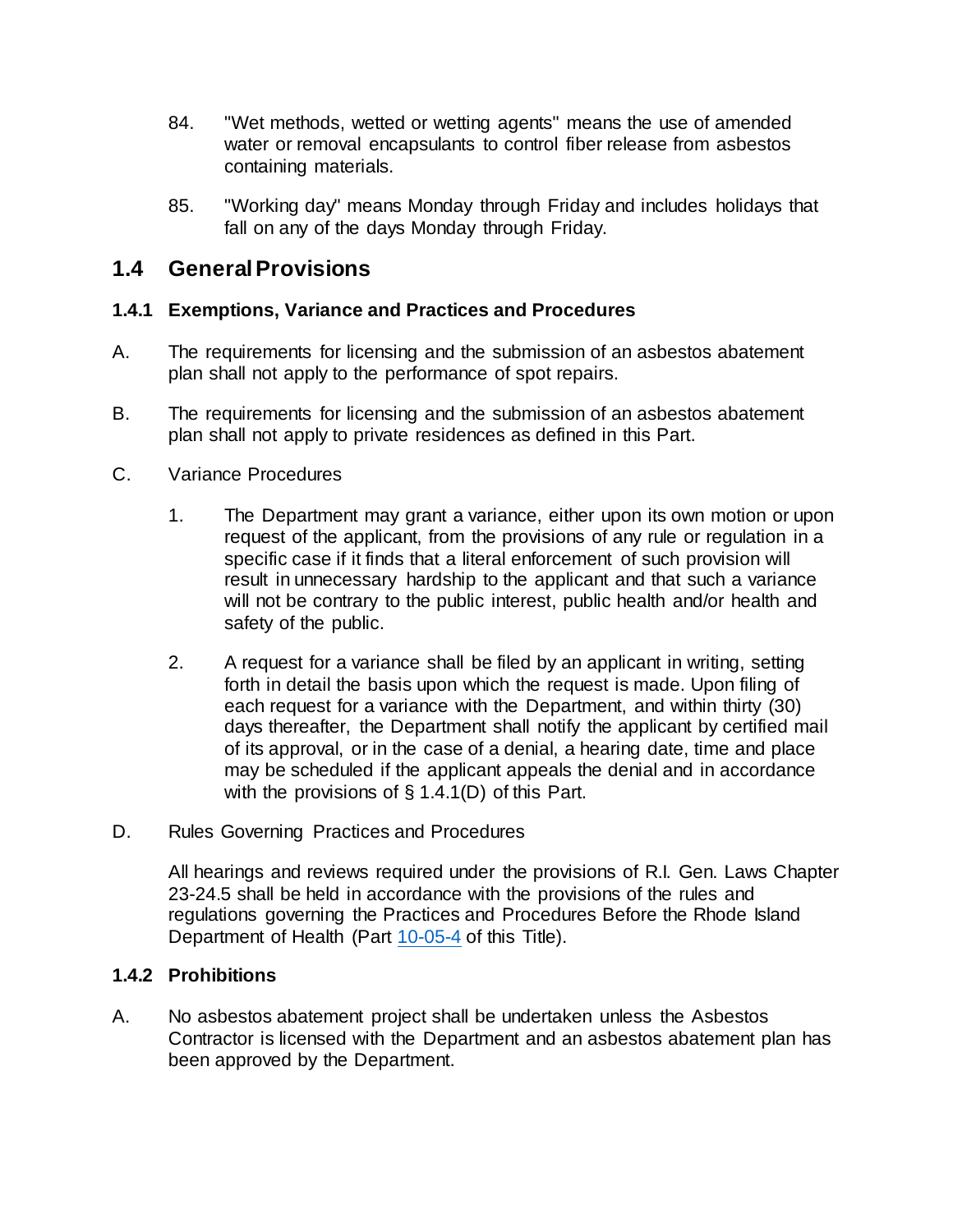- B. No on-site work for an approved asbestos abatement project may be conducted unless at least one of the Asbestos Contractor's licensed Asbestos Supervisors and an individual certified by the American Red Cross (or equivalent) in Cardio-Pulmonary Resuscitation and basic first-aid are physically present on the job site.
- C. No owner shall allow any person to be exposed to friable asbestos materials when such exposure is a violation of the provisions of the Act, this Part or the indoor non-occupational air exposure standard defined in § 1.5 of this Part.
- D. No building or demolition permit involving asbestos abatement shall be issued by any municipal or state official unless the application for the permit includes a certified copy of an approved abatement plan and a certified copy of the license of the Asbestos Contractor who shall undertake the work.
- E. Individuals certified only for spot repairs in accordance with § 1.19 of this Part shall not undertake any asbestos abatement project which is:
	- 1. Larger than the size limits for a Spot Repair as defined by this Part; or
	- 2. In buildings other than those specifically authorized on their Certification.

### **1.4.3 Closing of Buildings**

- A. The Director of Health may prohibit and/or limit access to any building or portion of a building in which the Director, after notice and hearing, has found to contain friable asbestos in such condition or amount that there exists a public health danger. Access to such areas shall be limited to individuals designated as competent persons for said area or certified as consultants in accordance with § 1.21 of this Part.
- B. No building or portion thereof to which access has been prohibited and/or limited in accordance with the provisions of  $\S$  1.4.3(A) of this Part above shall be reopened to unlimited access until the Director of Health issues a reoccupancy permit.

## **1.5 Indoor Non-Occupational Air Exposure Standard**

For the purposes of this Part, the Indoor Non-Occupational Air Exposure Standard for asbestos exposure shall be 0.01 fibers per cubic centimeter (f/cc) for fibers greater than five (5) microns in length as measured by OSHA-NIOSH phase contrast optical microscopic methods and calculated as an eight (8) hour time weighted average (or 300 nanograms per cubic meter).

## **1.6 Submission of Asbestos Abatement Plans**

### **1.6.1 General Requirements**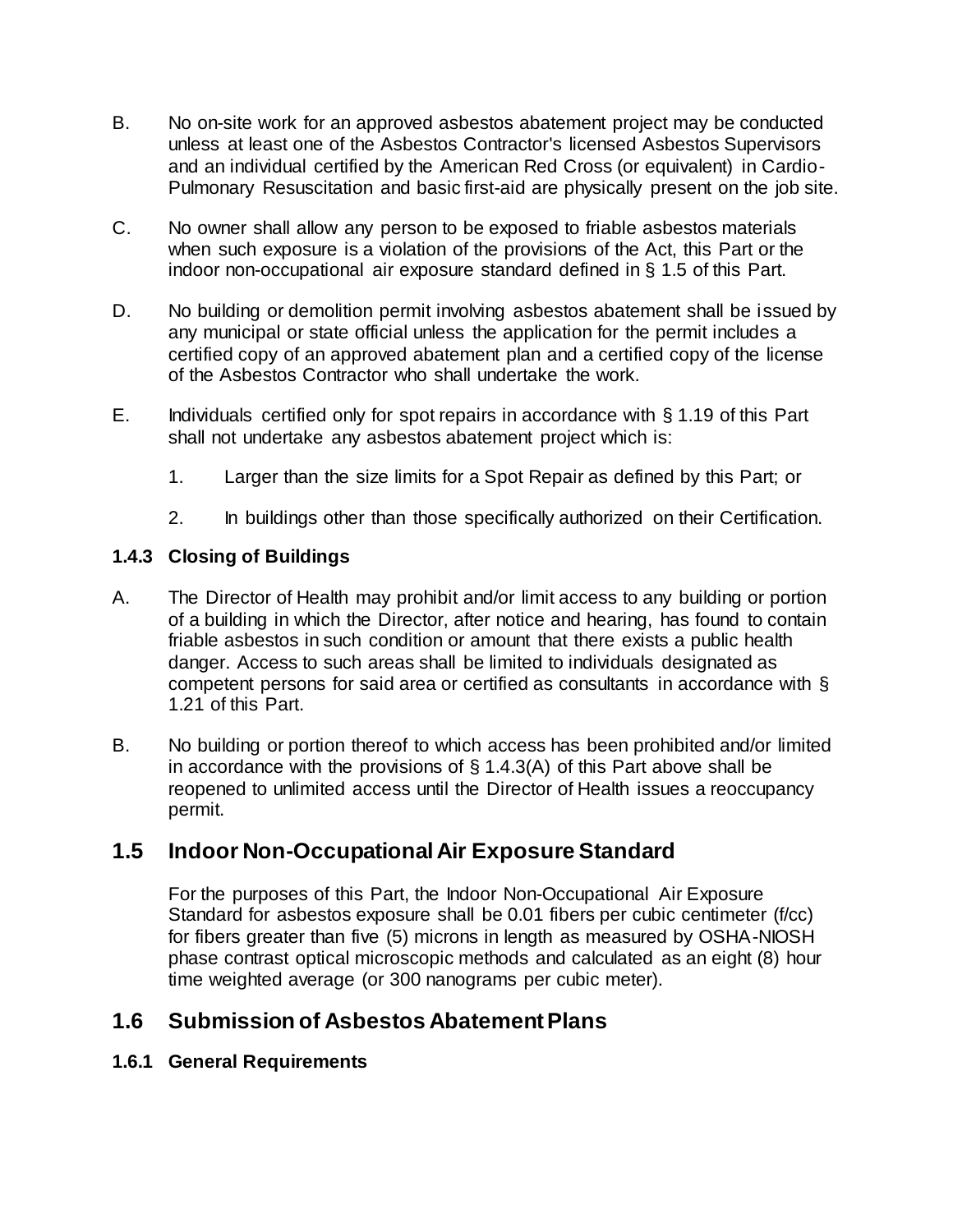- A. Any building owner who intends to conduct an asbestos abatement project, except for spot repairs as defined in this Part, must submit an asbestos abatement plan in compliance with the requirements of § 1.17 of this Part and must not proceed with said project until written approval of said plan has been received from the Department.
- B. Any building owner who is notified that the results of a Department evaluation conducted in accordance with § 1.22 of this Part indicate that an asbestos abatement plan is required shall submit said plan to the Department within one hundred twenty (120) days of receipt of said notice.
- C. In addition to the requirements of  $\S$  1.22 of this Part, any building owner who is notified that areas have received an Asbestos Hazard Rating greater than ninety (90) shall, within ten (10) days of receipt of said notice, submit to the Department the immediate corrective action(s) to be taken, as well as an Interim Operations and Maintenance Plan in accordance with §§ 1.17.2(B) and (C) of this Part.

### **1.6.2 Emergency Asbestos Abatement Projects**

- A. The work procedures contained in § 1.14 of this Part will apply to all Emergency Asbestos Abatement Projects unless specific alternative procedures have been approved by the Department.
- B. A building owner shall contact the Department in advance for permission to conduct an Emergency Asbestos Abatement Project in the absence of an approved asbestos abatement plan. Ordinarily permission will be granted only to prevent personnel injury or property damage. However, if the emergency is of such a nature that immediate action is deemed essential, the building owner may proceed to resolve the emergency in the most expeditious manner possible. Nevertheless, all asbestos abatement that is beyond the scope of Spot Repairs, as defined by this Part, must be performed by a licensed asbestos contractor. The building owner shall notify the Department no later than one (1) working day following the beginning of an emergency asbestos abatement project and confirm the name and license number of the Asbestos Contractor, the amount of asbestos containing material involved and the expected length of the abatement project. Within ten (10) working days of completing the project, the building owner shall submit a written report to the Department which includes as a minimum: a narrative description of the area(s) abated, including the type and quantity of asbestos containing material; annotated blueprint(s), floorplan(s) or other engineering drawing(s) which show the location(s) of abated and remaining asbestos containing material; specific work procedures followed during the abatement process; copies of the results of clearance air testing; copies of disposal receipts for all asbestos that was removed; and any other information specifically requested by the Department.
- C. Removal of asbestos containing material from a building ordered demolished by a municipal building official in accordance with R.I. Gen. Laws § 23-27.3-125.5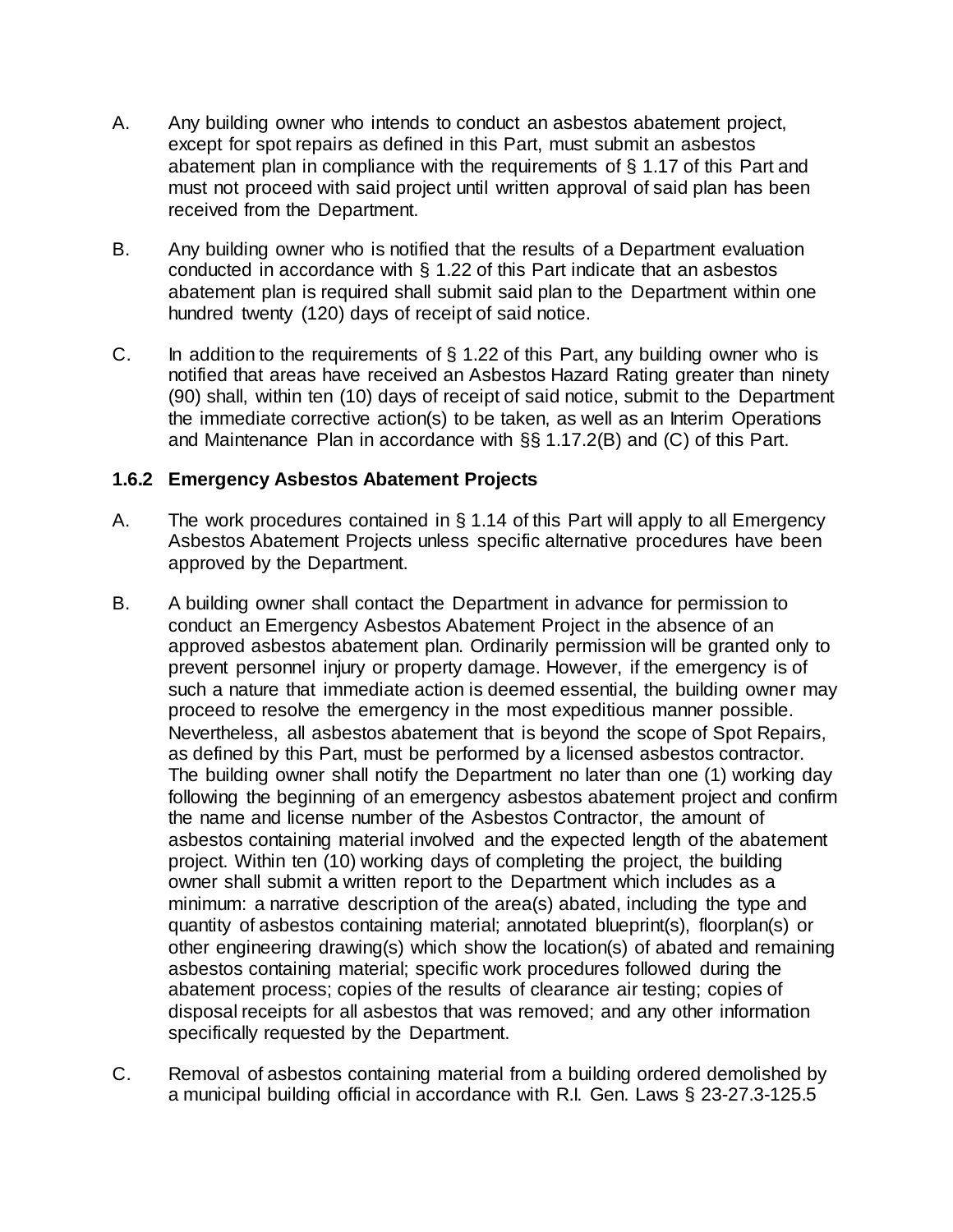may be handled as an Emergency Asbestos Abatement Project under the following conditions:

- 1. All asbestos abatement work is performed by a licensed Asbestos Contractor under the provisions of an Asbestos Abatement Plan previously approved for the demolition of unsafe structures in the jurisdiction of the municipal building official ordering the demolition;
- 2. The licensed Asbestos Contractor complies with the provisions of §§ 1.6.2(A) and (B) of this Part;
- 3. The Asbestos Contractor provides the Department with all project specific information required by the approval letter for the previously approved Asbestos Abatement Plan; and
- 4. All asbestos containing material is removed from the building prior to its demolition.

## **1.7 Licensing of Asbestos Contractors, Asbestos Supervisors, and Asbestos Workers**

### **1.7.1 General Licensing Requirement**

No person shall engage in any asbestos abatement project at a facility unless he or she is licensed to do so by the Department under the provisions of this § 1.7 of this Part.

### **1.7.2 Applicability**

- A. The licensing requirements of § 1.7 of this Part apply to all Asbestos Contractors, as defined in this Part, and each of their Asbestos Supervisors and Asbestos Workers.
- B. Persons who perform only spot repairs are exempted from the licensing requirement contained in § 1.7.2(A) of this Part. However, persons performing spot repairs must be certified in accordance with § 1.19 of this Part.

### **1.7.3 License Application**

- A. To apply for a license, an Asbestos Contractor, Asbestos Supervisor, or Asbestos Worker shall submit a completed application to the Department on forms provided by the Department. The application shall include all information required by the Act, as well as by the form and accompanying instructions.
- B. The Department may at any time after the filing of the original application require further information to enable the Department to determine whether the application should be approved or denied.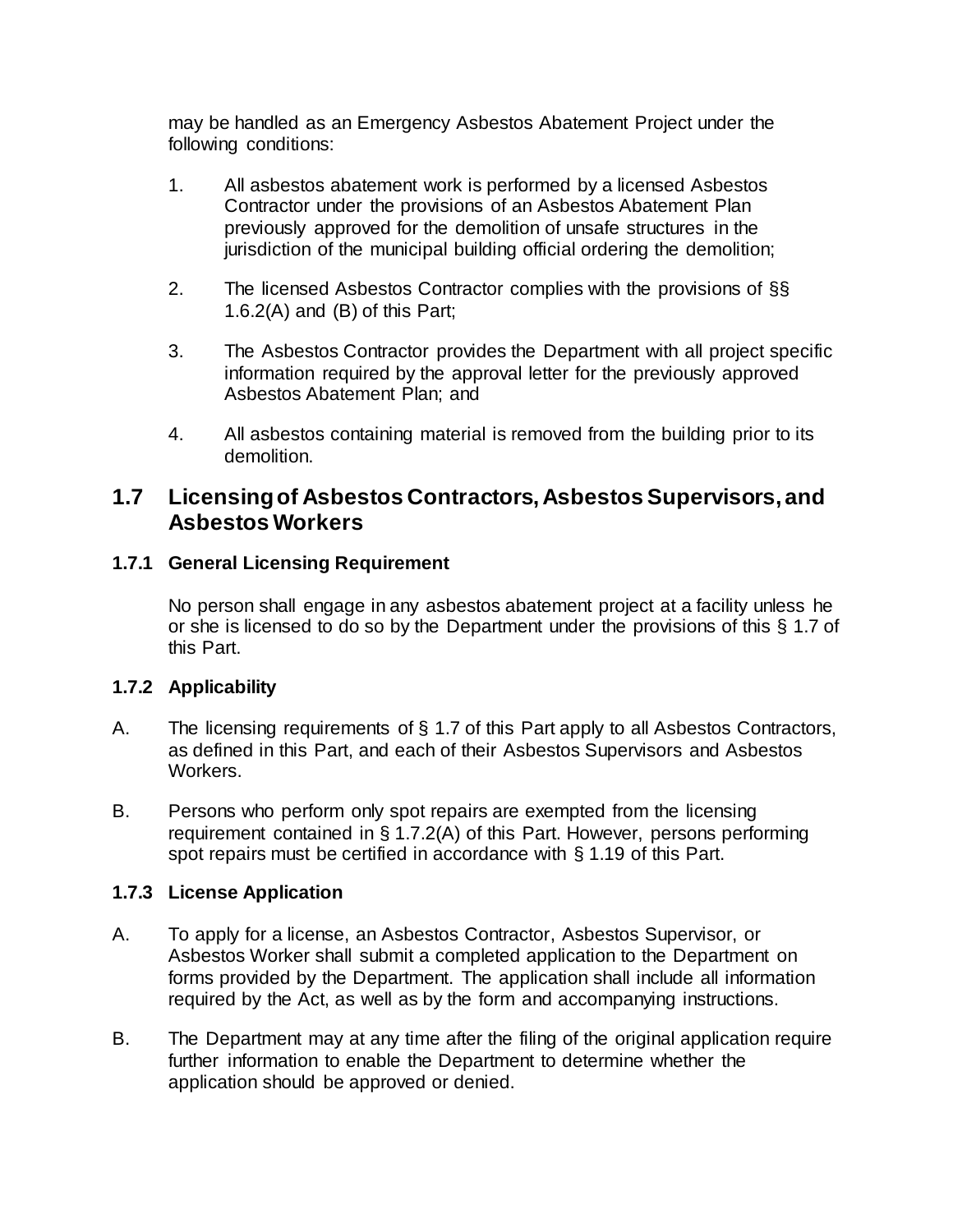C. Each application for an Asbestos Contractor License shall be signed by the applicant or a person duly authorized to act on behalf of the applicant. Each application for an Asbestos Supervisor or Asbestos Worker License shall be signed by the applicant. All applications shall include a certification by the applicant that his or her License or other authorization to perform asbestos abatement work has not been suspended or revoked by any other state and that no enforcement actions by any state or federal agency are pending against the applicant.

### **1.7.4 License Fees and Issuance/Renewal of Licenses**

- A. Asbestos Contractors
	- 1. Pursuant to the provisions of R.I. Gen. Laws § 23-24.5-12(h), the Department shall grant a license to an Asbestos Contractor who meets the licensure requirements set forth in this Part, and upon submission of the licensure fee as set forth in the rules and regulations pertaining to the Fee Structure for Licensing, Laboratory and Administrative Services Provided by the Department of Health (Part [10-05-2](https://rules.sos.ri.gov/regulations/part/216-10-05-2) of this Title). Said license shall expire two (2) years from the date of issuance, unless sooner suspended or revoked. Said license may be renewed every two (2) years in accordance with the provisions of § 1.7.8 of this Part and upon payment of the licensure renewal fee as set forth in the rules and regulations pertaining to the Fee Structure for Licensing, Laboratory and Administrative Services Provided by the Department of Health (Part [10-](https://rules.sos.ri.gov/regulations/part/216-10-05-2) [05-2](https://rules.sos.ri.gov/regulations/part/216-10-05-2) of this Title).
- B. Asbestos Supervisors
	- 1. Pursuant to the provisions of R.I. Gen. Laws § 23-24.5-12(h), the Department shall grant a license for an Asbestos Supervisor, provided said Asbestos Supervisor meets the licensure requirements set forth in this Part, and upon submission of the licensure fee as set forth in the rules and regulations pertaining to the Fee Structure for Licensing, Laboratory and Administrative Services Provided by the Department of Health (Part [10-05-2](https://rules.sos.ri.gov/regulations/part/216-10-05-2) of this Title). Said license shall expire one (1) year from the date of issuance, unless sooner suspended or revoked. Said license may be renewed annually in accordance with the provisions of § 1.7.8 of this Part, upon documentation of compliance with the requirements of § 1.9.1 of this Part, and upon payment of the licensure renewal fee as set forth in the rules and regulations pertaining to the Fee Structure for Licensing, Laboratory and Administrative Services Provided by the Department of Health (Part [10-05-2](https://rules.sos.ri.gov/regulations/part/216-10-05-2) of this Title).
- C. Asbestos Workers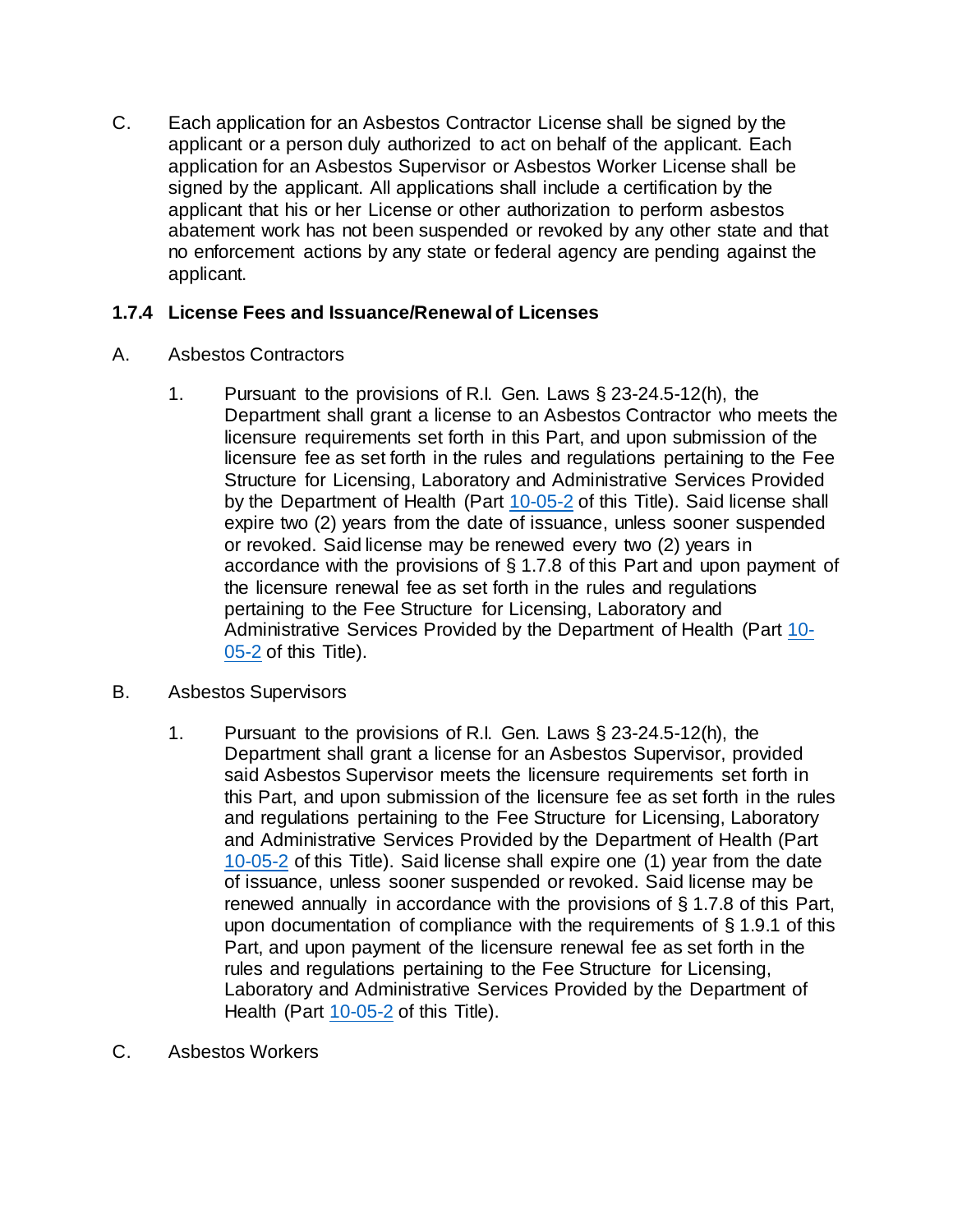- 1. Pursuant to the provisions of R.I. Gen. Laws § 23-24.5-12(e), the Department shall grant a license for an Asbestos Worker provided said Asbestos Worker meets the licensure requirements set forth in this Part, and upon submission of the licensure fee as set forth in the rules and regulations pertaining to the Fee Structure for Licensing, Laboratory and Administrative Services Provided by the Department of Health (Part [10-](https://rules.sos.ri.gov/regulations/part/216-10-05-2) [05-2](https://rules.sos.ri.gov/regulations/part/216-10-05-2) of this Title). Said license shall expire one (1) year from the date of issuance, unless sooner suspended or revoked. Said license may be renewed annually in accordance with the provisions of § 1.7.8 of this Part, upon documentation of compliance with the requirements of § 1.9.1 of this Part, and upon payment of the licensure renewal fee as set forth in the rules and regulations pertaining to the Fee Structure for Licensing, Laboratory and Administrative Services Provided by the Department of Health (Part [10-05-2](https://rules.sos.ri.gov/regulations/part/216-10-05-2) of this Title).
- D. No license shall be issued or renewed until the correct application fee has been remitted. Fees will not be prorated for a period less than the full term of a license.

### **1.7.5 Denial of Applications**

- A. The Department may deny an application if it determines that the applicant has not demonstrated the ability to comply fully with applicable requirements established by the Act and/or by this Part.
- B. An applicant whose application is denied may request a hearing in accordance with the rules and regulations pertaining to Practices and Procedures Before the Department of Health (Part [10-05-4](https://rules.sos.ri.gov/regulations/part/216-10-05-4) of this Title).

### **1.7.6 Suspension or Revocation of a License and/or Imposition of Civil Penalties**

The Department may, for cause or for violation of this Part, suspend or revoke any license issued under § 1.7 of this Part and/or impose administrative fines in accordance with the Act.

### **1.7.7 Replacement of Lost or Damaged License**

Application for replacement of a lost or damaged Abatement Supervisor or Abatement Worker License must be made by the licensed individual and must be accompanied by the fee required in the rules and regulations pertaining to the Fee Structure for Licensing, Laboratory and Administrative Services Provided by the Department of Health (Part [10-05-2](https://rules.sos.ri.gov/regulations/part/216-10-05-2) of this Title).

### **1.7.8 Renewal of a License**

Requests for renewal of licenses issued under § 1.7 of this Part must contain all the information requested by § 1.7.3 of this Part without reference to any previously submitted material.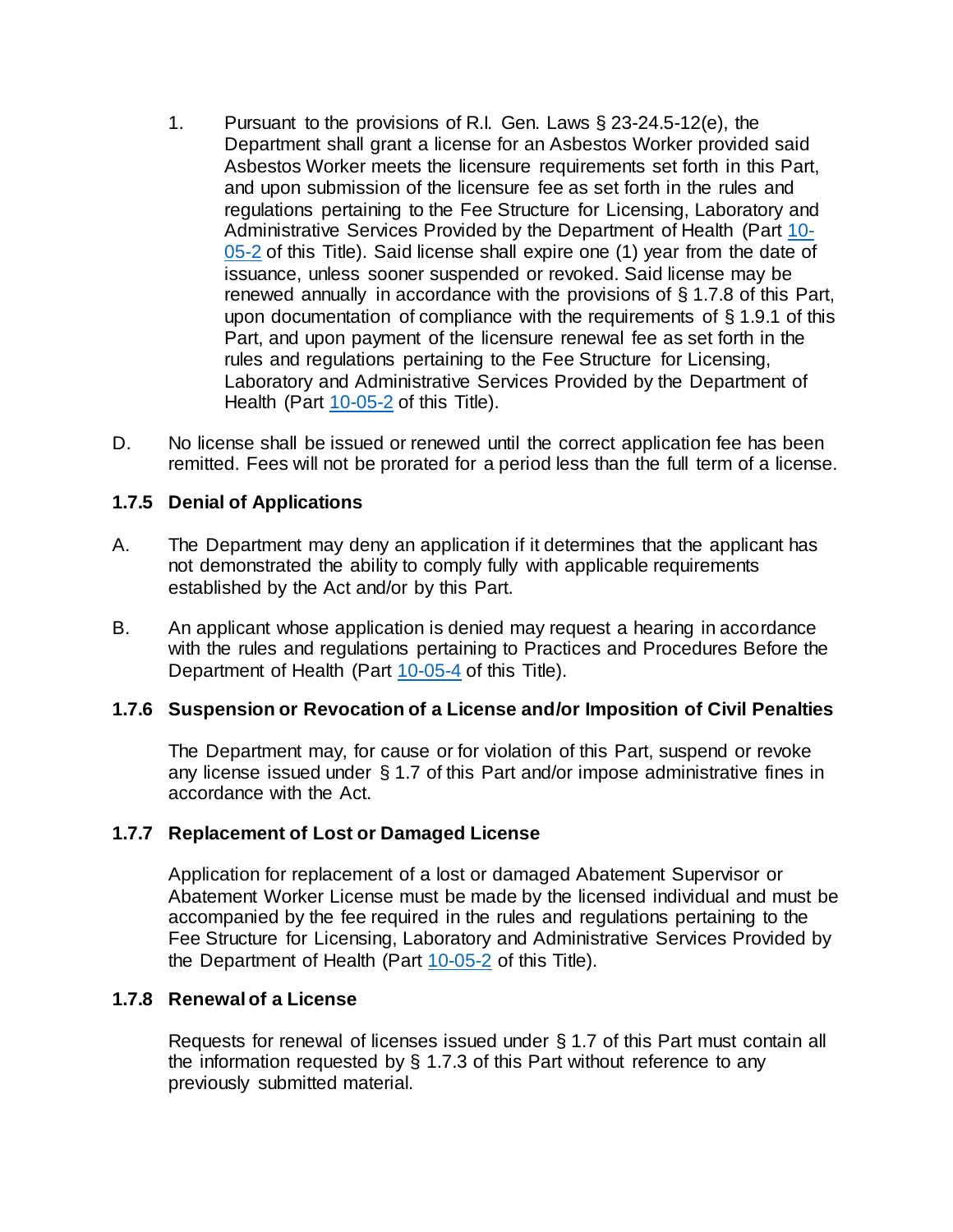### **1.7.9 Additional Requirements**

The Department may, by rule, regulations, or order, impose upon any licensee such requirements in addition to those established in this Part as it deems appropriate or necessary to minimize danger to public health and safety or property.

### **1.7.10 Communications**

All communications and reports concerning this Part, and applications filed thereunder, should be addressed to the Department at its office located at:

Rhode Island Department of Health

Center for Healthy Homes and Environment

206 Cannon Building Three Capitol Hill

Providence, RI 02908-5097

## **1.8 Licensee Recordkeeping and Notification**

### **1.8.1 Notification of Asbestos Abatement Projects**

- A. A licensed Asbestos Contractor shall utilize the most current revision of the Department's Form ASB-22 to notify the Department in writing at least ten (10) working days before beginning any on-site work at a planned asbestos abatement project. A licensed Asbestos Contractor may not submit this notification until the building owner has received notification of Department approval for the planned asbestos abatement project. Delivery of the notice by email, facsimile, U.S. Postal Service, commercial delivery service, or hand delivery is acceptable.
- B. A licensed Asbestos Contractor or Asbestos Supervisor shall also notify the Department by telephone when they begin on-site preparation for an approved asbestos abatement project.
- C. In accordance with the provisions of R.I. Gen. Laws § 23-28.4-6.1, a licensed Asbestos Contractor shall also notify the local firefighting authorities, in writing, prior to initiating any activity in conjunction with an approved asbestos abatement project.
- D. The written notice required by  $\S$  1.8.1(A) of this Part above shall be updated as necessary, including when the amount of asbestos changes by at least twenty (20) percent.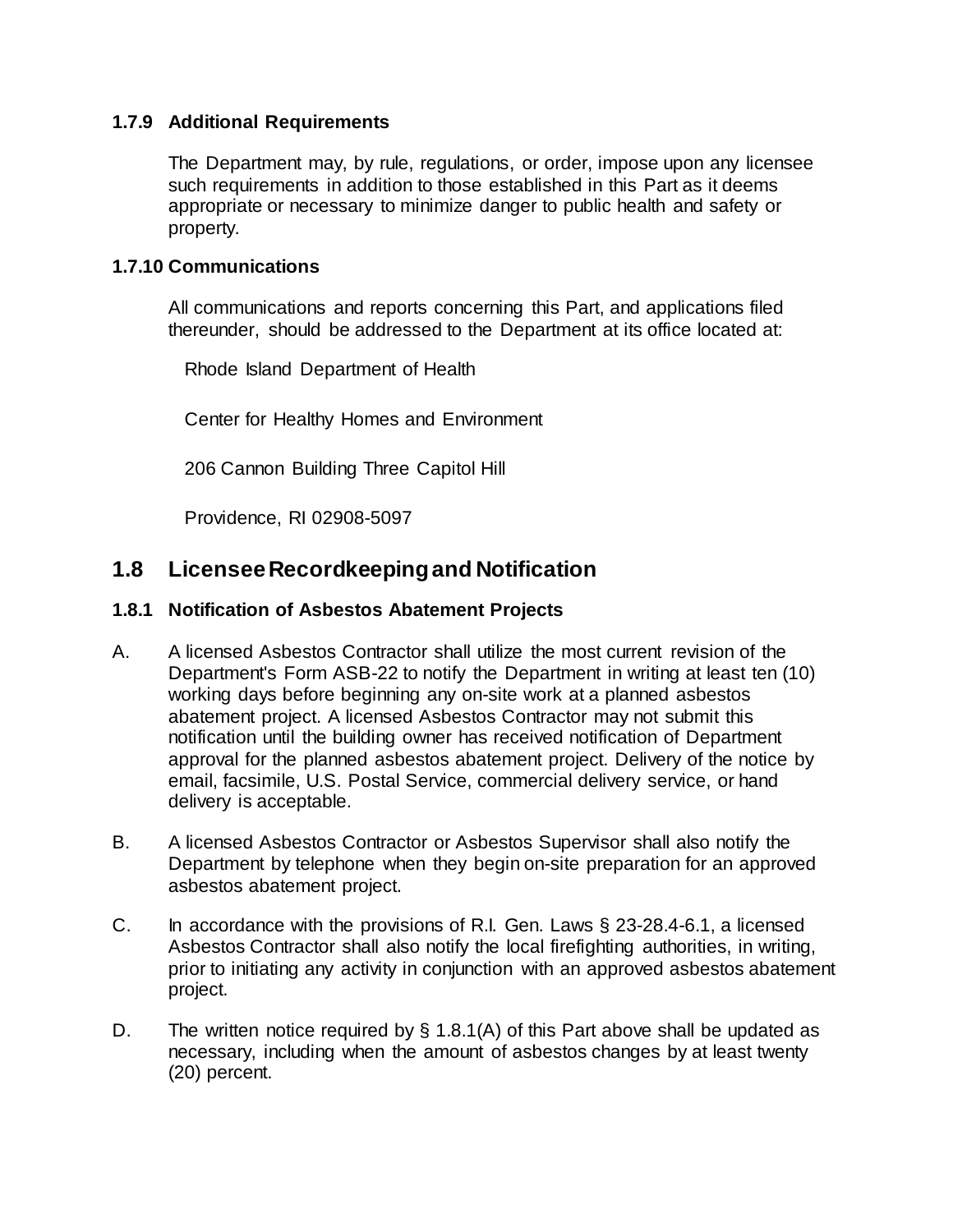- E. If an Asbestos Abatement Project will begin on a date other than the one contained in the original notice, notice of the new start date must be provided to the Department as follows:
	- 1. When the Asbestos Abatement Project will begin after the date contained in the notice:
		- a. Notify the Department of the new start date by telephone as soon as possible before the original start date; and
		- b. Provide the Department with a written notice of the new start date as soon as possible before, and no later than, the original start date.
	- 2. When the Asbestos Abatement Project will begin on a date earlier than the original start date, provide the Department with a written notice of the new start date at least ten (10) working days before the Asbestos Abatement Project begins.
	- 3. In no event shall an Asbestos Abatement Project begin on a date other than the date contained in the written notice of the new start date.

### **1.8.2 Retention of Records**

Each licensed Asbestos Contractor shall maintain records of all asbestos abatement projects which it performs and shall make these records available to the Department upon request. The Asbestos Contractor shall retain the records until the Department authorizes their disposition.

### **1.8.3 Required Records**

- A. The Asbestos Contractor shall maintain the following information for each asbestos abatement project at the project site for the duration of the project:
	- 1. The name, address and license number of each Asbestos Supervisor and Asbestos Worker utilized on the project.
	- 2. A complete copy of the approved asbestos abatement plan for the project, including all amendments.
	- 3. Starting and completion dates If completion date differs from that originally scheduled, a statement of reasons for the change must be included.
	- 4. Documentation of compliance with all applicable regulatory requirements. (e.g., Copies of workers' medical monitoring and results of respirator fit testing.)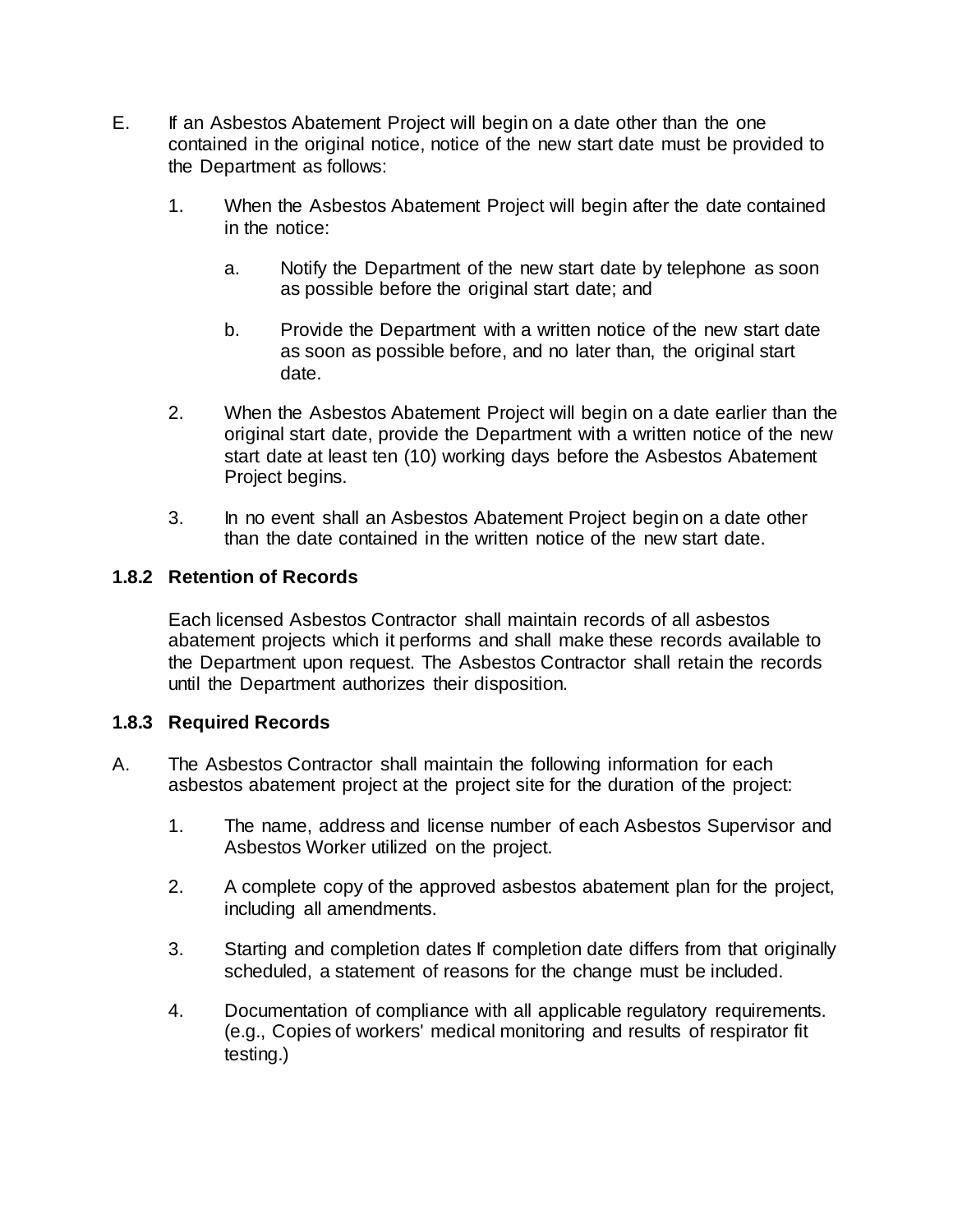- 5. Copies of any correspondence with regulatory agencies concerning the project (e.g. building or demolition permits, notices of violation, etc.).
- 6. Receipts and/or manifests indicating the date(s) and amount(s) of ACM removed from the abatement project site for disposal, as well as the location(s) to which the ACM has been removed and/or the agent(s) to whom the ACM was transferred.
- 7. The methodology and results of all air sampling conducted by the Asbestos Contractor during the abatement process. The results of all air sampling required by OSHA 29 C.F.R. § 1926.1101(f) incorporated by reference at § 1.2(A) of this Part shall be maintained in accordance with OSHA 29 C.F.R. § 1926.1101(n) incorporated by reference at § 1.2(A) of this Part.
- 8. Documentation of current required annual review training for all Asbestos Supervisor(s) and Asbestos Worker(s) utilized on the Asbestos Abatement Project, as well as a list of any other agents working for the Asbestos Contractor.
- 9. A log of control of access to the work areas.
- 10. A current copy of this Part.
- 11. Documentation of adequacy of compressed air systems/respiratory protection systems. This documentation must include a list of compatible components. The maximum number of respirators that may be used with the system and the types of respirators that may be used shall be specified.
- 12. Copies of the procedures for the utilization of the decontamination enclosure system and/or any other procedures which have been established to prevent contamination of areas outside the work area.
- 13. Copies of procedures to be followed during medical emergencies, including phone numbers of the nearest hospital and/or rescue squad that will accept individuals with potential asbestos contamination. A 24-hour Emergency Contact Number for the Asbestos Contractor must be posted on site at all times.
- 14. Asbestos Supervisor and Asbestos Worker licenses must be worn or prominently posted at the project site whenever the licensed individual is being utilized in conjunction with an Asbestos Abatement Project.

## **1.9 Licensee Training Requirements**

### **1.9.1 General Training Requirement**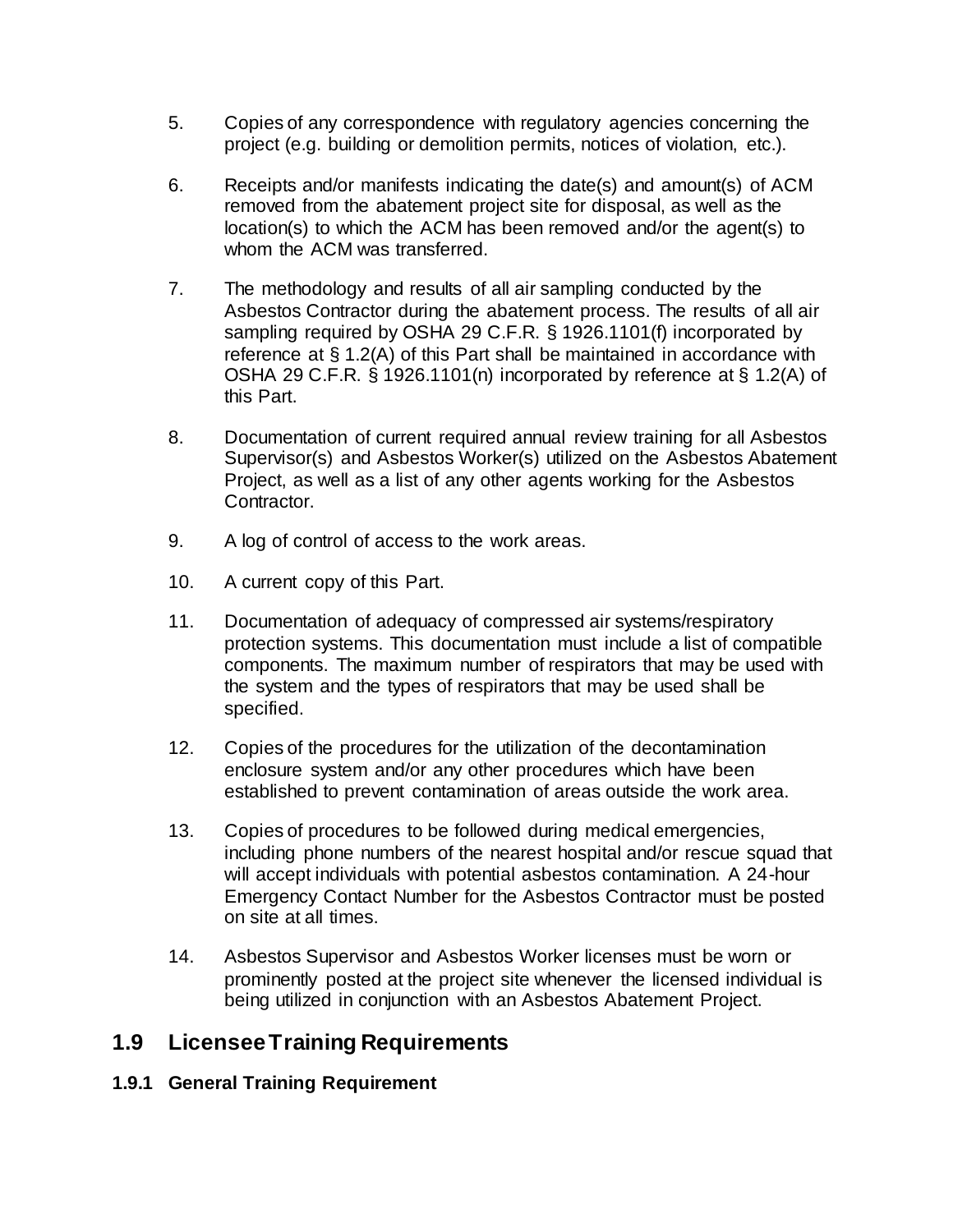- A. Licensed Asbestos Contractors shall not allow any Asbestos Worker or Asbestos Supervisor to participate in asbestos abatement projects until the initial training requirement contained in § 1.9.2 of this Part has been satisfied. The criteria for successful completion of a required training course must include obtaining a passing score on the final course examination, unless the certified training course has been specifically authorized in writing by the Department to use an alternative method of determining successful completion.
- B. Asbestos Workers and Asbestos Supervisors may not continue to work beyond the anniversary of their initial training or last annual review course until a current annual review course has been completed.
- C. Asbestos Contractors shall satisfy the training requirement either by utilizing certified courses offered by outside agents or by establishing an in-house training program and submitting it for certification in accordance with the procedures contained in § 1.18 of this Part.
- D. The Asbestos Contractor shall ensure that personnel designated as Asbestos Supervisor also successfully complete a certified initial training course of at least eight (8) hours duration (exclusive of lunch and break times) as outlined in § 1.9.3 of this Part.
- E. The Asbestos Contractor shall ensure that Asbestos Workers and Asbestos Supervisors successfully complete a certified annual review course of at least eight (8) hours duration (exclusive of lunch and break times) as outlined in § 1.9.4 of this Part.

### **1.9.2 Certification of Training**

Requirements for certification of training courses shall be those contained in § 1.18 of this Part.

### **1.9.3 Content of Initial Training Courses**

- A. The initial training course shall provide, at a minimum, information on the following topics:
	- 1. The physical characteristics of asbestos including fiber size, aerodynamic characteristics and physical appearance;
	- 2. The health hazards of asbestos including, the nature of asbestos related diseases, routes of exposure, dose response relationships, synergism between cigarette smoking and asbestos exposure, latency period for disease and health basis for standards;
	- 3. Asbestos Worker personal protective equipment including: the classes and characteristics of respirator types; limitations of respirators; proper selection, inspection, donning, use, maintenance and storage procedures;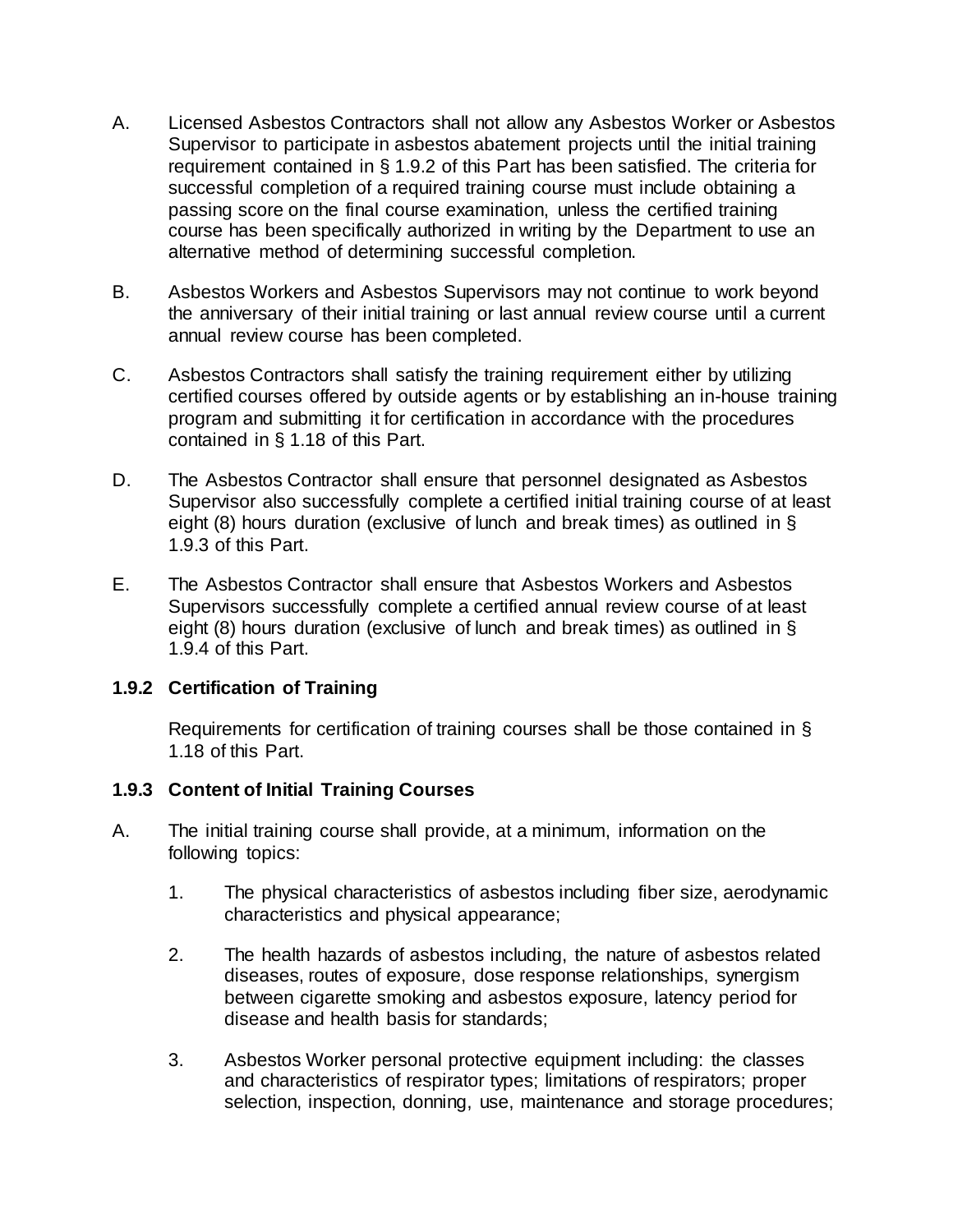methods for field testing of the facepiece-to-face seal (positive and negative pressure fitting tests); qualitative and quantitative fit testing procedures; variability between field and laboratory protection factors; factors that alter respirator fit (e.g. facial hair); the components of a proper respiratory protection program; selection and use of personal protective clothing; use, storage and handling of launderable clothing, non- slip footwear, gloves, eye protection and hard hats;

- 4. Medical monitoring procedures and requirements included under OSHA 29 C.F.R. § 1926.1101 incorporated by reference at § 1.2(A) of this Part and 29 C.F.R. § 1910.134 incorporated by reference at § 1.2(C) of this Part, additional recommended procedures and tests, benefits of medical monitoring and employee access to records;
- 5. Air monitoring procedures and requirements included under OSHA 29 C.F.R. § 1926.1101 incorporated by reference at § 1.2(A) of this Part including a description of equipment and methods, reasons for air monitoring, types of samples and current standards with proposed changes;
- 6. Additional safety hazards that may be encountered during asbestos abatement activities and how to deal with them including electrical hazards, heat stress, air contaminants other than asbestos, fire and explosion hazards, scaffold and ladder hazards, slips, trips and falls, confined spaces and noise;
- 7. Personal hygiene including entry and exit procedures for the work area, use of showers and prohibition of eating, drinking, smoking and chewing (gum or tobacco) in the work area;
- 8. State-of-the-art work practices for asbestos abatement activities including purpose, proper construction and maintenance of barriers and decontamination enclosure systems, posting of warning signs, electrical and ventilation system lock-out, proper working techniques for minimizing fiber release, use of wet methods and surfactants, use of negative pressure ventilation equipment, use of HEPA vacuums and proper cleanup and disposal procedures. Work practice requirements as they apply to removal, repair, enclosure and encapsulation shall be discussed individually; and
- 9. The requirements, procedures and standards established by OSHA, EPA and the provisions of the Act and this Part.
- B. In addition to the training specified in  $\S$  1.9.3(A) of this Part, individuals designated as Asbestos Supervisors shall also receive at least six (6) hours of additional training (exclusive of lunch and break times) which shall provide, at a minimum, information on the following topics: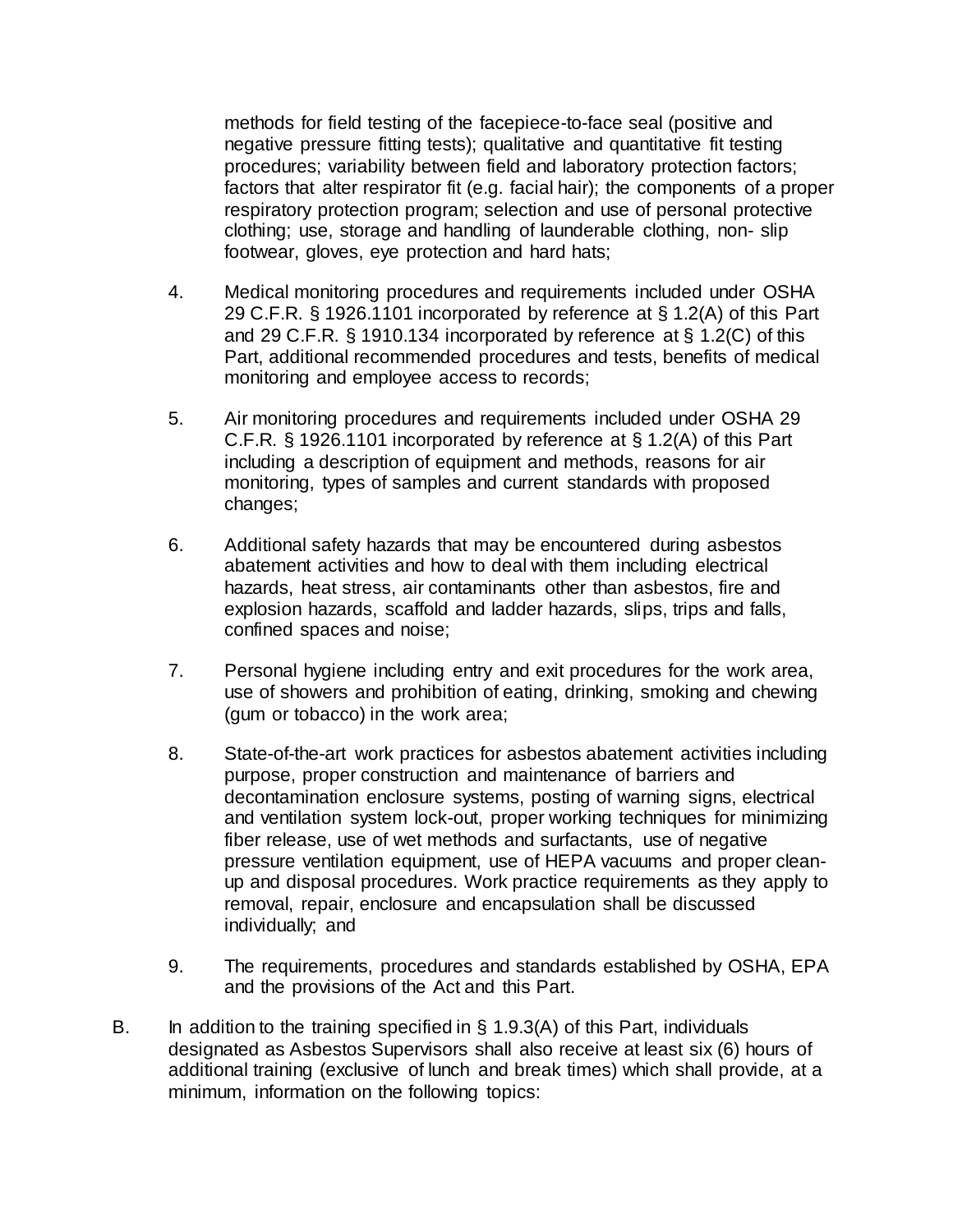- 1. Legal responsibilities and potential liabilities of various parties including, but not limited to, contractors, licensees, employers, employees, building owners and suppliers;
- 2. Insurance and bonding;
- 3. Establishing a medical surveillance program in accordance with OSHA 29 C.F.R. § 1926.1101 incorporated by reference at § 1.2(A) of this Part;
- 4. Rhode Island Department of Health, EPA, and OSHA recordkeeping requirements;
- 5. How to supervise effectively;
- 6. Additional emphasis on work practices, including purpose, proper construction and maintenance of barriers and decontamination systems, posting of warning signs, electrical and ventilation system lock-out, proper working techniques for minimizing fiber release, use of wet methods and surfactants, use of negative pressure ventilation equipment, use and maintenance of HEPA vacuums, proper clean-up and disposal procedures; and
- 7. Key elements of contract specifications.

### **1.9.4 Content of Annual Training Courses**

The yearly review course shall consist of at least eight (8) hours of instruction and shall provide, at a minimum, an adequate review of the topics outlined in § 1.9.3 of this Part, updated information on state-of-the-art procedures and equipment and reviews of regulatory changes and interpretations. Specific topic coverage may be requested by the Department.

## **1.10 Licensee Respiratory Protection**

### **1.10.1 General Requirement**

All license applications from Asbestos Contractors shall include a written respiratory protection program in accordance with the requirements of OSHA 29 C.F.R. § 1910.134(c) incorporated by reference at § 1.2(C) of this Part and 29 C.F.R. § 1926.1101(h) incorporated by reference at § 1.2(A) of this Part. This program shall be posted at all projects requiring asbestos abatement activities over more than a single day.

### **1.10.2 Selection Requirements**

Respirators shall be selected that meet the level of protection requirements contained in OSHA 29 C.F.R. § 1926.1101(h) incorporated by reference at §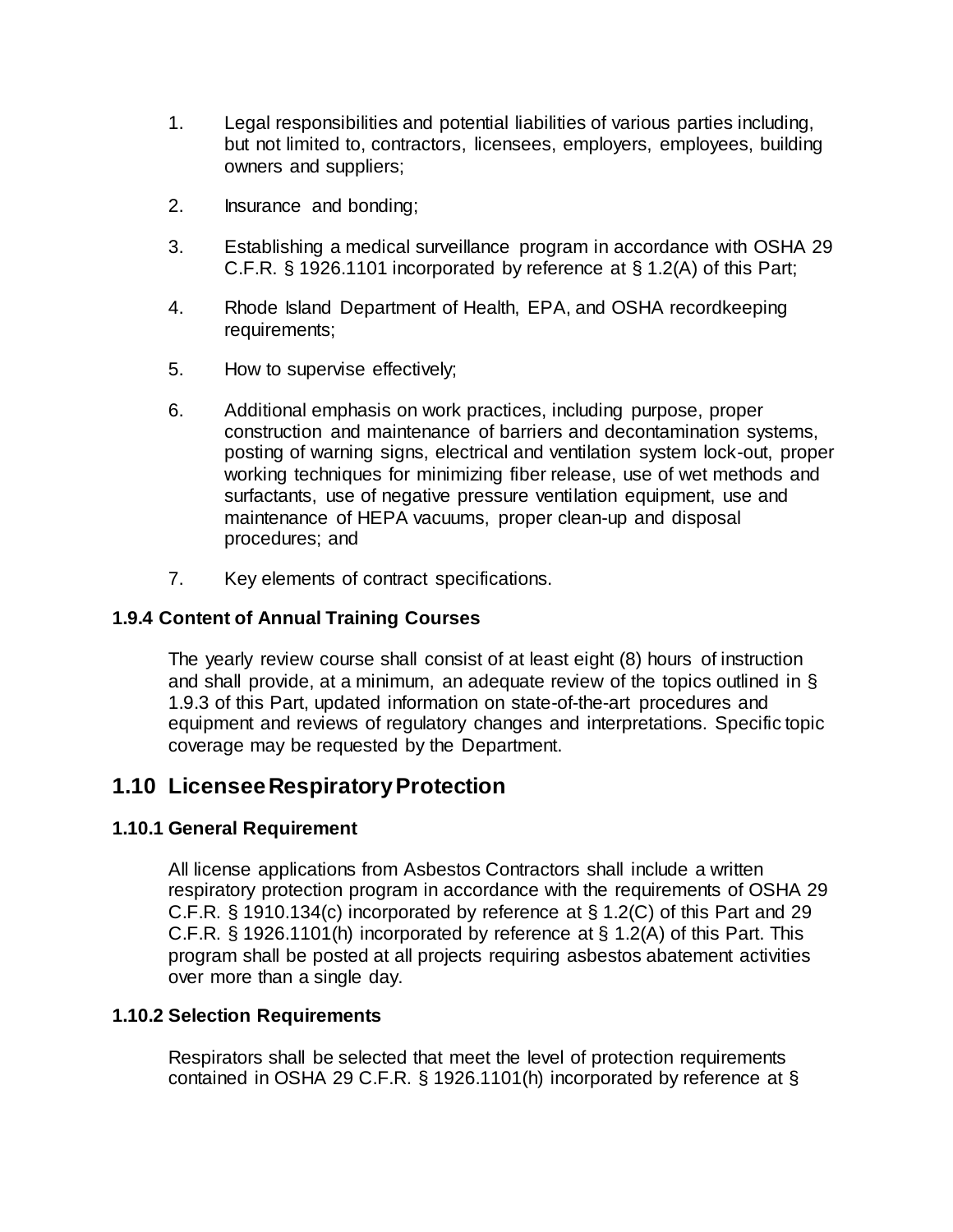1.2(A) of this Part and shall be utilized in accordance with OSHA 29 C.F.R. § 1910.134 incorporated by reference at § 1.2(C) of this Part.

### **1.10.3 Fitting of Respirators**

- A. Each Asbestos Supervisor and Asbestos Worker shall be given an opportunity to try on a variety of respirator styles and sizes and to select a respirator for comfortable fit.
- B. Each Asbestos Supervisor and Asbestos Worker shall be instructed in the performance of positive and negative pressure fit checks and be able to successfully perform them.
- C. Each Asbestos Supervisor and Asbestos Worker shall be fit tested using generally acceptable quantitative fit testing methods or by qualitative fit testing procedures as detailed in the OSHA Construction Industry Standard, 29 C.F.R. § 1910.134 Appendix A incorporated by reference at § 1.2(C) of this Part, and adequately pass the selected fit test procedure.
- D. Asbestos Supervisors and Asbestos Workers shall be provided with the brand name and model number of respirators that they have been fitted for and are trained to use.

### **1.10.4 Prohibited Activity**

- A. No Asbestos Supervisor, Asbestos Worker, or agent shall be permitted in the work area without the respiratory protection required for the level of exposure in the workplace. This requirement shall be strictly enforced by the Asbestos Contractor.
- B. No personnel with beards, long sideburns or other physical characteristics which interfere with negative pressure respirator faceplate-to-face seal shall be permitted in the work area when respiratory protection is required by the level of exposure.

## **1.11 Protective Clothing**

Each Asbestos Supervisor and Asbestos Worker shall be provided with personal protective equipment and clothing in accordance with OSHA 29 C.F.R. § 1926.1101(i) incorporated by reference at § 1.2(A) of this Part.

## **1.12 Medical Monitoring**

A. General Requirement

Asbestos Contractors must ensure that any Asbestos Supervisor, Asbestos Worker or agent who may be exposed to airborne asbestos is medically monitored in accordance with the requirements of OSHA 29 C.F.R. §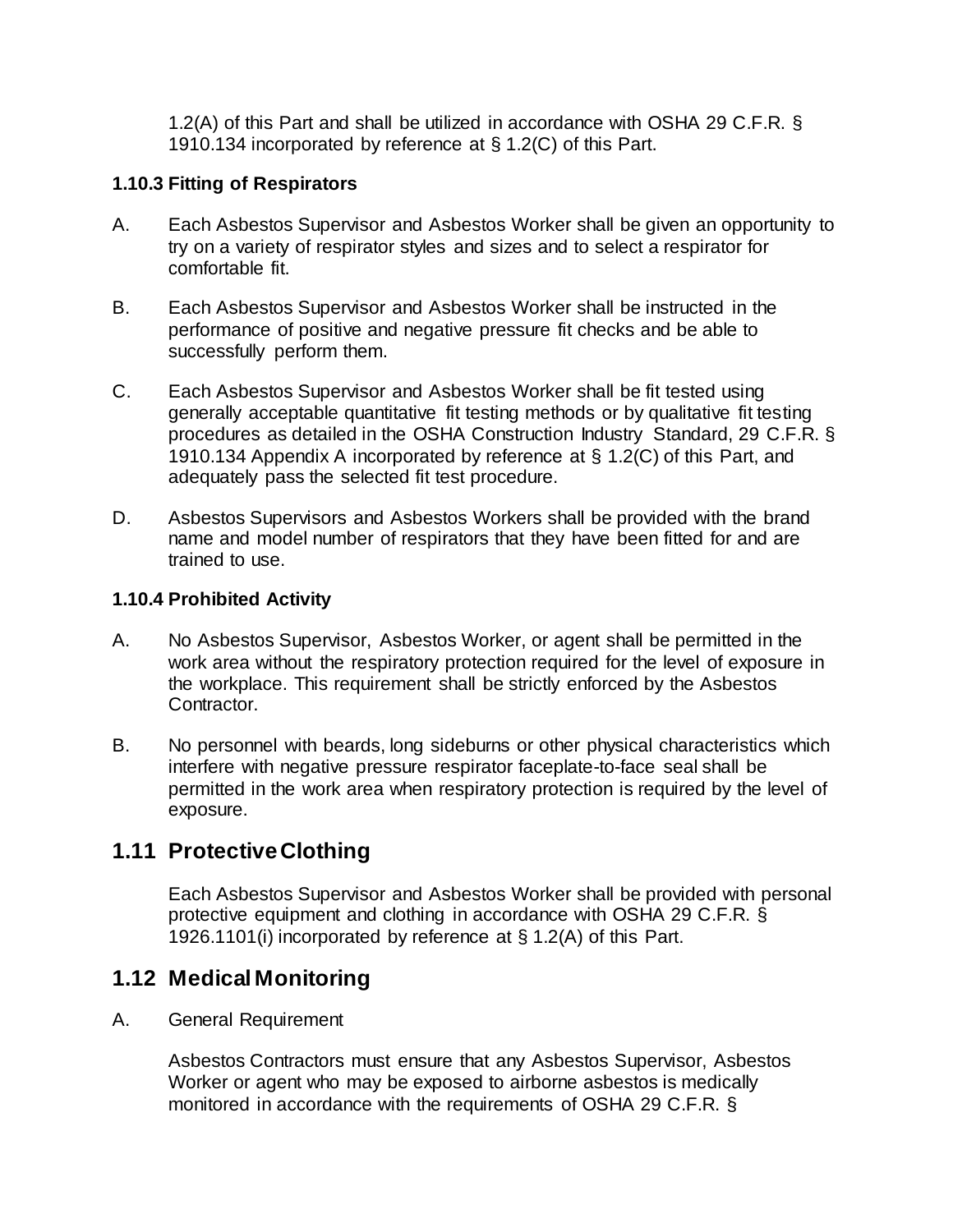1926.1101(m) incorporated by reference at § 1.2(A) of this Part, prior to engaging in any asbestos abatement activity. Monitoring shall include, at a minimum, those elements required by OSHA 29 C.F.R. § 1926.1101(m)(2)(ii) incorporated by reference at § 1.2(A) of this Part.

- B. Asbestos Supervisors and Asbestos Workers must also be given an opportunity to be evaluated by a physician to determine their capability to safely work while breathing through the added resistance of a respirator. Examining physicians should be made aware of the nature of respiratory protective hazards and knowledgeable about the specific types of respirators the Asbestos Supervisor or Asbestos Worker shall be required to wear and the work he will be required to perform. They should also be advised as to special hazards that may exist in the work place (e.g. high temperatures, toxic contaminants).
- C. Chest X-rays shall be taken by a Registered Radiological Technologist and interpreted in accordance with OSHA 29 C.F.R. § 1926.1101 Appendix E incorporated by reference at § 1.2(A) of this Part.
- D. Pulmonary function testing shall be conducted by a NIOSH Certified Pulmonary Technician or other health professional with training in pulmonary function testing.

## **1.13 Worker Air Monitoring**

The Asbestos Contractor must provide representative air monitoring, in accordance with OSHA 29 C.F.R. § 1926.1101(f) incorporated by reference at § 1.2(A) of this Part, for Asbestos Supervisors and Asbestos Workers during asbestos abatement activities. Affected Asbestos Supervisors, Asbestos Workers, and agents of the Asbestos Contractor must be notified of the results of air monitoring in accordance with OSHA 29 C.F.R. § 1926.1101(f)(5) incorporated by reference at § 1.2(A) of this Part.

## **1.14 Work Practice Requirements**

### **1.14.1 Applicability**

Any Asbestos Contractor that engages in any Asbestos Abatement Project that involves greater than ten (10) linear feet (three (3) meters) of pipe covered or coated with asbestos containing material or twenty five (25) square feet (three (3) square meters) of asbestos containing material used to cover or coat any surface other than pipe shall comply with the work practices contained in § 1.14 of this Part and any additional work practice requirements contained in the asbestos abatement plan approved for that project by the Director of Health. Specific requirements for Category I and Category II Nonfriable ACM that is not Regulated Asbestos Containing Material (RACM) are contained in §§ 1.14.8 and 1.15 of this Part.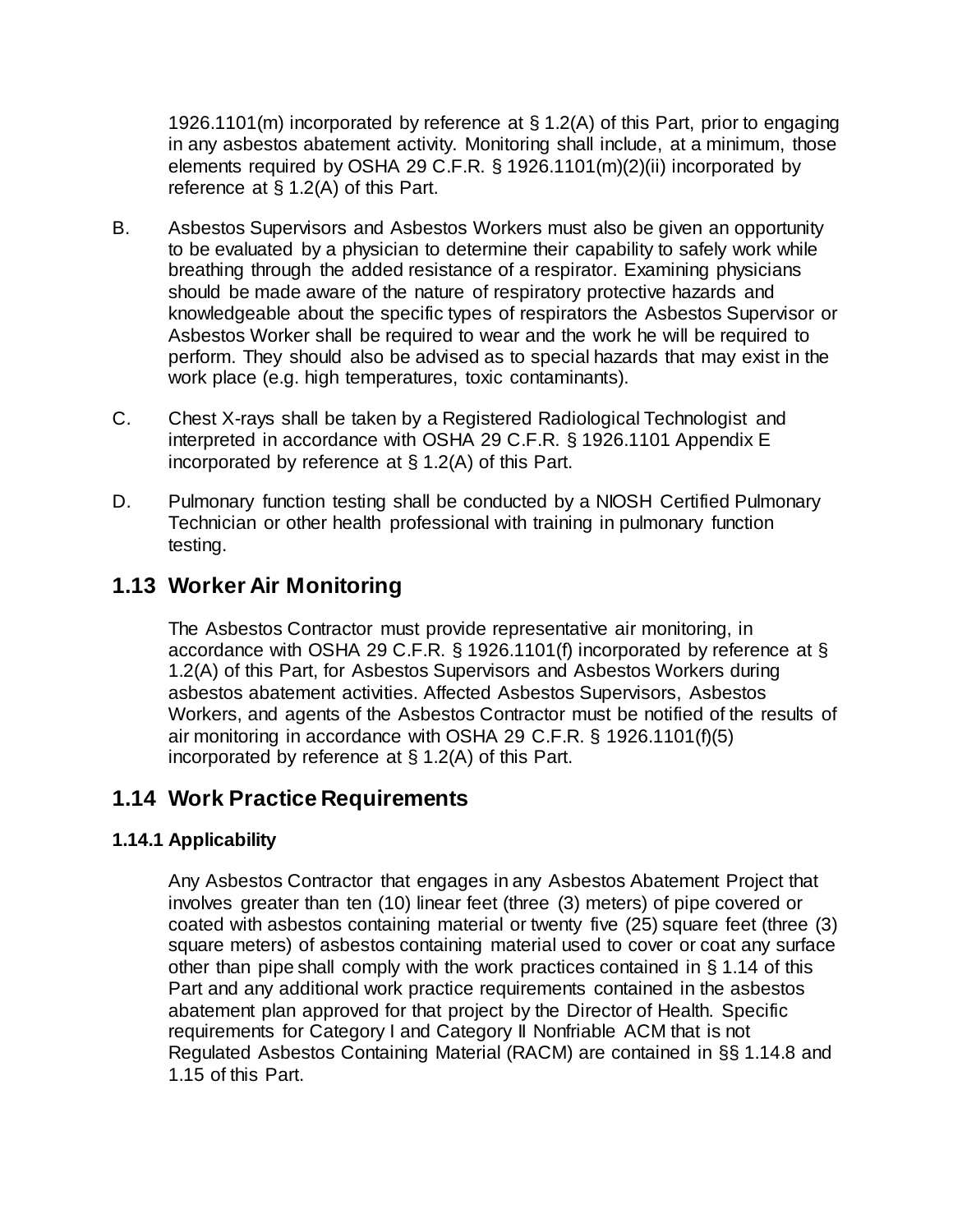### **1.14.2 General Requirements for Removal, Encapsulation and/or Enclosure of Regulated Asbestos Containing Material (RACM)**

- A. Barriers to isolate contaminated from uncontaminated areas shall be constructed of polyethylene sheeting attached securely in place.
- B. All surfaces shall be wet cleaned of dust or debris. Wet cleaning of contaminated items shall be performed if necessary. All movable objects shall be removed from the work area. All nonmovable objects in the work area shall be covered with 6 mil polyethylene sheeting secured in place. All openings or penetrations between the work area and uncontaminated areas shall be sealed, including windows, doorways, elevator openings, corridor entrances, drains, ducts, grills, grates, diffusers and skylights.
- C. Floor sheeting shall consist of two (2) layers of 6-mil polyethylene sheeting. Floor sheeting shall extend up sidewalls at least twelve (12) inches and be sized to minimize seams. No seams shall be located at wall/floor joints. Floors being abated of resilient floor coverings and associated mastics/adhesives shall be exempt from this requirement.
- D. Wall sheeting shall consist of two (2) layers of 4-mil polyethylene sheeting. It shall be installed to minimize joints and shall extend beyond wall/floor joint at least twelve (12) inches. No seams shall be located at wall/wall joints.
- E. A worker decontamination enclosure system, consisting of a clean room, shower room and equipment room, each separated from each other and from the work area by airlocks and accessible through doorways protected with two (2) overlapping polyethylene sheets, shall be provided in accordance with OSHA 29 C.F.R. § 1926.1101(j) incorporated by reference at § 1.2(A) of this Part. Procedures for the utilization of this system shall be established which prevent contamination of areas outside the work area.
- F. All HVAC equipment in or passing through the work area shall be shut down and locked out. All intake and exhaust openings, as well as any seams in system components shall be sealed with 6-mil polyethylene sheeting and/or tape. All system filters shall be replaced after the abatement and disposed of as asbestos waste. The ventilation system ductwork interiors shall be decontaminated whenever necessary.
- G. Posting
	- 1. Warning signs in accordance with OSHA 29 C.F.R. § 1926.1101(k)(7) incorporated by reference at § 1.2(A) of this Part shall be displayed at all approaches to any location where airborne fiber levels can be expected to exceed the Indoor Non-Occupational Air Exposure Standard established by § 1.5 of this Part.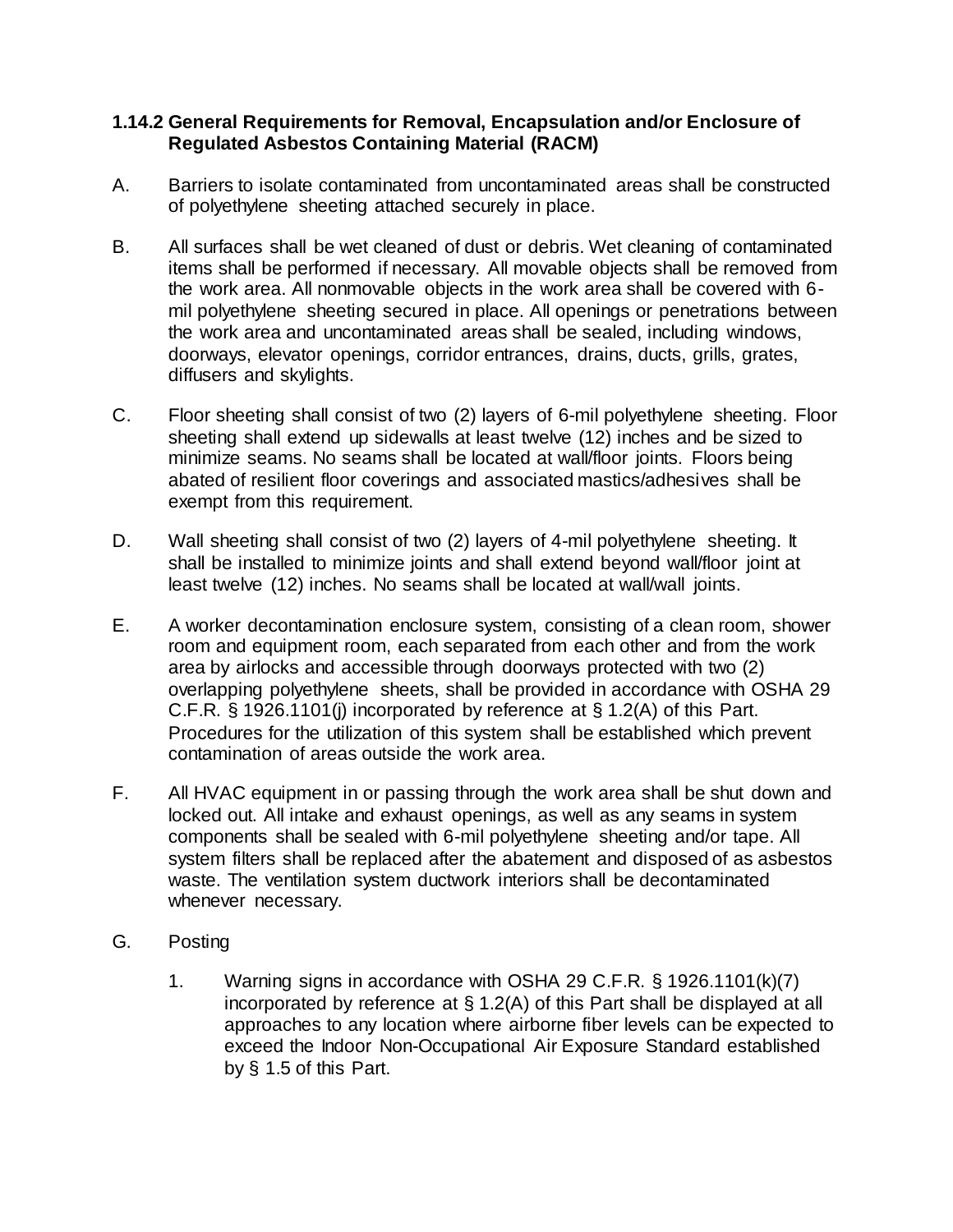- 2. Warning signs to advise the public of the location(s) within the building where any asbestos abatement activity is in progress shall be posted at all building entrances and at least one other conspicuous place per floor. These signs shall be of the same dimensions as the Warning/Danger signs required in § 1.14.2(G)(1) of this Part.
- 3. Warning signs shall be posted on vehicles used to transport Asbestos Containing Waste Materials during loading and unloading of the waste.
- H. Clean-up procedures using HEPA vacuuming and wet cleaning techniques shall be performed following abatement. Wet cleaning shall be followed by HEPA vacuuming after surfaces have been allowed to dry. The sequence of wet cleaning and vacuuming shall be repeated at twenty-four (24) hour intervals until no visible residue is observed in the work area.
- I. Negative pressure ventilation units with HEPA filtration, in sufficient number to provide one (1) workplace air change every fifteen (15) minutes, shall be operated continuously from the time of barrier construction through the time acceptable final clearance air-monitoring results are obtained. These units shall exhaust filtered air to the outside of the building. Filtered air shall not be exhausted to uncontaminated interior spaces.
- J. All Asbestos Containing Waste Materials shall be adequately wetted before being placed into containers for disposal.
- K. Asbestos Containing Waste Materials shall be placed in impermeable containers for disposal. Metal or fiber drums with locking-ring tops shall be used when asbestos waste contains sharp edged components. Double polyethylene bags of at least 6-mil thickness and which can be securely sealed may be used for waste. Large components or structural members may be removed intact and contained in leak-tight wrapping, equivalent to at least two (2) layers of 6-mil polyethylene sheeting, secured with tape for disposal.
- L. All containers, bags, drums and wrapped components shall be labeled so that labels have the appearance of or are constructed in accordance with USDOT 49 C.F.R. 172, Subpart E incorporated by reference at § 1.2(D) of this Part and OSHA 29 C.F.R. § 1926.1101(k)(8) incorporated by reference at § 1.2(A) of this Part. Each container, bag, drum or wrapped component shall also be labeled or tagged with the name and license number of the asbestos contractor generating the waste, as well as the asbestos abatement project number and location at which the waste was generated.
- M. Storage of asbestos waste containers awaiting transport to an authorized disposal facility shall be in a secured location to prevent access by unauthorized personnel.
- N. Transport and disposal of asbestos waste shall be in accordance with the provisions of Appendix D to 40 C.F.R. 763, Subpart E incorporated by reference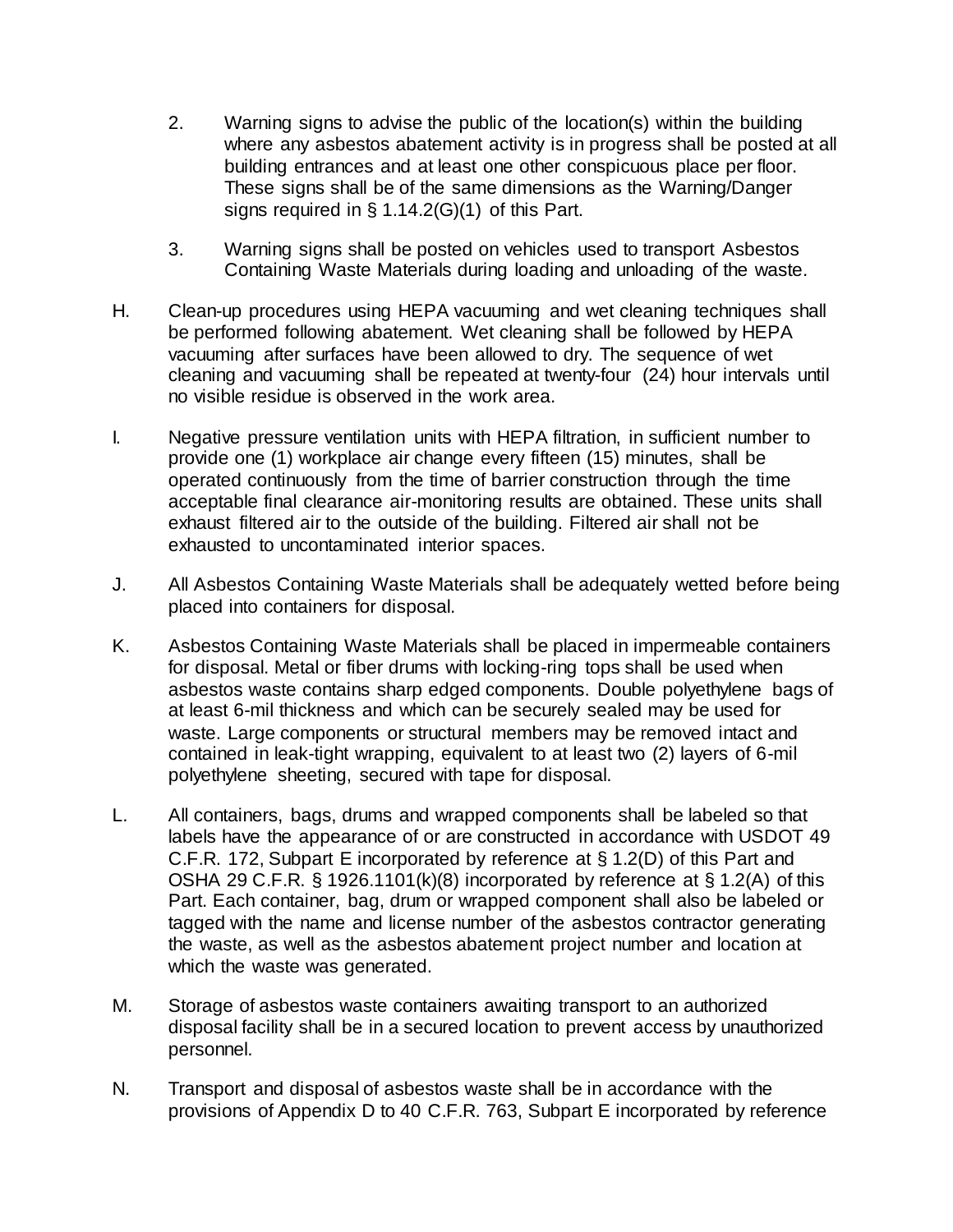at § 1.2(E) of this Part and USDOT 49 C.F.R. § 173.1300 incorporated by reference at § 1.2(F) of this Part.

- O. Disposal of Asbestos Containing Waste Materials. All Asbestos Containing Waste Materials shall be deposited as soon as is practical by the waste generator at:
	- 1. A waste disposal site operated in accordance with the provisions of 40 C.F.R. § 61.154, or equivalent regulations promulgated by a state or local NESHAP designee; or
	- 2. An EPA-approved site that converts RACM and Asbestos Containing Waste Materials into nonasbestos (asbestos-free) material according to the provisions of 40 C.F.R. § 61.155.
- P. Access to work areas shall be controlled and posting requirements shall remain in effect until compliance with the air exposure standard has been verified by procedures outlined below:
	- 1. Samples shall be collected and analyzed in accordance with the procedures specified by NIOSH Method 7400 (most current Revision) for asbestos fibers in air or equivalent method;
	- 2. Air volumes shall be sufficient to accurately determine fiber concentrations to 0.01 fibers/ cubic centimeter of air (f/cc) for fibers greater than five (5) microns in length or 300 nanograms per cubic meter. A minimum air volume of 1000 liters shall be sampled;
	- 3. Air sampling shall be conducted in representative locations with portable fans circulating air to simulate actual use conditions;
	- 4. An acceptable airborne fiber concentration, as established by clearance air monitoring shall not exceed 0.01 f/cc for fibers greater than five (5) microns in length or 300 nanograms per cubic meter; and
	- 5. Air sampling shall be conducted by a representative of the building owner who is not subject to the control or supervision of the Asbestos Contractor for the asbestos abatement plan.
	- 6. Notwithstanding the requirements contained in § 1.14.2(P) of this Part above, control of access and posting requirements for buildings subject to the AHERA regulations shall remain in effect until compliance with §§ 1.17.3(A)(5) through (8) of this Part has been demonstrated.

### **1.14.3 Specific Requirements for Removal of Regulated Asbestos Containing Material (RACM)**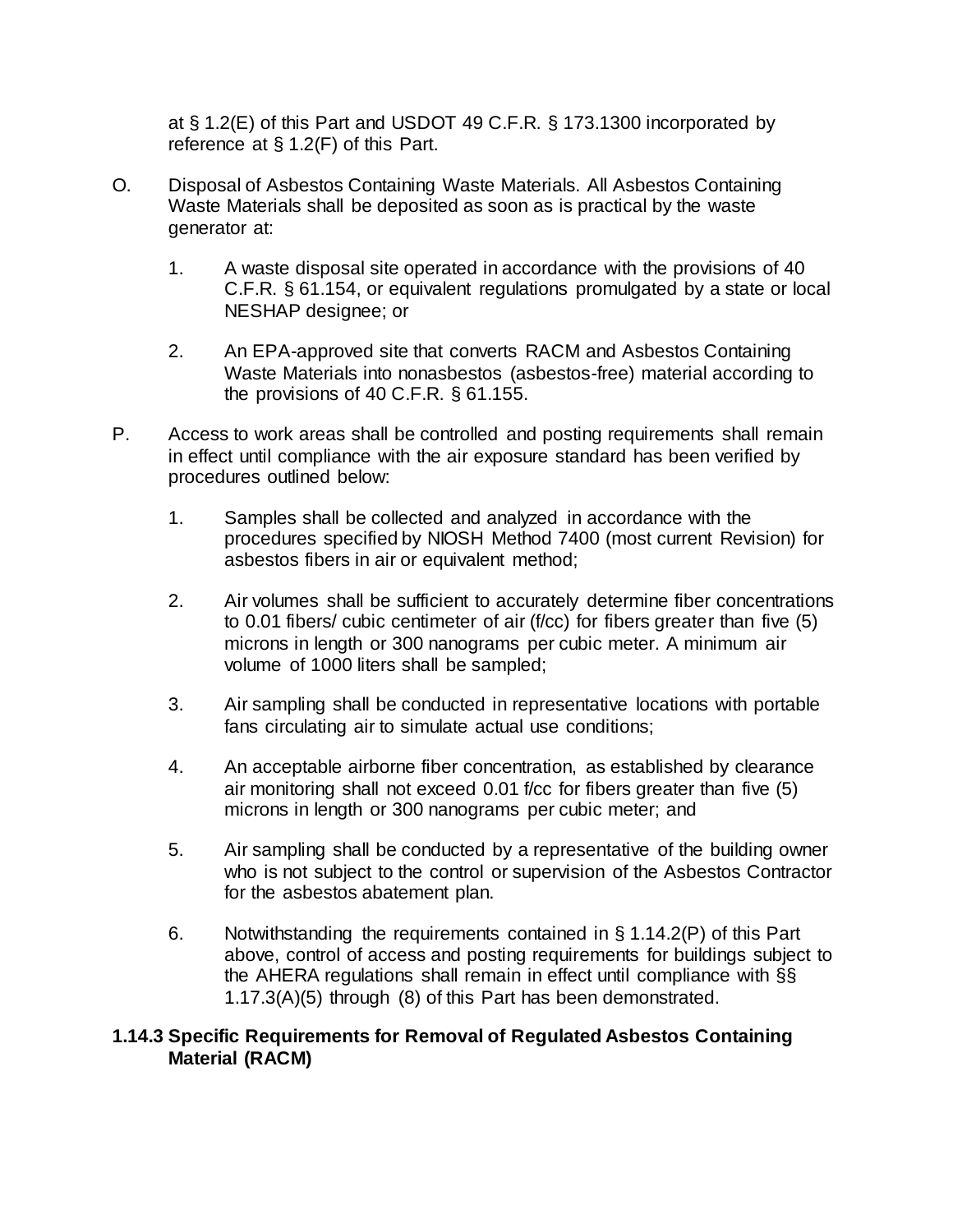- A. All RACM shall be adequately wetted prior to removal. In addition, all RACM exposed during cutting and disjoining operations shall be adequately wet and all RACM shall be kept adequately wet during stripping operations.
- B. Components shall be removed intact or in large sections whenever possible and carefully lowered to the floor.
- C. RACM shall be removed in small sections and containerized when adequately wet. At no time shall material be allowed to accumulate or become dry. Structural components shall be adequately wetted prior to being contained in leak-tight wrapping for disposal.
- D. Material shall not be dropped or thrown to the floor level. For materials located at heights greater than fifty (50) feet above the floor, a dust-tight, enclosed chute shall be constructed to transport removed material to containers on the floor. RACM may be dropped to a raised scaffold or containerized at elevated levels for disposal. Materials greater than fifteen (15) feet above the floor shall be dropped onto inclined chutes or scaffolding or containerized at elevated levels for eventual disposal.
- E. A coating of encapsulating agent shall be applied to any porous surfaces that have been stripped of RACM to securely seal any residual fibers that may be present. The encapsulating agent should be chosen to be compatible with subsequent coverings.
- F. RACM is not required to be stripped from large facility components such as reactor vessels, large tanks, and steam generators if the following requirements are met:
	- 1. The component is removed, transported, stored, disposed of, or reused without disturbing or damaging the RACM.
	- 2. The component is encased in a leak-tight wrapping.
	- 3. The leak-tight wrapping is labeled during all loading and unloading operations and during storage.
- G. When the temperature at the point of wetting is below  $0^{\circ}C$  (32 $^{\circ}F$ ):
	- 1. The Asbestos Contractor need not comply with the wetting provisions of §§ 1.14.3(A) and (C) of this Part.
	- 2. The Asbestos Contractor shall remove facility components containing, coated with, or covered with RACM as units or in sections to the maximum extent possible.
	- 3. During periods when wetting operations are suspended due to freezing temperatures, the Asbestos Contractor must record the temperature in the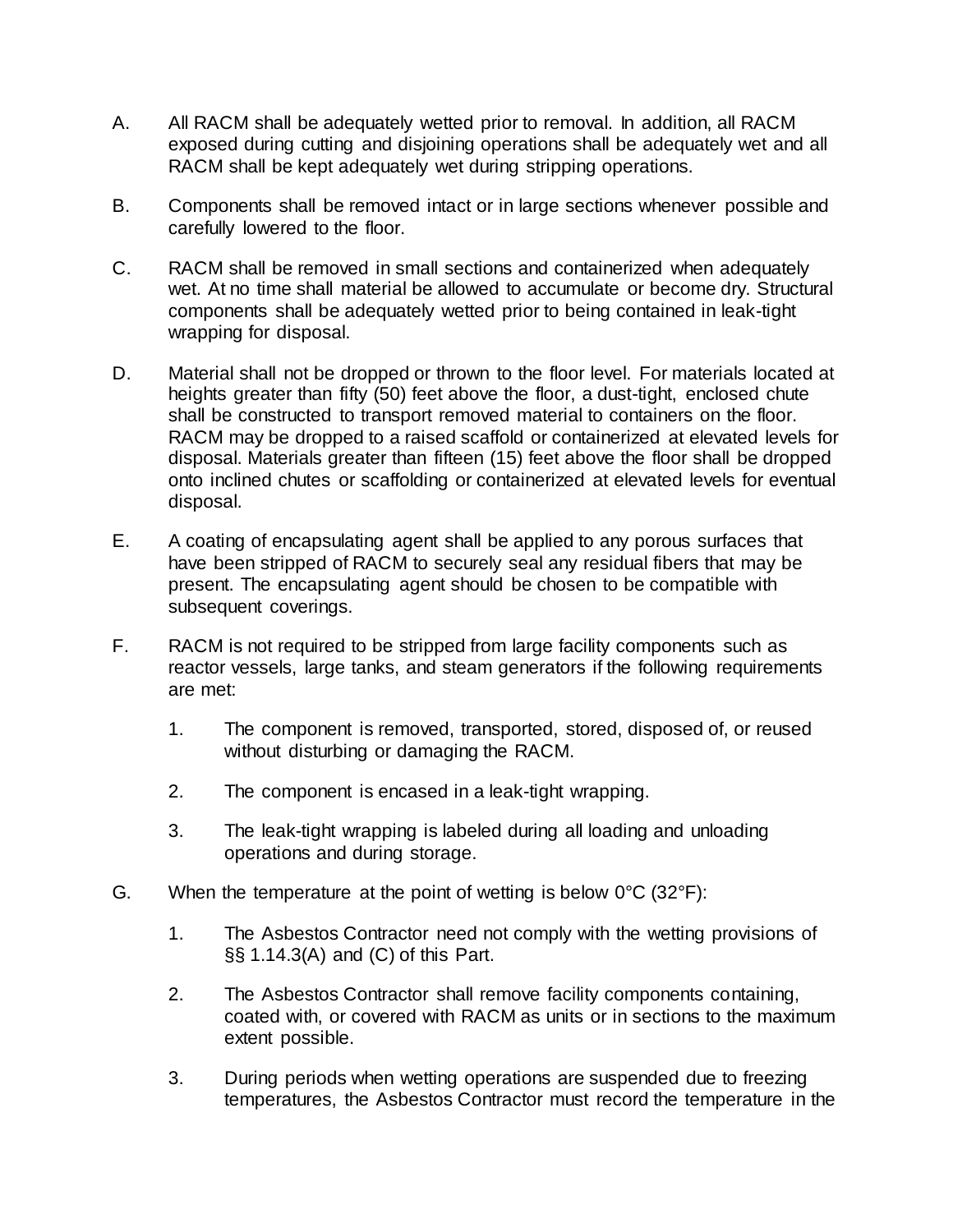area containing the facility components at the beginning, middle, and end of each workday and keep daily temperature records available for inspection by the Department during normal business hours at the asbestos abatement project site. The Asbestos Contractor shall retain temperature records for at least two years.

### **1.14.4 Specific Requirements for Encapsulation of Regulated Asbestos Containing Material (RACM)**

- A. All loose and hanging RACM shall be removed in accordance with § 1.14.3 of this Part.
- B. Filler material applied to gaps in existing material shall contain no asbestos, adhere well to the substrate and provide an adequate base for the encapsulating agent.
- C. Encapsulants shall be applied using only airless spray equipment with nozzle pressure adjustable between four hundred (400) and fifteen hundred (1500) PSI and in accordance with the manufacturer's recommendations for a particular encapsulant.
- D. Encapsulated materials shall be specially designated by signs, labels, color coding or some mechanism to warn individuals who may be required to disturb the material.
- E. Encapsulants shall not be solvent-based or utilize a vehicle consisting of hydrocarbons.

### **1.14.5 Specific Requirements for Enclosure of Regulated Asbestos Containing Material (RACM)**

- A. All areas of RACM shall be adequately wetted with wetting agents if they are to be disturbed during the installation of hangers, brackets or other portions of the enclosure.
- B. All loose and hanging RACM shall be removed in accordance with § 1.14.3 of this Part.
- C. Non-asbestos containing substitutes shall be used to patch thermal insulation and fireproofing materials when required and where appropriate.
- D. Enclosures for RACM shall be specially designated by signs, labels, color coding or some mechanism to warn individuals who may be required to disturb or enter the enclosure.

### **1.14.6 Specific Requirements for Demolition of Structures Containing Asbestos**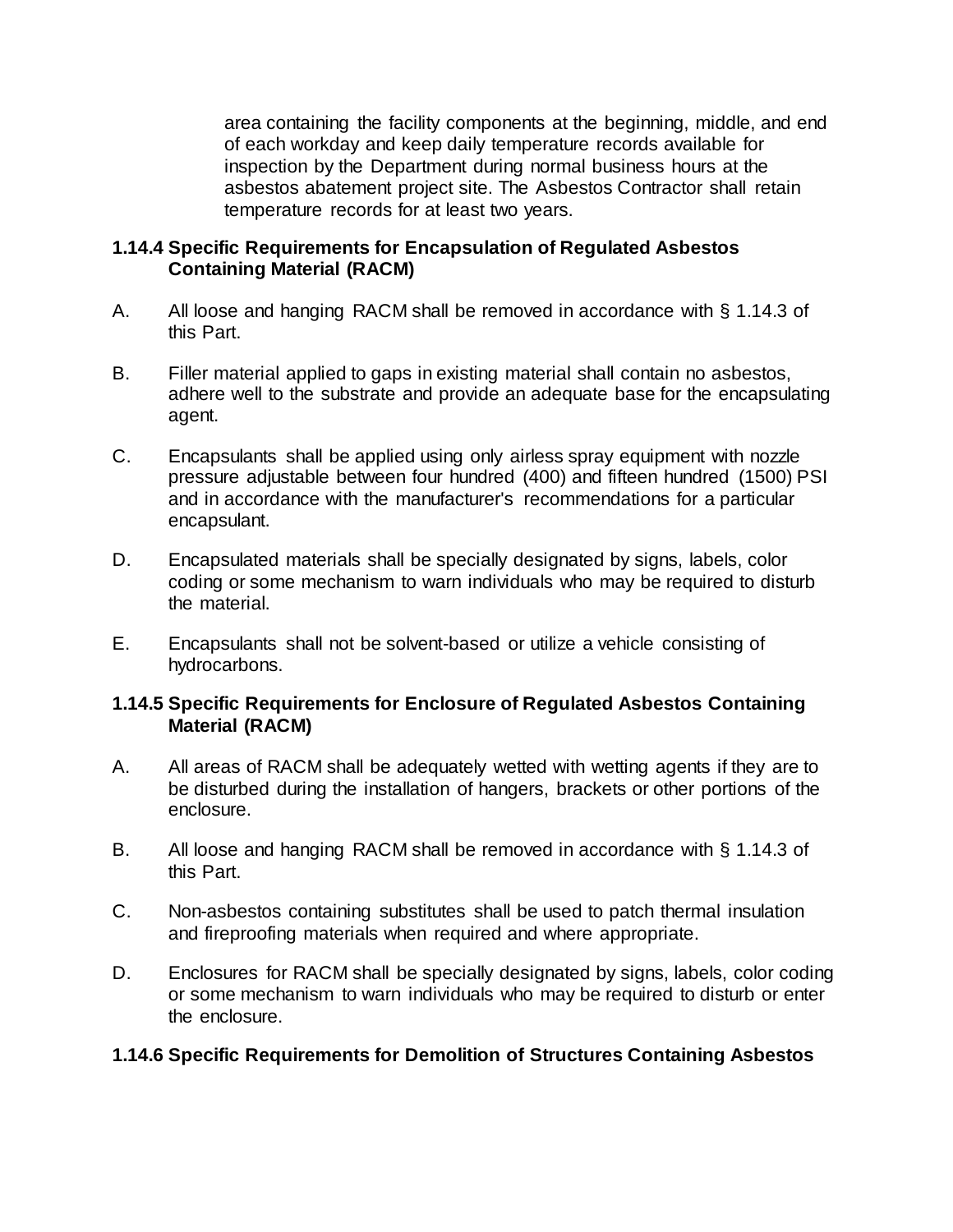- A. Any demolition of a structure or portion of a structure which contains structural members, building materials or structural components composed of or covered by RACM shall be preceded by a removal of all such materials in accordance with §§ 1.14.2 and 1.14.3 of this Part. Said removal must be completed before any activity begins that would break up, dislodge, or similarly disturb the material or preclude access to the material for subsequent removal. Notwithstanding the foregoing, RACM need not be removed before demolition if:
	- 1. It is Category I nonfriable ACM that is not in poor condition and is not friable; or
	- 2. It is on a facility component that is encased in concrete or other similarly hard material and is adequately wet whenever exposed during demolition; or
	- 3. It was not accessible for testing and was, therefore, not discovered until after demolition began and, because of the demolition, the material cannot be safely removed. If not removed for safety reasons, the exposed RACM and any asbestos contaminated debris must be treated as Asbestos Containing Waste Material and adequately wet at all times until disposed of; or
	- 4. It is Category II nonfriable ACM and the probability is low that the materials will become crumbled, pulverized, or reduced to powder during demolition.
- B. For Emergency Asbestos Abatement Projects described in § 1.6.2(C) of this Part, adequately wet the portion of the facility that contains RACM during the wrecking operation.
- C. If a facility is demolished by intentional burning, all RACM, including Category I and Category II nonfriable ACM, must be removed in accordance with this Part before burning.
- D. In lieu of the requirements specified in §§ 1.14.2(B), (C), (D), (F) and 1.14.3(E) of this Part, Asbestos Contractors engaging in demolition activities shall comply with the following:
	- 1. Prior to beginning a demolition project, all doors, windows, floor drains, vents and other openings to the outside of the building and to areas within the building that do not contain asbestos materials shall be sealed off with 6-mil polyethylene sheeting and waterproof tape or equivalent acceptable to the Department.
	- 2. If a structure is to be partially demolished, HVAC equipment in the demolition area or passing through it but servicing areas of the building which will remain, shall be shut down and locked out and thoroughly sealed with 6-mil polyethylene sheeting and waterproof tape.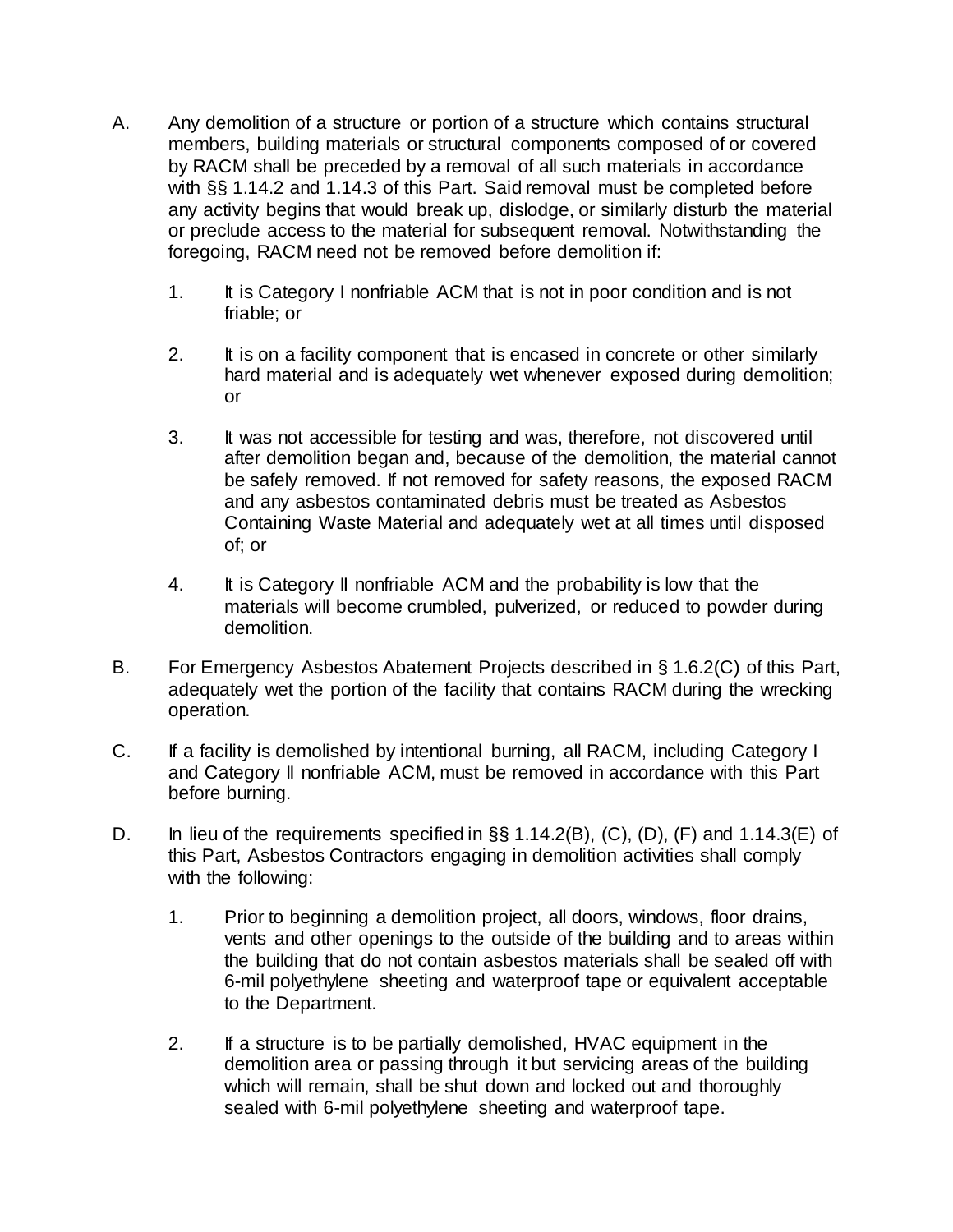- 3. If the building owner proposes not to conduct clearance air sampling following asbestos abatement activities conducted for demolition purposes, the building owner must submit written justification to the Department which describes how personnel who must occupy the building prior to demolition will be protected.
- 4. All other requirements of §§ 1.14.2 and 1.14.3 of this Part, unless specified in § 1.14.6(D) of this Part, shall apply to demolition abatement activities.

### **1.14.7 General Requirements for Use of Glove Bags During Removal and/or Encapsulation of Regulated Asbestos Containing Material (RACM)**

- A. In lieu of the requirements specified in §§ 1.14.2(A) through (F), (H), and (I) of this Part, Asbestos Contractors using glove bags during removal and/or encapsulation of RACM shall comply with the following:
	- 1. All glove bags must remain stationary during asbestos abatement activities. The use of moving and/or sliding glove bag techniques are prohibited.
	- 2. Abatement projects which do not exceed the scope of Spot Repairs, as defined by this Part, and which can be contained within one stationary glove bag may be performed in accordance with the glove bag procedures contained in 29 C.F.R. § 1926.1101(g)(5) incorporated by reference at § 1.2(A) of this Part without the use of additional containment or negative pressure ventilation. The clearance air monitoring provisions of § 1.14.2(P) of this Part are waived unless there has been a breach of the glove bag containment.
	- 3. All other abatement projects that involve less than two hundred and sixty (260) linear feet [eighty (80) meters] of pipe covered or coated with RACM or one hundred and sixty (160) square feet [fifteen (15) square meters] of RACM used to cover or coat any surface other than pipe shall comply with the following requirements:
		- a. All doors, windows, floor drains, vents and other openings to the outside of the building and to areas within the building that do not contain asbestos materials shall be sealed off with 6-mil polyethylene sheeting and waterproof tape or equivalent acceptable to the Department.
		- b. Floor sheeting shall consist of at least one (1) layer of 6-mil polyethylene sheeting. Floor sheeting shall be placed directly beneath the glove bag and shall extend at least ten (10) feet in all horizontal directions. If any wall is less than ten (10) feet from the glove bag, the floor sheeting shall be extended up that wall to at least the height of the glove bag.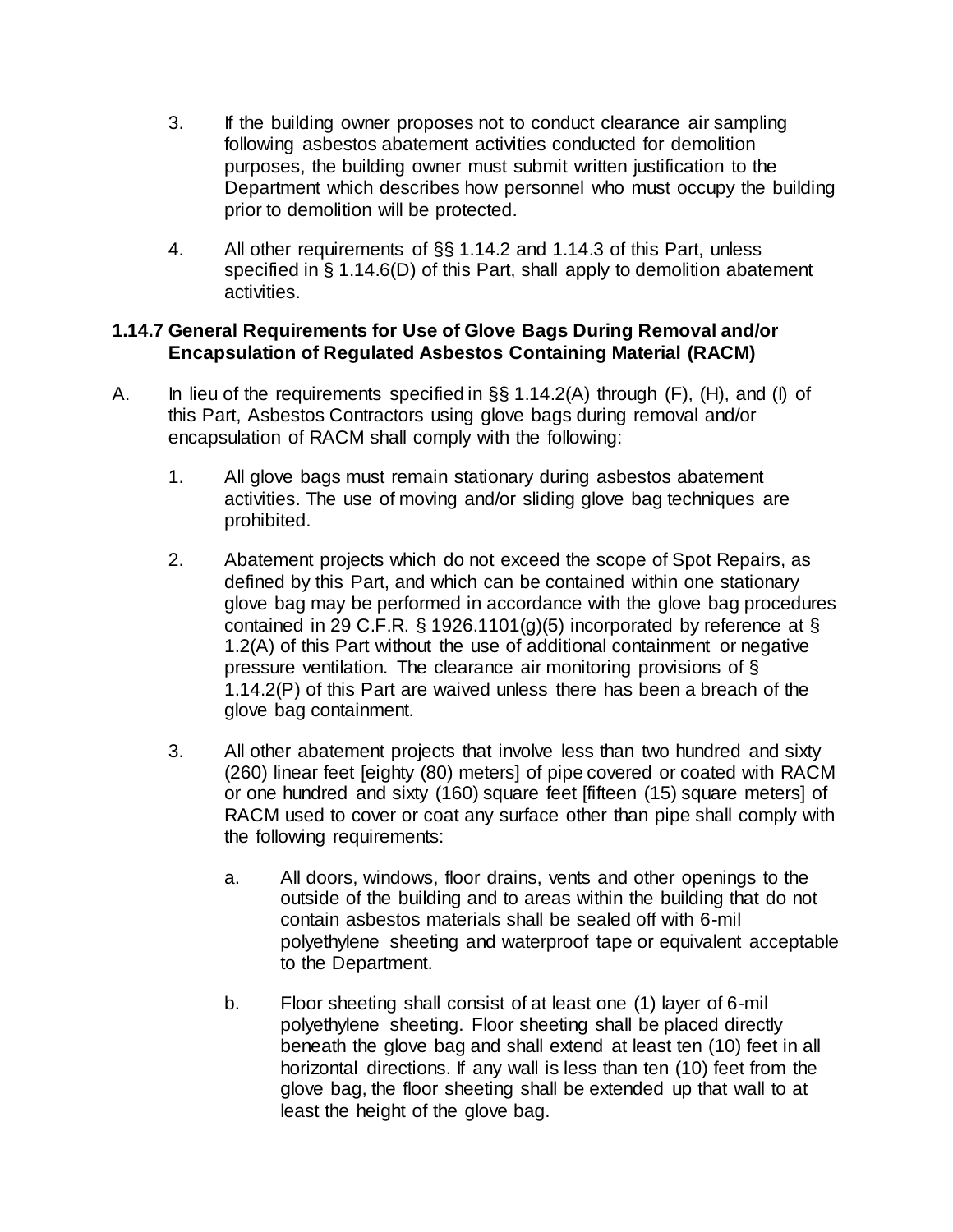- c. HVAC equipment in the abatement area or passing through it but servicing other areas of the building shall be shut down and locked out and thoroughly sealed with 6-mil polyethylene sheeting and waterproof tape.
- d. Negative pressure ventilation units with HEPA filtration shall be operated continuously from the time of barrier construction through the time acceptable final clearance air-monitoring results are obtained. These units shall exhaust filtered air to the outside of the building. Filtered air shall not be exhausted to uncontaminated interior spaces.
- e. Manufacturer's instructions concerning preparation, sealing, utilization and removal of glove bags must be followed unless the abatement plan and/or this Part specify more restrictive requirements.
- f. A worker decontamination enclosure system must be available immediately adjacent to the abatement area. A two-chamber decontamination system may be used if shower facilities are otherwise available on the project site.
- 4. All abatement projects that involve more than two hundred and sixty (260) linear feet [eighty (80) meters] of pipe covered or coated with RACM or one hundred and sixty (160) square feet [fifteen (15) square meters] of RACM used to cover or coat any surface other than pipe shall comply with the following requirements:
	- a. All doors, windows, floor drains, vents and other openings to the outside of the building and to areas within the building that do not contain asbestos materials shall be sealed off with 6-mil polyethylene sheeting and waterproof tape or equivalent acceptable to the Department.
	- b. Floor sheeting shall consist of at least one (1) layer of 6-mil polyethylene sheeting. Floor sheeting shall extend up sidewalls at least twelve (12) inches and be sized to minimize seams. No seams shall be located at wall/floor joints.
	- c. Wall sheeting shall consist of at least one (1) layer of 4-mil polyethylene sheeting. It shall be installed to minimize joints and shall extend from the wall ceiling joint to at least twelve (12) inches beyond the wall/floor joint. No seams shall be located at wall/wall joints.
	- d. HVAC equipment in the abatement area or passing through it but servicing other areas of the building shall be shut down and locked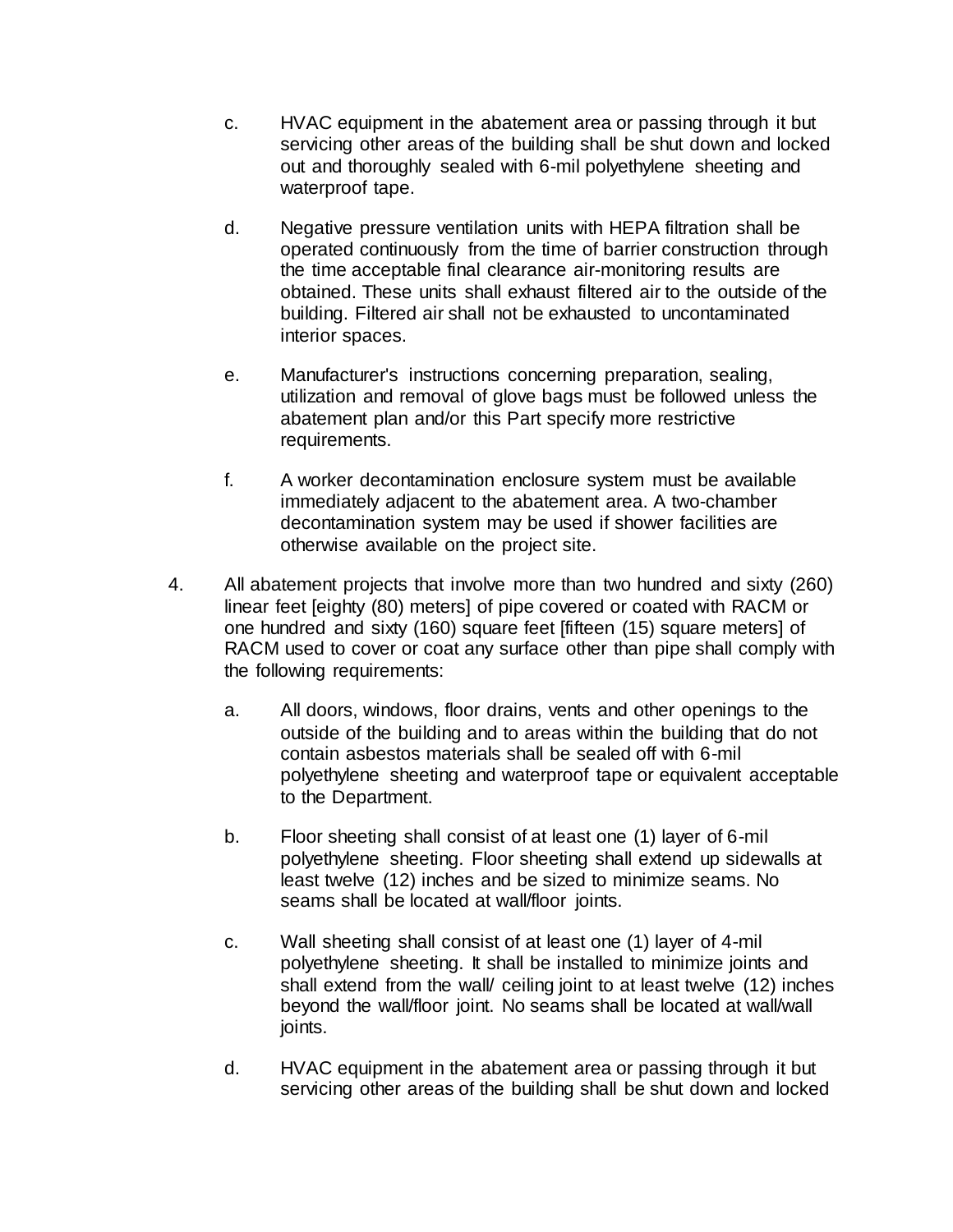out and thoroughly sealed with 6-mil polyethylene sheeting and waterproof tape.

- e. Negative pressure ventilation units with HEPA filtration shall be operated continuously from the time of barrier construction through the time acceptable final clearance air monitoring results are obtained. These units shall exhaust filtered air to the outside of the building. Filtered air shall not be exhausted to uncontaminated interior spaces.
- f. Manufacturer's instructions concerning preparation, sealing, utilization and removal of glove bags must be followed unless the abatement plan and/or this Part specify more restrictive requirements.
- g. A three-chamber worker decontamination enclosure system, in accordance with 29 C.F.R. § 1926.1101(j) incorporated by reference at § 1.2(A) of this Part, must be available immediately adjacent to the abatement area.
- 5. All other requirements of §§ 1.14.2 and 1.14.3 of this Part, unless specifically deleted in § 1.14.7(A) of this Part, shall apply to use of glove bags during removal and/or encapsulation of asbestos.
- B. Any requests for additional waivers and/or alternative procedures must be submitted for Department review and approval in accordance with § 1.16 of this Part.

### **1.14.8 Specific Requirements for Removal of Category I Nonfriable ACM - Asphalt Roofing Products**

- A. All surfaces shall be wet cleaned of dust or debris. All movable objects shall be removed from the roof area. All openings or penetrations on the roof area and at least one level below the roof area shall be sealed, including windows, doorways, drains, ducts, grills, grates, diffusers and skylights.
- B. Floor/ground sheeting shall consist of at least two (2) layers of 6-mil polyethylene sheeting and shall be utilized as follows:
	- 1. If the roof is pitched, sheeting shall be applied to the first horizontal surface below the work area and shall extend from the edge of the building to at least ten (10) feet away from the building. All material being abated shall be confined to the roof area.
	- 2. If the roof is flat, sheeting shall extend at least ten (10) feet away from the perimeter of the work area. When the edge of the roof is less than ten (10) feet from the perimeter of the work area, sheeting shall be applied such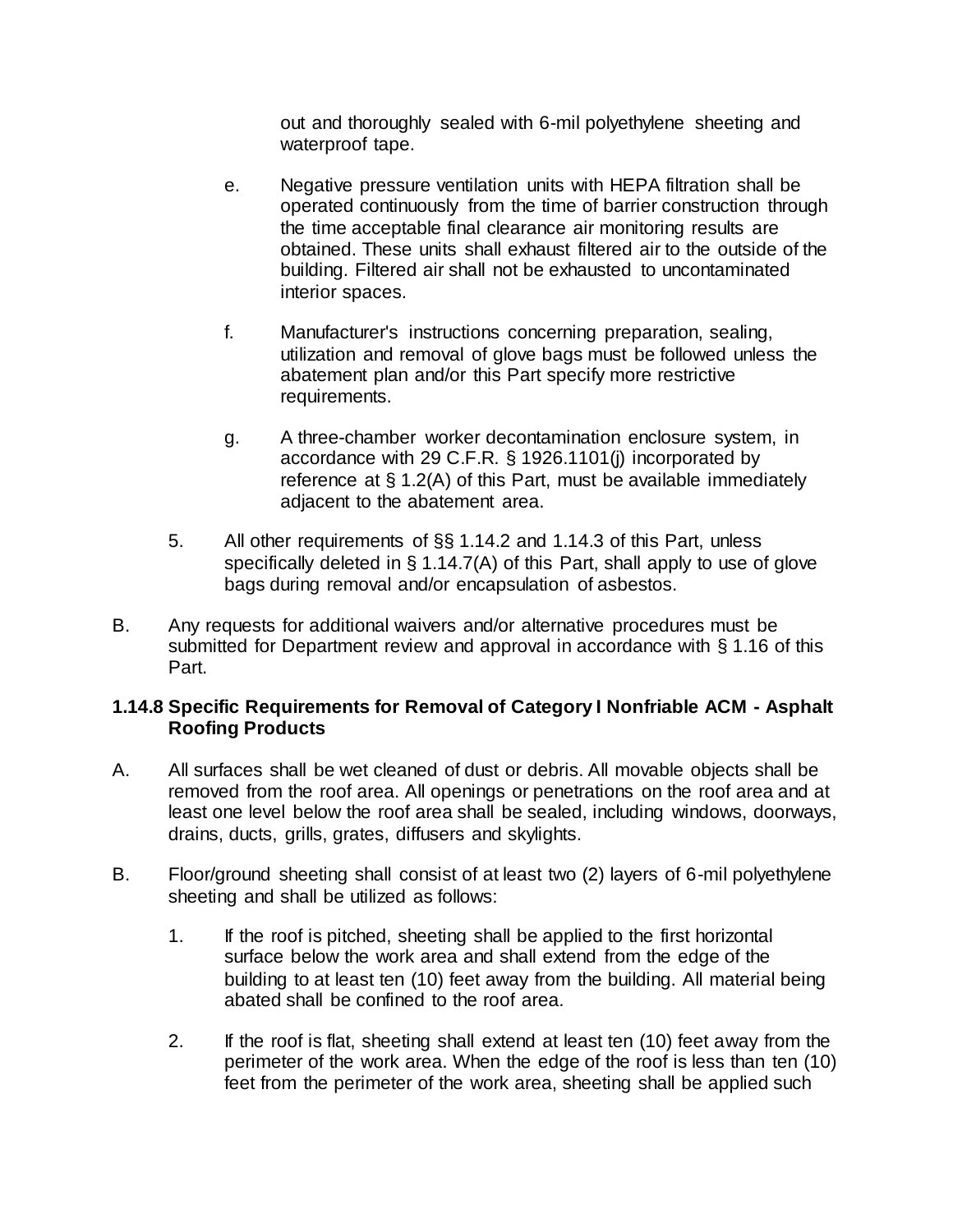that the outer edge of the sheeting is at least ten (10) feet from the perimeter of the work area.

- C. All HVAC intake or exhaust vents on the roof area and at least one level below the roof area shall be shut down and locked out. All intake and exhaust openings, as well as any seams in system components shall be sealed with 6-mil polyethylene sheeting and/or tape.
- D. A minimum of a two-chambered worker decontamination enclosure system shall be provided on site. Procedures for the utilization of this system shall be established which prevent contamination of areas outside the roof area.
- E. Warning signs shall be posted in accordance with § 1.14.2(G) of this Part.
- F. Category I Nonfriable ACM shall be removed in small sections and containerized when wet. At no time shall material be allowed to accumulate or become dry.
- G. Category I Nonfriable ACM shall not be dropped or thrown to the floor/ground level. For roofs at heights greater than fifty (50) feet above the floor/ground, a dust-tight, enclosed chute shall be constructed to transport removed Category I Nonfriable ACM to containers on the floor/ground. Category I Nonfriable ACM may be dropped to a raised scaffold or containerized at elevated levels for disposal.
- H. All Category I Nonfriable ACM shall be adequately wetted before being placed into containers for disposal. Disposal shall be in accordance with §§ 1.14.2(K) through (O) of this Part.
- I. A coating of encapsulating agent shall be applied to any porous surfaces that have been stripped of Category I Nonfriable ACM to securely seal any residual fibers that may be present. The encapsulating agent should be chosen to be compatible with subsequent coverings.
- J. Clean-up procedures using HEPA vacuuming and wet cleaning techniques shall be performed following abatement.
- K. Personnel air monitoring of Asbestos Supervisors and Asbestos Workers, which demonstrates compliance with the provisions of OSHA 29 C.F.R. § 1926.1101(f) incorporated by reference at  $\S$  1.2(A) of this Part, may be used in lieu of the clearance air sampling requirements contained in § 1.14.2(P) of this Part.

## **1.15 Work Practice Requirements – Spot Removals**

### **1.15.1 Applicability**

A. Individuals performing spot repairs must be certified as a competent person in accordance with § 1.19 of this Part and shall take reasonable precautions to prevent the release of asbestos fibers to the environment. The reasonable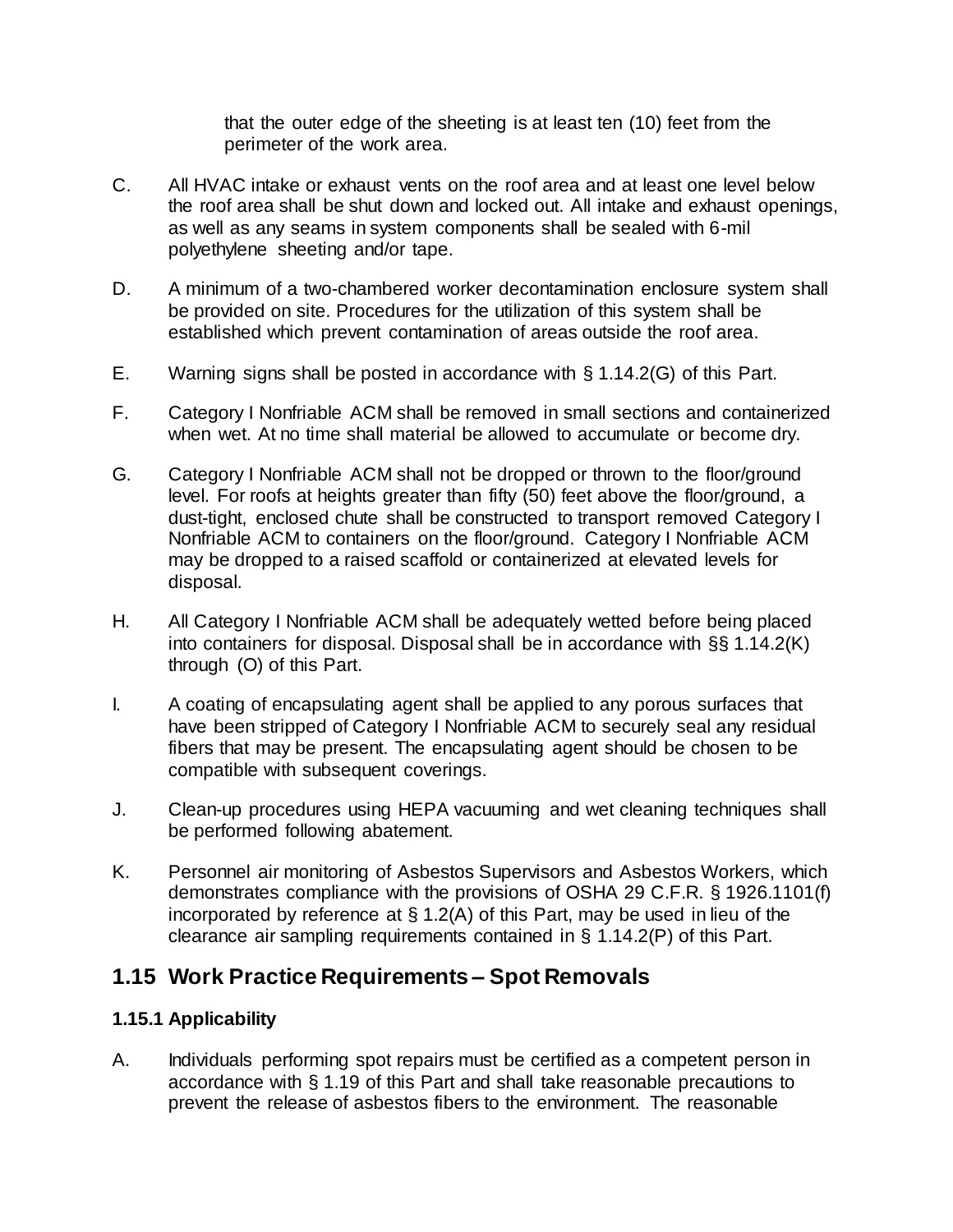precautions required by § 1.15.1 of this Part shall include, but are not limited to the following:

- 1. Barriers constructed shall be adequate to contain asbestos fibers released within the work area.
- 2. Procedures shall be established to prevent asbestos contamination in all areas outside the work area(s).
- 3. All asbestos containing material shall be wetted prior to removal and kept wet until containerized.
- 4. HEPA vacuum equipment and wet cleaning techniques shall be used to clean up the work area following abatement until there is no visible residue.
- 5. Asbestos waste shall be packaged in impermeable containers such as polyethylene sheeting, bags and/or fiber or metal drums and shall be labeled so that labels have the appearance of or are constructed in accordance with USDOT 49 C.F.R. § 172, Subpart E incorporated by reference at § 1.2(D) of this Part and OSHA 29 C.F.R. § 1926.1101 incorporated by reference at § 1.2(A) of this Part. Each container, bag, drum or wrapped component shall also be labeled or tagged with the name and license number of the asbestos contractor generating the waste, as well as the asbestos abatement project number and location at which the waste was generated.
- 6. Transport and disposal of asbestos waste shall be in accordance with the provisions of Appendix D to 40 C.F.R. § 763, Subpart E incorporated by reference at § 1.2(E) of this Part and USDOT 49 C.F.R. § 173.1300 incorporated by reference at § 1.2(F) of this Part.

### **1.15.2 Documentation**

- A. Documentation of all spot repairs must be maintained with the permanent building records. This documentation shall include, at a minimum, the identity of the competent person performing the spot repair, the date the spot repair was performed, the specific location that was repaired, the methods used to perform the spot repair, the quantity of asbestos that was involved in the spot repair and receipts for the disposal of any asbestos waste.
- B. Exposure monitoring shall be in accordance with the provisions of OSHA 29 C.F.R. § 1926.1101(f) incorporated by reference at § 1.2(A) of this Part.

## **1.16 Alternative Procedures**

The Department may, on a case-by-case basis, approve an alternative procedure for control of emissions from an asbestos abatement project provided that the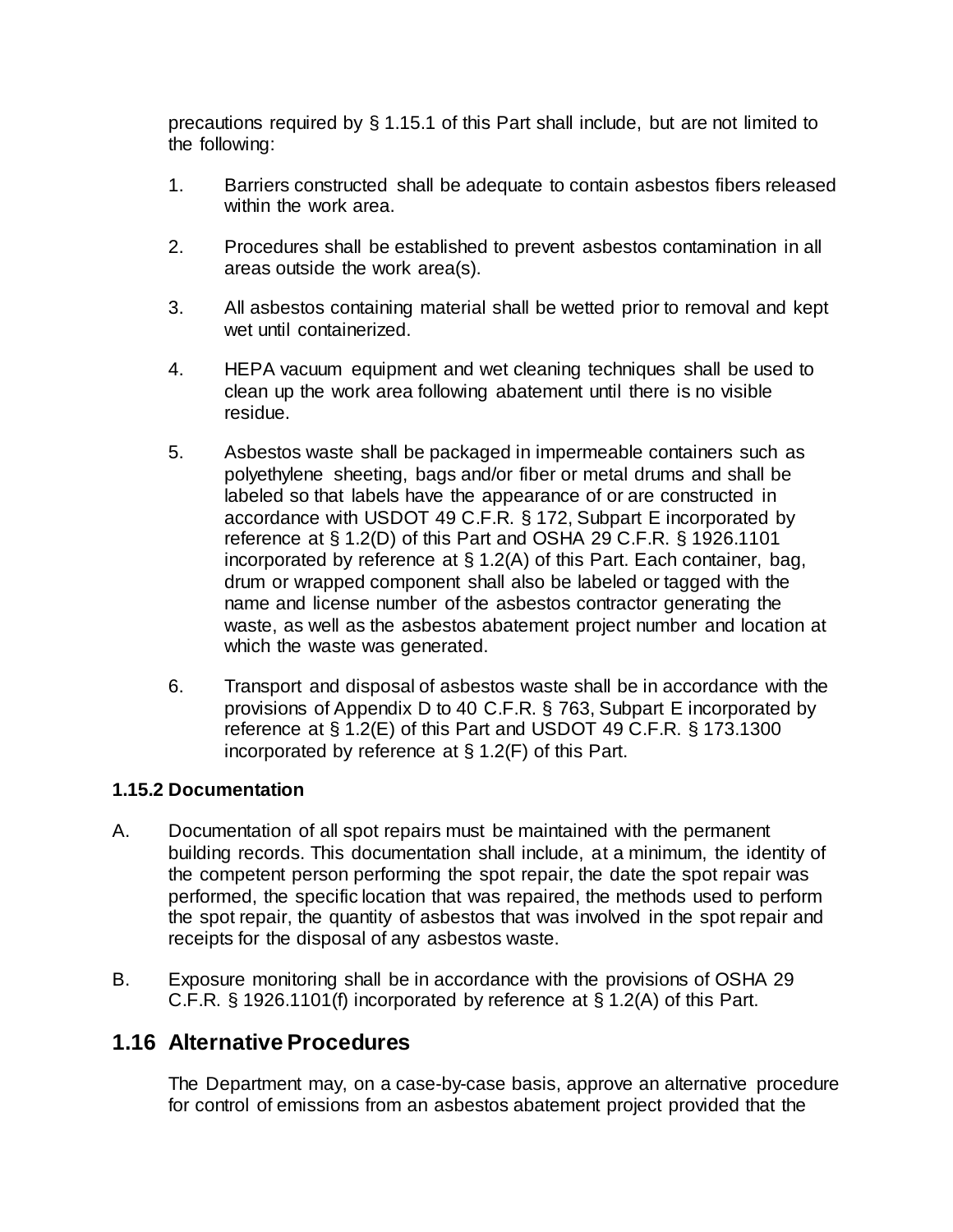building owner submits the alternative procedure to the Department in writing and demonstrates to the satisfaction of the Department that compliance with the prescribed procedures is not practical or not feasible or that the proposed alternative procedures provide equivalent control of asbestos. The Department, following its review, may approve an alternative procedure if it determines that it will minimize the emission of asbestos.

## **1.17 Abatement (Management) Plans and Owner Responsibilities**

### **1.17.1 General Requirements**

- A. This section applies to Asbestos Abatement (Management) Plans submitted pursuant to § 1.6 of this Part. All asbestos abatement projects conducted at any facility, except for spot repairs as defined in this Part, must be conducted in accordance with an Asbestos Abatement (Management) Plan which has been submitted by the building owner and approved by the Department.
- B. Asbestos Abatement (Management) Plans shall be submitted on forms provided by the Department. Said forms shall be signed by the building owner or legally authorized agent. Consultants retained to prepare Asbestos Abatement (Management) Plans are not authorized to sign these forms.
- C. An Asbestos Abatement (Management) Plan for any school or school building subject to the AHERA regulations must be prepared by a consultant certified for the proposed scope of abatement work in accordance with §§ 1.21.2(B)(2) and/or 1.21.2(B)(3) of this Part.
- D. An Asbestos Abatement (Management) Plan for any public or private building, other than schools or school buildings subject to the AHERA regulations, must be prepared by the building owner, a full-time employee of the building owner or an Asbestos Project Designer certified in accordance with § 1.21.2(B)(2) of this Part.

### **1.17.2 Contents of an Abatement (Management) Plan**

- A. An Asbestos Abatement (Management) Plan submitted in accordance with § 1.6 of this Part must include all the information required by the forms provided by the Department.
- B. An Asbestos Abatement (Management) Plan must include an interim Operations and Maintenance Program that will be implemented until the asbestos containing material can be abated. Furthermore, any Asbestos Abatement (Management) Plan which does not include complete removal of all asbestos containing material in the area(s) being abated must also include a long-term Operations and Maintenance Program for the remaining asbestos containing material.
- C. An Operations and Maintenance Program must address, as a minimum, the following items: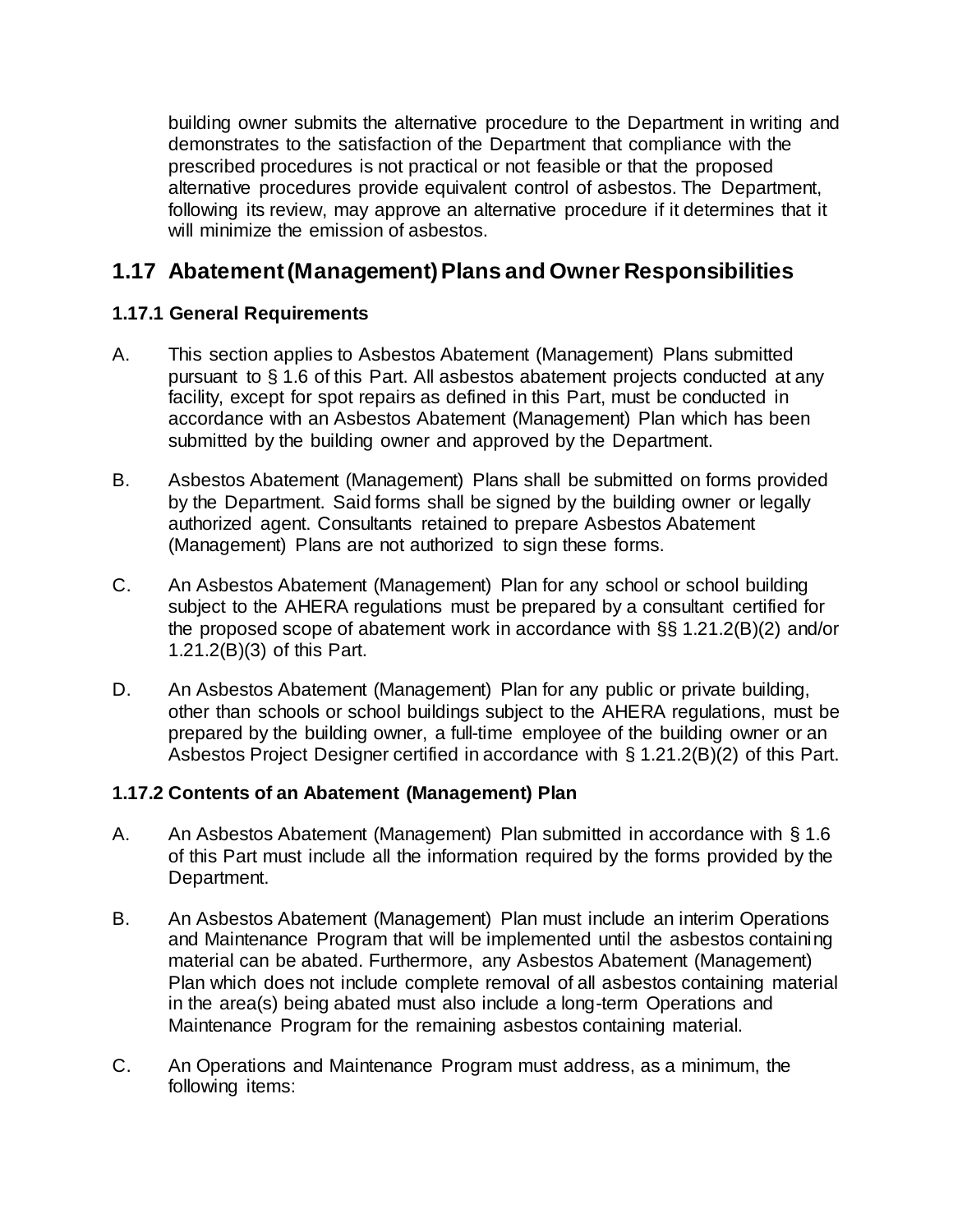- 1. Action(s) to be taken when the monitoring program discovers asbestos containing material in need of abatement;
- 2. Monitoring the physical conditions of the asbestos containing materials in accordance with § 1.22 of this Part, including a schedule for monitoring and methods for documentation of findings;
- 3. Educating the building staff and occupants regarding the presence and location of asbestos containing material;
- 4. Procedures for alerting outside service personnel and others to the presence and location of asbestos containing material, including the Warning Label provisions of 40 C.F.R. § 763.95 incorporated by reference at § 1.2(G) of this Part;
- 5. Steps to be taken which will minimize the likelihood of asbestos fiber release. (e.g., Modification of maintenance activities, spot repairs, etc.); and
- 6. Steps to be taken which will minimize the potential of human exposure to asbestos (e.g., Limit access to areas known to contain friable asbestos material in deteriorating condition.)

### **1.17.3 Post Abatement Requirements**

- A. Clearance Air Sampling. Clearance air sampling for all buildings subject to the AHERA regulations shall be conducted in accordance with §§ 1.17.3(A)(5) through (8) of this Part. Clearance air sampling for all other buildings shall be conducted in accordance with §§ 1.17.3(A)(1) through (4) of this Part.
	- 1. Clearance air sampling shall be conducted and reviewed for compliance with the Indoor Non-Occupational Air Exposure Standard established by § 1.5 of this Part prior to dismantling the containment barriers and prior to reoccupancy of the abated area.
	- 2. Clearance air samples shall be collected by a representative of the building owner in accordance with the requirements of § 1.14.2(P) of this Part. This representative shall be an independent agent who is not subject to the Asbestos Contractor's control or supervision. All such clearance air samples shall only be analyzed by an Asbestos Analytical Service certified for this activity in accordance with § 1.20 of this Part.
	- 3. The building owner shall review the results of clearance air sampling prior to dismantling the containment barriers and prior to reoccupancy of the abated area. If sampling results exceed the Indoor Non-Occupational Air Exposure Standard established by § 1.5 of this Part, the area shall be recleaned in accordance with §§ 1.7 through 1.16 of this Part and the clearance air sampling shall be repeated. Cleaning and resampling shall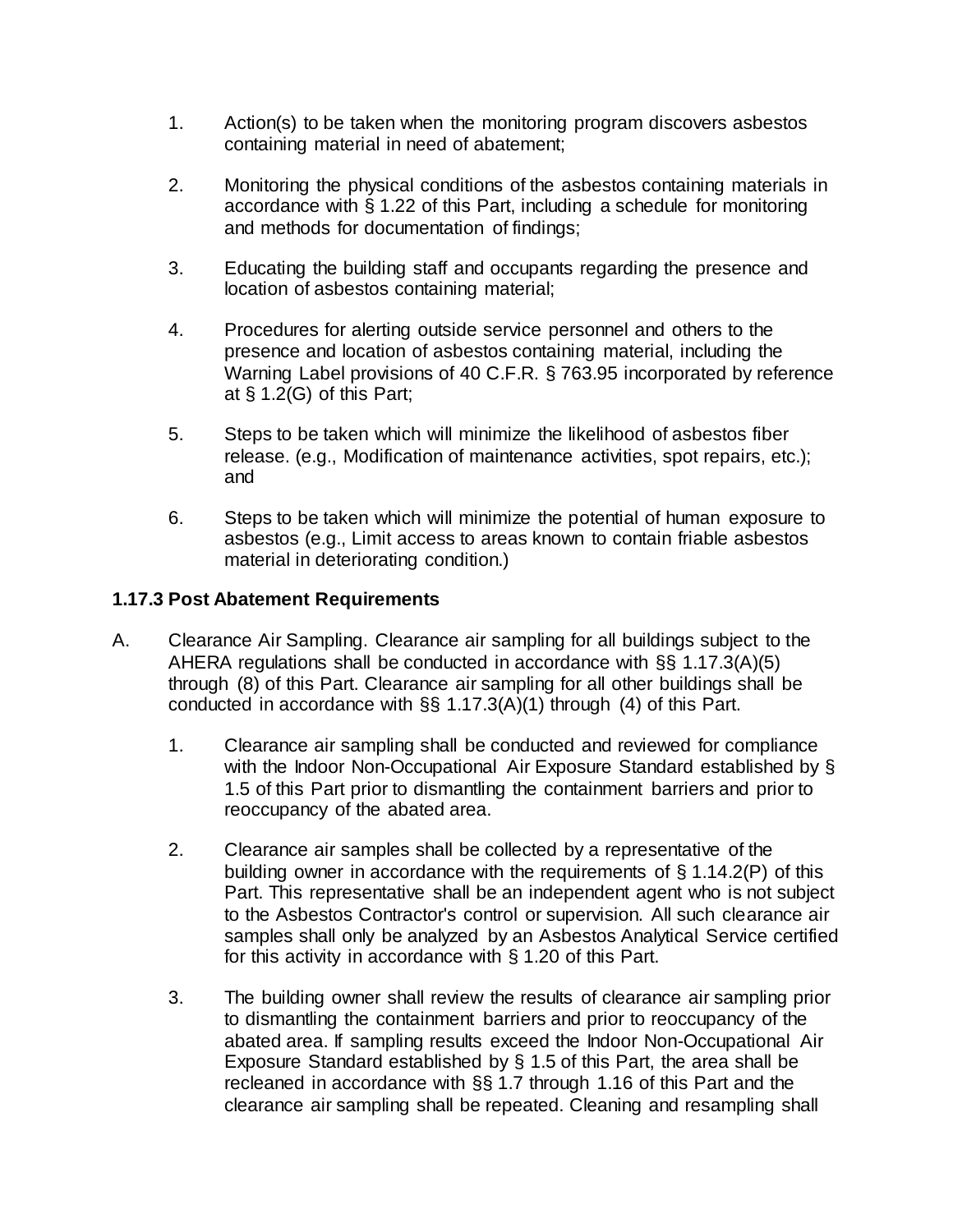be repeated at no less than twenty-four (24) hour intervals until the abated area follows the Indoor Non-Occupational Air Exposure Standard established by § 1.5 of this Part.

- 4. Within three (3) working days of receipt of clearance air sampling results for an abated area, the building owner shall notify the Department either by telephone or in writing of the completion of the asbestos abatement project and the results of the clearance air sampling. The building owner shall also submit to the Department a certified copy of results of all clearance air sampling conducted in the abatement area and each area adjacent to the abatement area indicating each area follows the Indoor Non-Occupational Air Exposure Standard established by § 1.5 of this Part.
- 5. Clearance air sampling shall be conducted in accordance with 40 C.F.R. §§ 763.90(i)(2) through (i)(8) incorporated by reference at § 1.2(H) of this Part and reviewed for compliance with the average asbestos concentration established by 40 C.F.R. §§ 763.90(i)(3) through (i)(7) incorporated by reference at § 1.2(H) of this Part prior to dismantling the containment barriers described in the approved asbestos abatement plan and prior to reoccupancy of the abated area.
- 6. Clearance air samples shall be collected by a representative of the building owner in accordance with the requirements of 40 C.F.R. § 763.90(i)(2) incorporated by reference at § 1.2(H) of this Part. This representative shall be an independent agent who is not subject to the Asbestos Contractor's control or supervision. All such clearance air samples shall only be analyzed by an Asbestos Analytical Service certified for this activity in accordance with § 1.20 of this Part. Notwithstanding the preceding, the requirement to use only Department certified laboratories for samples analyzed via Transmission Electron Microscopy (TEM) is waived until the Department has established requirements for the certification of such facilities.
- 7. The building owner shall review the results of clearance air sampling prior to dismantling the containment barriers and prior to reoccupancy of the abated area. If sampling results exceed the average asbestos concentration established by 40 C.F.R. § 763.90(i)(3) through (i)(7) incorporated by reference at  $\S 1.2(H)$  of this Part, the area shall be recleaned in accordance with §§ 1.7 through 1.16 of this Part and the clearance air sampling shall be repeated. Cleaning and resampling shall be repeated at no less than twenty-four (24) hour intervals until the abated area follows the average asbestos concentration established by 40 C.F.R. §§ 763.90(i)(3) through (i)(7).
- 8. Within three (3) working days of receipt of clearance air sampling results for an abated area, the building owner shall notify the Department either by telephone or in writing of the completion of the asbestos abatement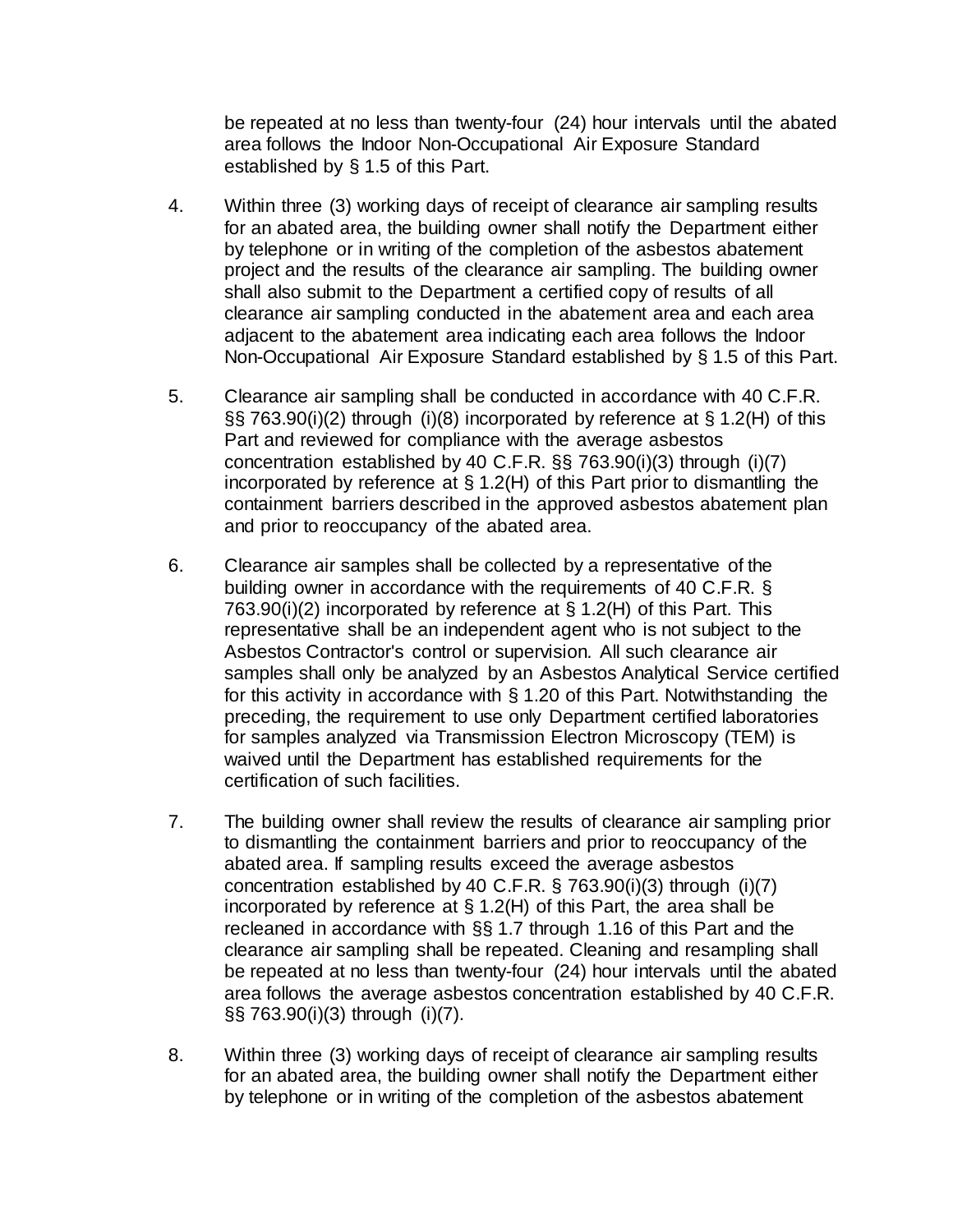project and the results of the clearance air sampling. The building owner shall also submit to the Department a certified copy of results of all clearance air sampling conducted in the abatement area and each area adjacent to the abatement area indicating each area follows the Indoor Non-Occupational Air Exposure Standard established by § 1.5 of this Part and/or the average asbestos concentration established by 40 C.F.R. §§ 763.90(i)(3) through (i)(7) incorporated by reference at  $\S$  1.2(H) of this Part, as appropriate.

- B. Confirmation of Disposal of Asbestos. For all Asbestos Containing Waste Material transported off the Asbestos Abatement Project Site, the Asbestos Contractor shall:
	- 1. Maintain waste shipment records, using the most current revision of Agency Form ASB-23 to provide the following information:
		- a. The name, address, and telephone number of the Asbestos Contractor.
		- b. The approximate quantity in cubic yards (cubic meters).
		- c. The name and telephone number of the disposal site operator.
		- d. The name and physical site location of the disposal site.
		- e. The date transported.
		- f. The name, address, and telephone number of the transporter(s).
		- g. A certification that the contents of this consignment are fully and adequately described by proper shipping name and are classified, packed, marked, and labeled, and are in all respects in proper condition for transport by highway according to applicable international and government regulations.
	- 2. Provide a properly completed copy of Agency Form ASB-23 to the disposal site owners or operators at the same time as the Asbestos Containing Waste Material is delivered to the waste disposal site.
	- 3. Provide the building owner with the original (white) copy of Agency Form ASB-23 signed by the owner or operator of the designated disposal site. Said original copy shall be transmitted to the Department by the building owner within five (5) working days of receipt.
	- 4. For waste shipments where a copy of the waste shipment record, signed by the owner or operator of the designated disposal site, is not received by the Asbestos Contractor within thirty-five (35) days of the date the waste was accepted by the initial transporter [i.e. the date the waste left the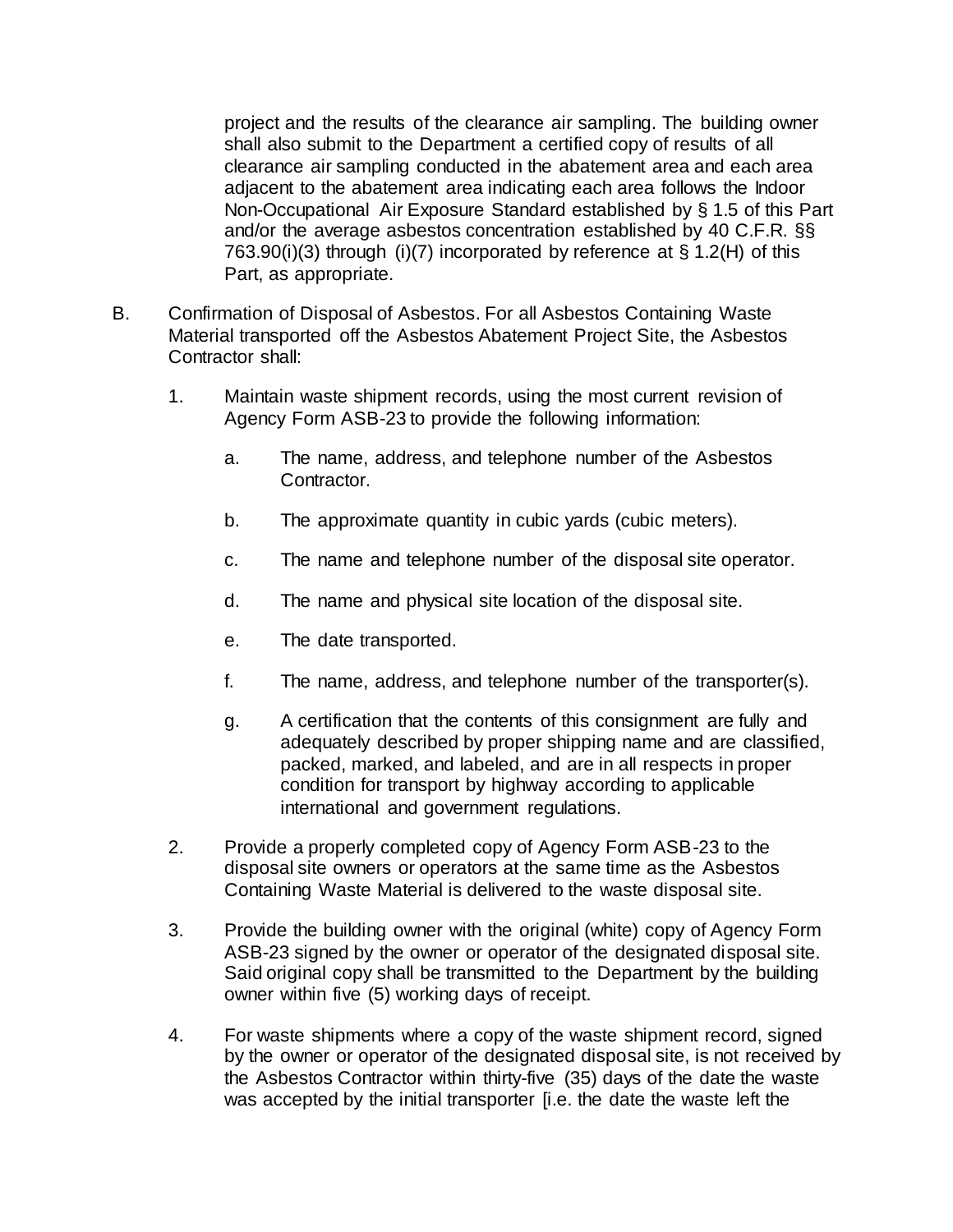abatement project site], contact the transporter and/or the owner or operator of the designated disposal site to determine the status of the waste shipment.

- 5. Report in writing to the Department if a copy of the waste shipment record, signed by the owner or operator of the designated waste disposal site, is not received by the Asbestos Contractor within forty-five (45) days of the day the waste was accepted by the initial transporter. Include in the report the following information:
	- a. A copy of the waste shipment record for which a confirmation of delivery was not received; and
	- b. A cover letter signed by the Asbestos Contractor explaining the efforts taken to locate the asbestos waste shipment and the results of those efforts.
- 6. Retain a copy of all waste shipment records, including a copy of the waste shipment record signed by the owner or operator of the designated waste disposal site, for at least two (2) years.

### **1.17.4 Revocation of Department Approval for an Asbestos Abatement (Management) Plan**

- A. The Department may revoke any Asbestos Abatement (Management) Plan approval issued pursuant to this Part if the granting of said approval was based upon statements which prove to be false or based on misrepresentation of fact.
- B. Any aggrieved party shall have the right to a hearing on any such revocation. Said request for a hearing shall be in writing and shall be made within ten (10) days of notification of said revocation.

### **1.17.5 Expiration of Department Approval for an Asbestos Abatement (Management) Plan**

- A. An Asbestos Abatement (Management) Plan approval issued by the Department pursuant to this Part shall become invalid unless the work authorized by said approval shall have been commenced within six (6) months after its issuance and been completed within twelve (12) months after its issuance.
- B. The six (6) month limit provided for by § 1.17.5(A) of this Part above may be extended, for cause, up to an additional ninety (90) days. Written justification for such an extension must be submitted for Department review prior to the approval expiration date. All Department approvals for such an extension must be in writing.
- C. The six (6) month limit provided for by  $\S$  1.17.5(A) of this Part above shall not apply to any suspension or abandonment of an Department approved abatement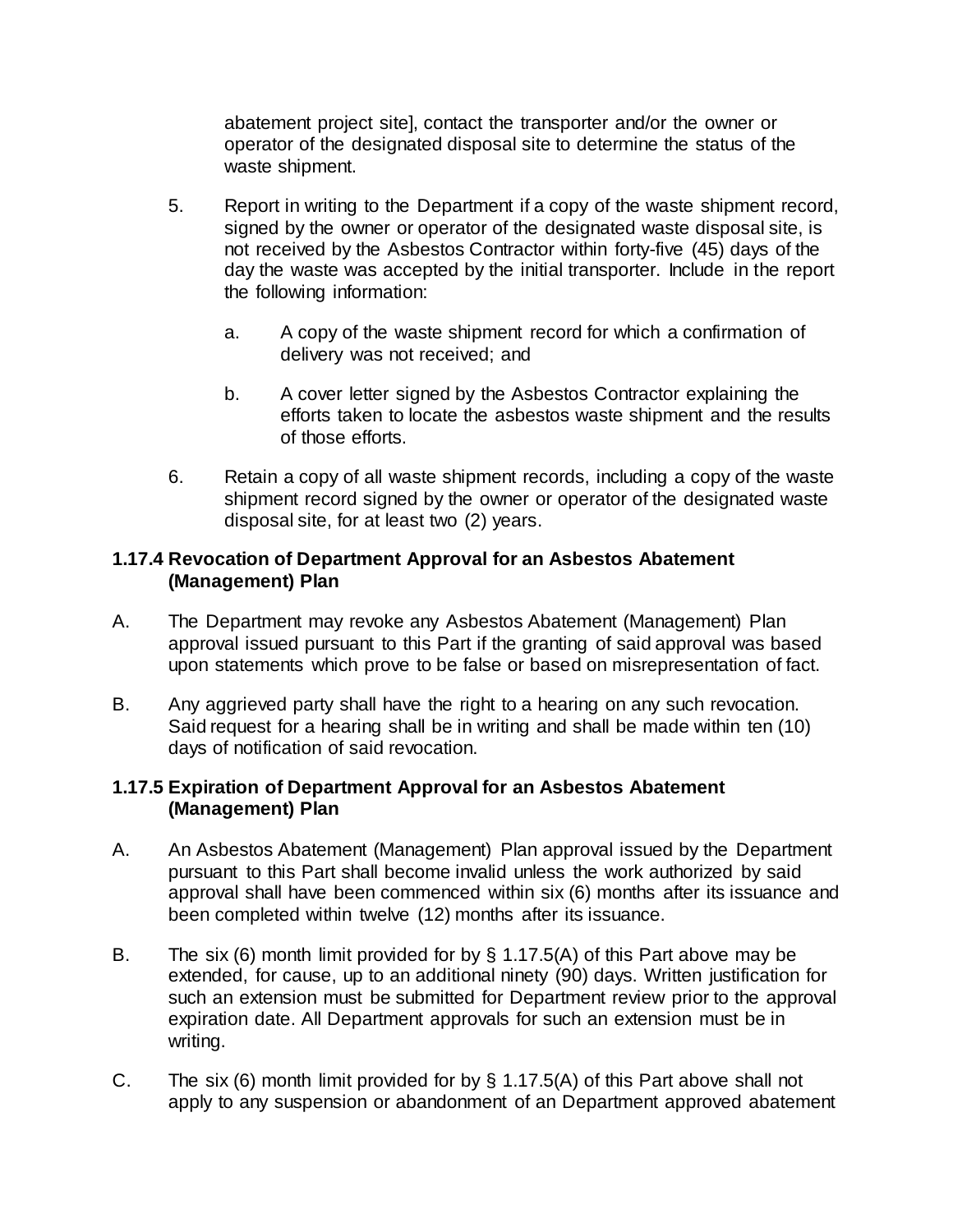project when the suspension or abandonment is due to a court order prohibiting such work as authorized by said approval.

### **1.17.6 Asbestos Abatement (Management) Plan Fees**

- A. The application fee must accompany the Asbestos Abatement (Management) Plan and shall be in the form of a check made payable to General Treasurer, State of Rhode Island. This fee is nonrefundable and will not be returned if the Asbestos Abatement (Management) Plan is denied or otherwise not approved by the Department. The application fee also includes the inspection fee, authorized by R.I. Gen. Laws § 23-24.5-7(d), for any inspections of said Asbestos Abatement Project which are deemed necessary by the Department.
- B. The application fee is based on the number of NESHAP units of ACM involved in the abatement project. One (1) NESHAP unit equals two hundred and sixty (260) linear feet [eighty (80) meters] of ACM or one hundred and sixty (160) square feet [fifteen (15) square meters] of ACM or thirty-five (35) cubic feet [one (1) cubic meter] of ACM off facility components where the length or area could not be measured previously. If any combination of linear, square or cubic feet is involved, the sum of the fractions must be used to determine the actual number of NESHAP units involved in the asbestos abatement project. The application fees are as set forth in the rules and regulations pertaining to the Fee Structure for Licensing, Laboratory and Administrative Services Provided by the Department of Health (Part [10-05-2](https://rules.sos.ri.gov/regulations/part/216-10-05-2) of this Title).
- C. Any amendments to the Asbestos Abatement (Management) Plan which increase the scope of work into a higher fee category will be reassessed. The difference in the two fees shall be submitted to the Department in the form of a check made payable to General Treasurer, State of Rhode Island.
- D. Any amendments to the Asbestos Abatement (Management) Plan which request additional waivers and/or variances under the provisions of § 1.16 of this Part will be assessed a flat fee as set forth in the rules and regulations pertaining to the Fee Structure for Licensing, Laboratory and Administrative Services Provided by the Department of Health (Part [10-05-2](https://rules.sos.ri.gov/regulations/part/216-10-05-2) of this Title). Said fee shall be submitted to the Department in the form of a check made payable to General Treasurer, State of Rhode Island. However, said fee will be waived if the amendment(s) to the Asbestos Abatement (Management) Plan also include a request for an increase in the scope of work which would result in the fee difference in accordance with § 1.17.6(C) of this Part being assessed.
- E. All other amendments to the Asbestos Abatement (Management) Plan, including those involving only minor changes that can receive Department approval over the telephone, will not be charged a fee.
- F. Waiver and/or exemption of Asbestos Abatement (Management) Plan Fees: The application fee shall be waived for any Asbestos Abatement (Management) Plan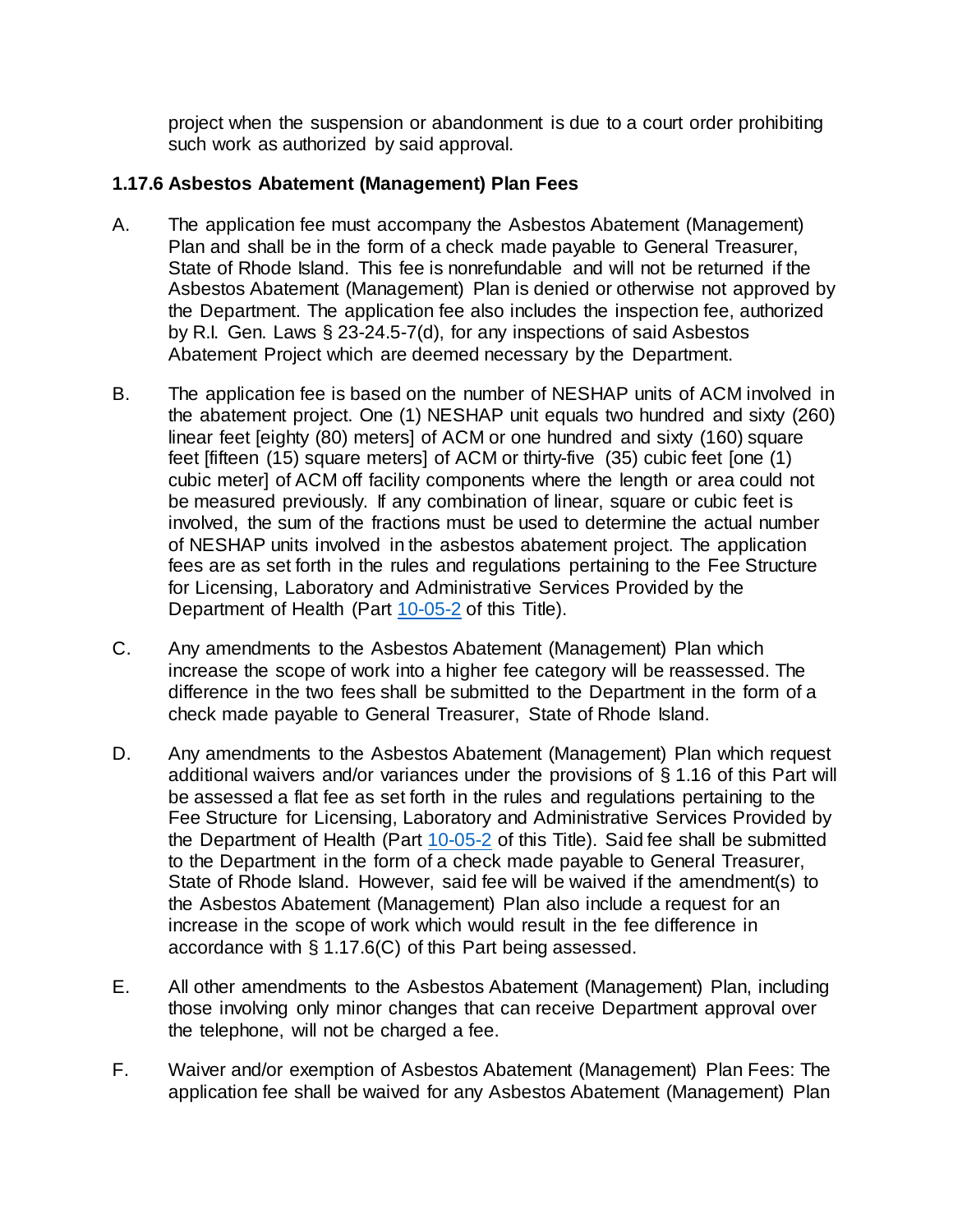which is eligible for loans or grants in accordance with the provisions of R.I. Gen. Laws § 23-24.5-19 and/or any rules or regulations promulgated by the Rhode Island Department of Administration pursuant to the authority conferred by R.I. Gen. Laws § 23-24.5-19. State agencies shall be exempt from application fees associated with the submittal of Asbestos Abatement (Management) Plans.

### **1.17.7 Recordkeeping Requirements for AHERA Management Plans**

All records required by 40 C.F.R. § 763.94 incorporated by reference at § 1.2(I) of this Part for school buildings subject to the AHERA regulations shall be maintained in a centralized location in the administrative office of both the school building and the Local Education Agency (LEA) and shall be considered a part of the AHERA management plan(s) for all such buildings. These records shall be maintained until their disposal is specifically authorized in writing by the Department unless a shorter retention period is specifically authorized by 40 C.F.R. § 763.94 incorporated by reference at § 1.2(I) of this Part for that type of record.

## **1.18 Certification of Asbestos Abatement Training Courses**

### **1.18.1 General Requirement**

- A. Training courses offered and conducted for the purpose of meeting the training requirements of this Part must be certified in accordance with § 1.18 of this Part. Applicants, in order to obtain certification for a training course, must submit an application which demonstrates compliance with the requirements of § 1.18 of this Part.
- B. Notwithstanding the requirements of  $\S$  1.17.1(A) of this Part, initial or review training courses for Asbestos Inspectors, Asbestos Project Designers or Asbestos Management Planners that are currently certified by other jurisdictions in accordance with the EPA Model Accreditation Program (MAP) will be considered as having been certified in accordance with § 1.18 of this Part.
- C. The criteria for successful completion of a required training course must include obtaining a passing score on the final course examination, unless the certified training course has been specifically authorized in writing by the Department to use an alternative method of determining successful completion.
- D. The training provider shall notify the Department of all scheduled, canceled, and completed asbestos training courses within seven (7) days of scheduling and completion. When implemented, the use of the Department's electronic training reporting system constitutes compliance with these notification requirements.

### **1.18.2 Application for Certification of Training Courses**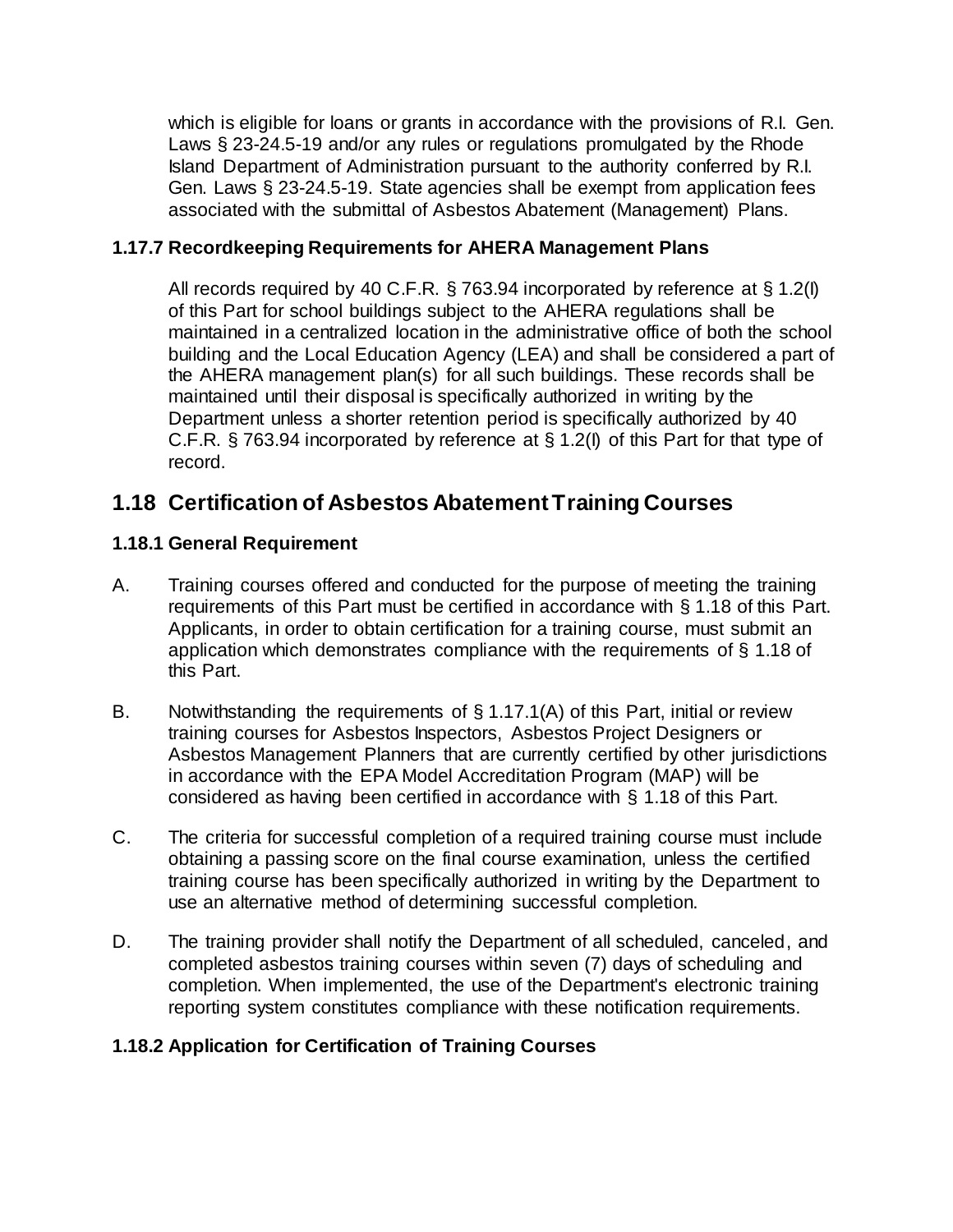- A. An applicant for certification of any asbestos abatement training course shall submit the following information for Department review at least forty-five (45) days prior to the first scheduled course date:
	- 1. The name and address of the person(s), consulting firm, union, trade association, governmental agency, educational institution or other entity which proposes to conduct the training course, background information about the course sponsors, the name of the responsible individual and his/her telephone number.
	- 2. The type of course(s) for which certification is being requested.
	- 3. A detailed outline of the course curriculum including the amount of time allotted to each topic, the name and training/qualifications of the individual(s) responsible for developing the instruction program for each topic and the name of the instructor(s) for each topic.
	- 4. A description of the teaching methods to be used to present each topic including, where appropriate, lectures, discussions, demonstrations and audio-visual materials. When applicable, include the name, producer and date of production of audio-visual materials to be used.
	- 5. Copies of written materials to be distributed. All materials submitted in conjunction with the application shall be typewritten or machine printed.
	- 6. Evidence demonstrating that the applicant has employed or contracted as instructors, either on a full time or temporary basis, enough persons (a minimum of two) who meet the training and experience criteria contained in § 1.18.3 of this Part. Resumes describing special training and education and/or prior experience may be submitted for providing this evidence.
	- 7. A list of the types, brand names and quantities of respirators to be used to demonstrate and fit test or flow test respirators.
	- 8. A description of the type and quantity of protective clothing to be used during practice exercises and demonstrations.
	- 9. A description of the materials to be used for hands-on practice exercises and demonstrations, including hand tools, ladders, plastic sheeting and other barrier construction supplies, negative air filtration units, water spray devices and decontamination facilities.
	- 10. A detailed description of the site of the training course including address where demonstrations and hands-on practice exercises will be conducted.
	- 11. Any restrictions on attendance (language, degree of literacy required, union or group association, etc.).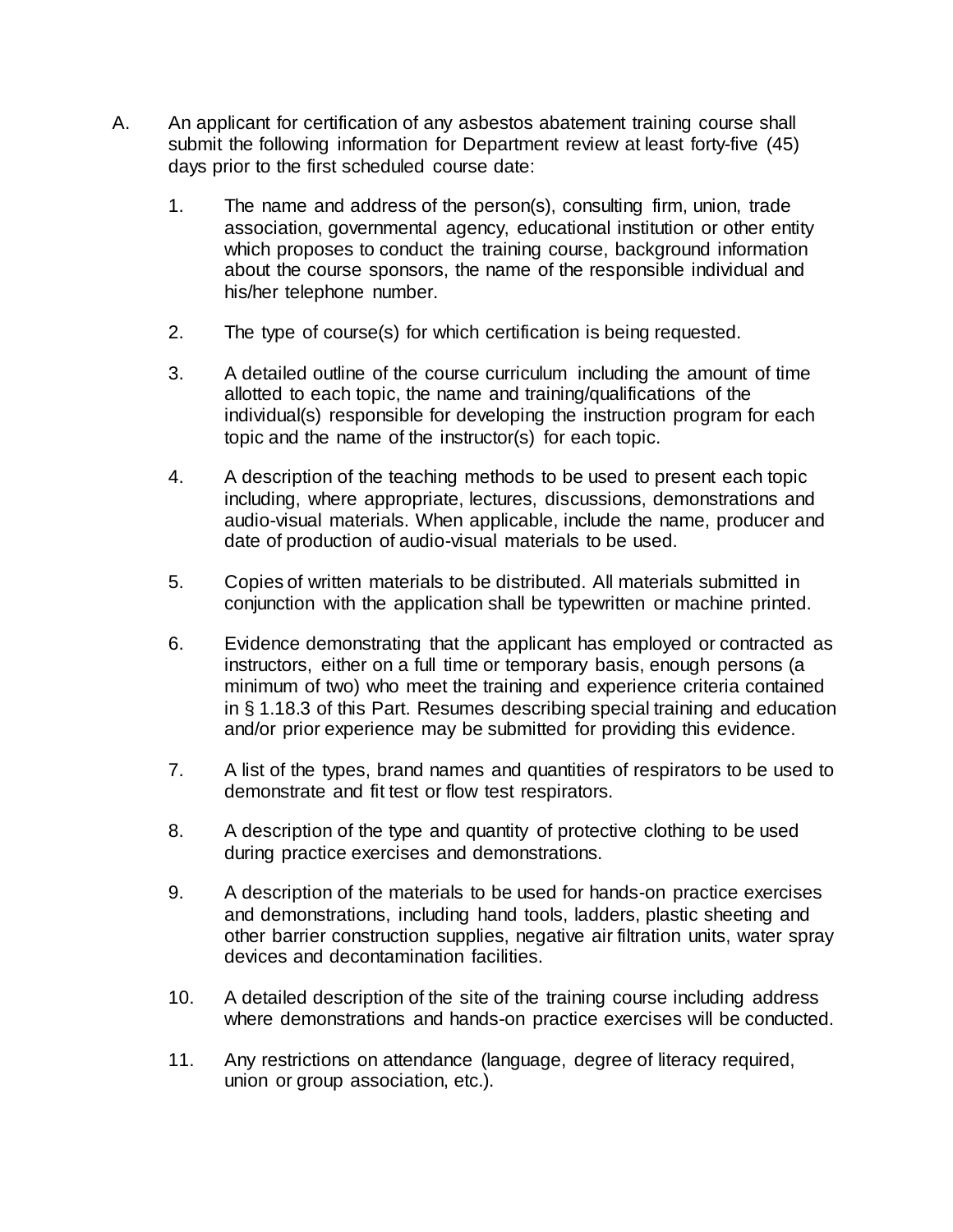- a. Oral final examinations are not permitted unless specifically requested by the applicant and authorized in writing by the Department. The applicant must specifically identify the circumstances under which an oral final examination will be used. If oral final examinations are to be given in a language other than English, the applicant must outline the procedure used to ensure the integrity of the examination process.
- b. Only Initial and Annual Review courses for Asbestos Workers and Competent Persons may be presented in a foreign language. Where such foreign language courses are offered, the applicant must translate all the course materials into the foreign language and submit them to the Department. The applicant must certify to the Department that the translations have been adequately checked for accuracy and provide the qualifications of the person(s) making the translation.
- c. Written final examinations must be administered in the same language in which the other course materials were presented.
- d. Department approval of an English language Asbestos Worker Initial or Annual Review course does not constitute approval to offer that course in any other language. Each foreign language version of an Asbestos Worker Initial or Annual Review course must receive specific Department approval. Department approval to present Asbestos Worker Initial or Annual Review courses in a foreign language must be issued prior to its initial offering and will not be retroactive.
- 12. Instructor to student ratio for the hands-on practice exercises and demonstrations. Written justification must be submitted for student to instructor ratios greater than ten to one (10:1).
- 13. Copies of typical final examination questions/answers, including the typical number and distribution of questions among the various subject areas, as well as the minimum grade which must be obtained for a trainee to successfully complete the course. Final examinations for Asbestos Inspector, Asbestos Management Planner and Asbestos Worker training courses must consist of at least fifty (50) multiple choice questions. Final examinations for Asbestos Project Designer and Asbestos Contractor/Supervisor training courses must consist of at least onehundred (100) multiple choice questions. Final examinations for all Annual Review and Competent Person training courses, as well as any other Department approved training course containing up to fourteen (14) instructional hours, must consist of at least fifteen to twenty-five (15-25) multiple choice questions, depending on the length of the training course. The minimum passing grade must be at least seventy percent (70%).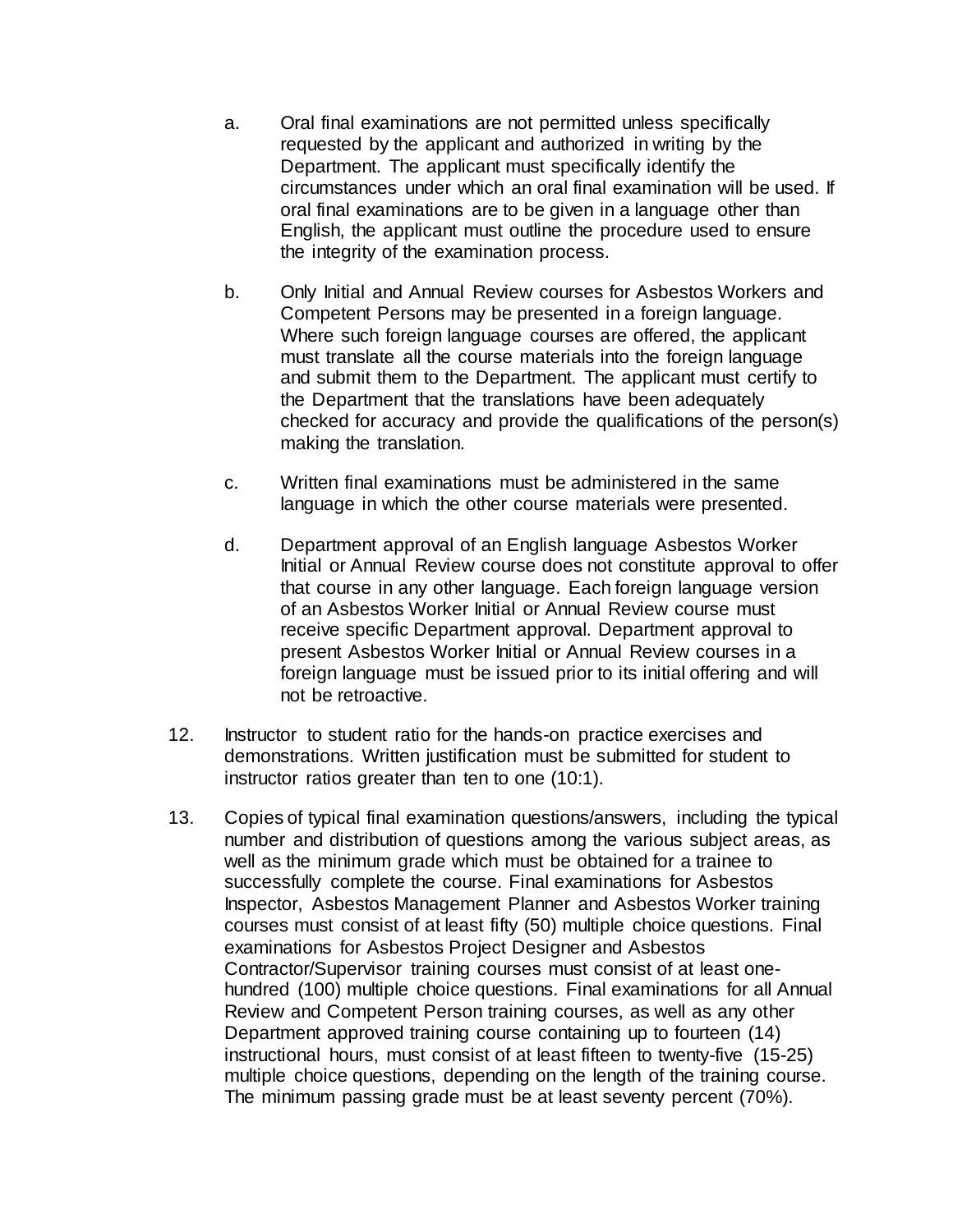- 14. The Department shall be immediately notified in writing of any significant changes in any information submitted by the applicant. These changes may not be implemented until they have been approved by the Department.
- 15. Appropriate course content and duration, as defined by § 1.18.8 of this Part.
- 16. The mechanism(s) that the applicant will use to ensure that all prospective students have successfully completed the appropriate initial training course(s) before being allowed to enroll in the respective annual review course(s), and that all prospective students have successfully completed any prerequisites for an initial training course (e.g., Inspector initial training is required for Management Planner).

### **1.18.3 Criteria for Instructors**

- A. To be eligible for certification of any training course, two (2) or more course instructors shall be employed. Enough instructors shall be hired to ensure that all the education and experience criteria for instructors set forth below are met:
	- 1. An instructor shall have experience in both the design, field performance and evaluation of air monitoring programs and the design and implementation of respiratory protection programs.
	- 2. To qualify to teach the sections of the course concerning the health effects of asbestos, a qualified health professional shall be employed.
	- 3. To qualify to teach the sections of the course covering the hands-on practice sessions, an instructor shall be employed with experience as an asbestos contractor or experience as an on-site foreman or supervisor of asbestos workers. This person shall have had direct experience in all phases of asbestos abatement work including work area preparation, construction of barriers, the use of personal protective equipment, engineering controls, work practices, clean-up, disposal and decontamination.
	- 4. An instructor shall have experience in designing, implementing and evaluating either employee educational programs in occupational health and safety or vocational educational programs.

### **1.18.4 Recordkeeping Requirements**

The training entity shall maintain documentation of each certified course offered which shall include as a minimum: type of course, date(s) and location(s) of course, class roster and results of any final examination/evaluation, as well as the unique certificate number, for each student enrolled. The training entity shall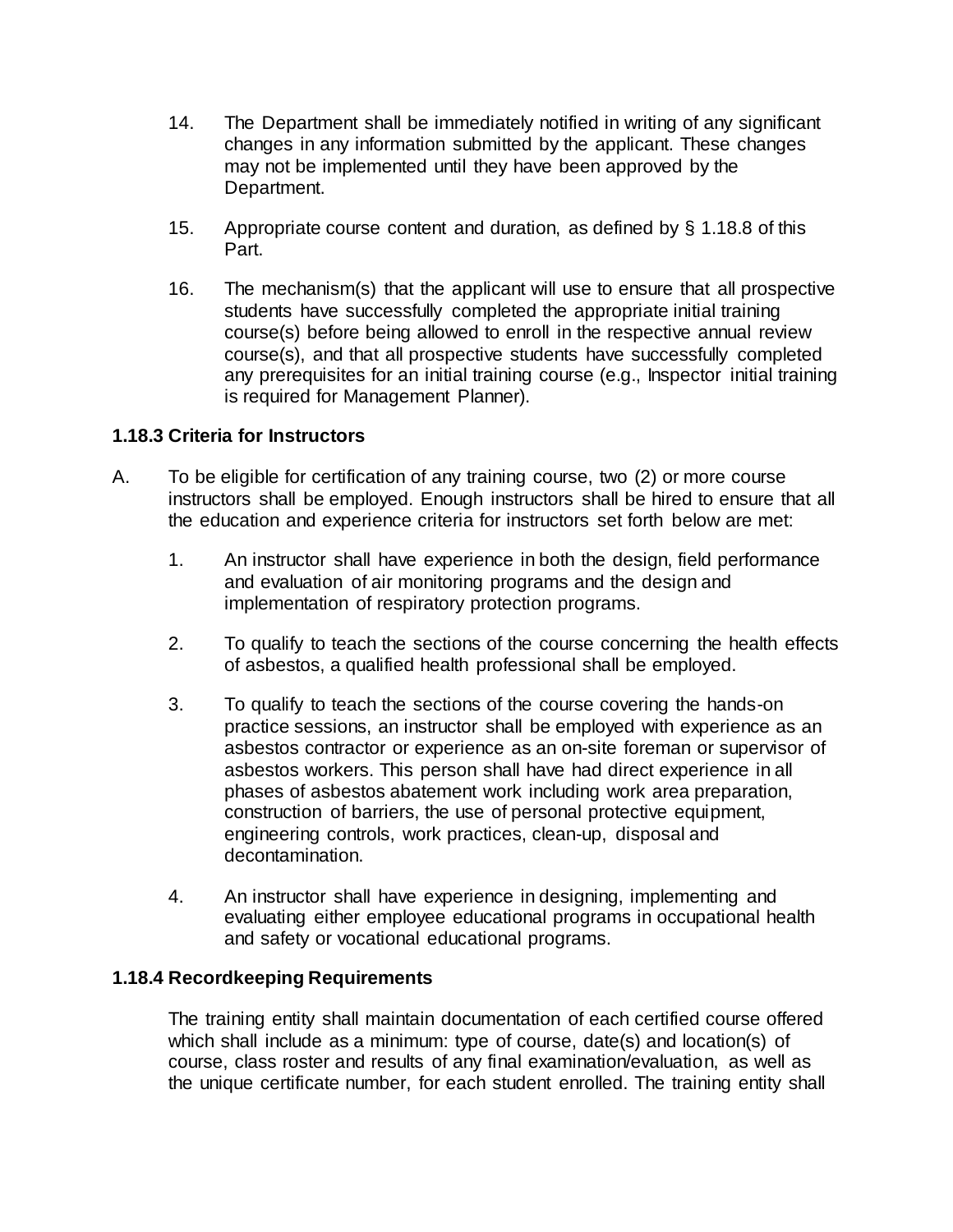retain all required records for a period of at least ten (10) years and shall make this information available to the Department upon request.

### **1.18.5 Suspension or Revocation of Certification**

- A. The Department may suspend or revoke any certification issued under § 1.18 of this Part for:
	- 1. Submitting false information on an application;
	- 2. Failure to comply with this Part;
	- 3. Incompetence and/or negligence; or
	- 4. Any good cause within the meaning and purpose of this Part or the Act.

### **1.18.6 Asbestos Training Course Fees and Issuance/Renewal of Certificates**

- A. An application fee as set forth in the rules and regulations pertaining to the Fee Structure for Licensing, Laboratory and Administrative Services Provided by the Department of Health (Part [10-05-2](https://rules.sos.ri.gov/regulations/part/216-10-05-2) of this Title) must accompany the application and shall be in the form of a check made payable to General Treasurer, State of Rhode Island. This fee is non-refundable and will not be returned if the application is denied or otherwise not approved by the Department.
- B. Pursuant to the provisions of R.I. Gen. Laws § 23-24.5-14(c), the Department shall grant a certificate to an Asbestos Training Course which meets the certification requirements set forth in this Part, and upon submission of the certification fee as set forth in the rules and regulations pertaining to the Fee Structure for Licensing, Laboratory and Administrative Services Provided by the Department of Health (Part [10-05-2](https://rules.sos.ri.gov/regulations/part/216-10-05-2) of this Title). Said certificate shall expire two (2) years from the date of issuance unless sooner suspended or revoked. Said certificate may be renewed every two (2) years in accordance with the provisions of § 1.18.7 of this Part and upon payment of the renewal application fee and the appropriate certification fee as set forth in the rules and regulations pertaining to the Fee Structure for Licensing, Laboratory and Administrative Services Provided by the Department of Health (Part [10-05-2](https://rules.sos.ri.gov/regulations/part/216-10-05-2) of this Title).
- C. Amendments to Asbestos Training Courses will not be charged a fee.
- D. Waiver of Asbestos Training Course Fees. The application and certification fees shall be waived for any Asbestos Training Course which is conducted by a Rhode Island state college or university and/or any agency of the State of Rhode Island or its political subdivisions.

### **1.18.7 Renewal of Certification**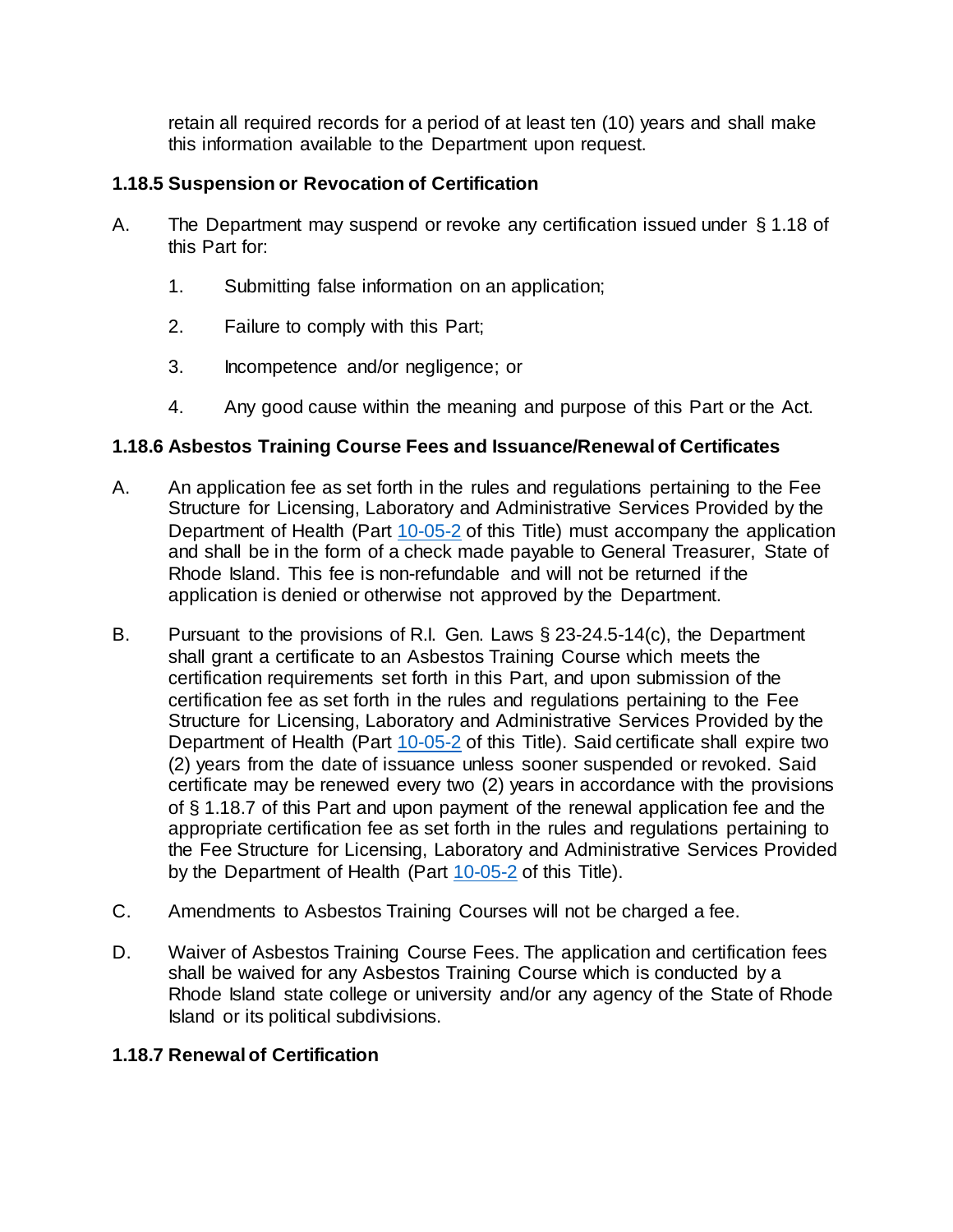- A. Requests for renewal of certifications issued under § 1.18 of this Part must contain all the information requested by § 1.18.2 of this Part without reference to any previously submitted material.
- B. In any case in which the responsible individual of a training course with complete certification, not less than 30 days prior to expiration of its existing complete certification, has filed an application in proper form for renewal, such existing complete certification shall not expire until final action on the application has been taken by the Department.

### **1.18.8 Certified Training Courses - Types, Content and Duration**

- A. The initial training course for all Asbestos Workers and Asbestos Supervisors shall conform to the content specified by § 1.9.3(A) of this Part, shall consist of at least thirty-two (32) hours over a period of at least four (4) days. The course shall include a minimum of eight (8) hours conducting practice exercises which demonstrate that the participant can:
	- 1. Properly perform all aspects of asbestos abatement work; and
	- 2. Prevent unnecessary asbestos exposure to the general public and coworkers by properly constructing and maintaining temporary plastic barriers, by properly using respiratory protection, protective clothing and other protective equipment, and by using proper work area clean-up, decontamination and waste disposal techniques.
- B. The additional training for all Asbestos Supervisors shall conform to the content specified by § 1.9.3(B) of this Part and shall consist of at least eight (8) hours of instruction.
- C. The annual review course for all Asbestos Workers and Asbestos Supervisors shall consist of the one (1) day (at least eight (8) hours of instruction) training course specified by § 1.9.4 of this Part.
- D. The initial training course for Competent Persons required by § 1.19.1 of this Part shall consist of at least sixteen (16) hours of instruction and must contain the material required by § 1.19.2(A) of this Part.
- E. The initial training for all individuals providing Asbestos Inspection Services shall consist of a three (3) day (twenty-four (24) hours in duration) training course. Lectures, demonstrations and field exercise(s) shall provide, at a minimum, all of the information required for initial training of Inspectors by the EPA Model Accreditation Plan (40 C.F.R. Part 763, Subpart E, Appendix C, incorporated by reference at § 1.2(B) of this Part). The initial training course must also include specific training in the asbestos assessment protocol contained in § 1.22 of this Part.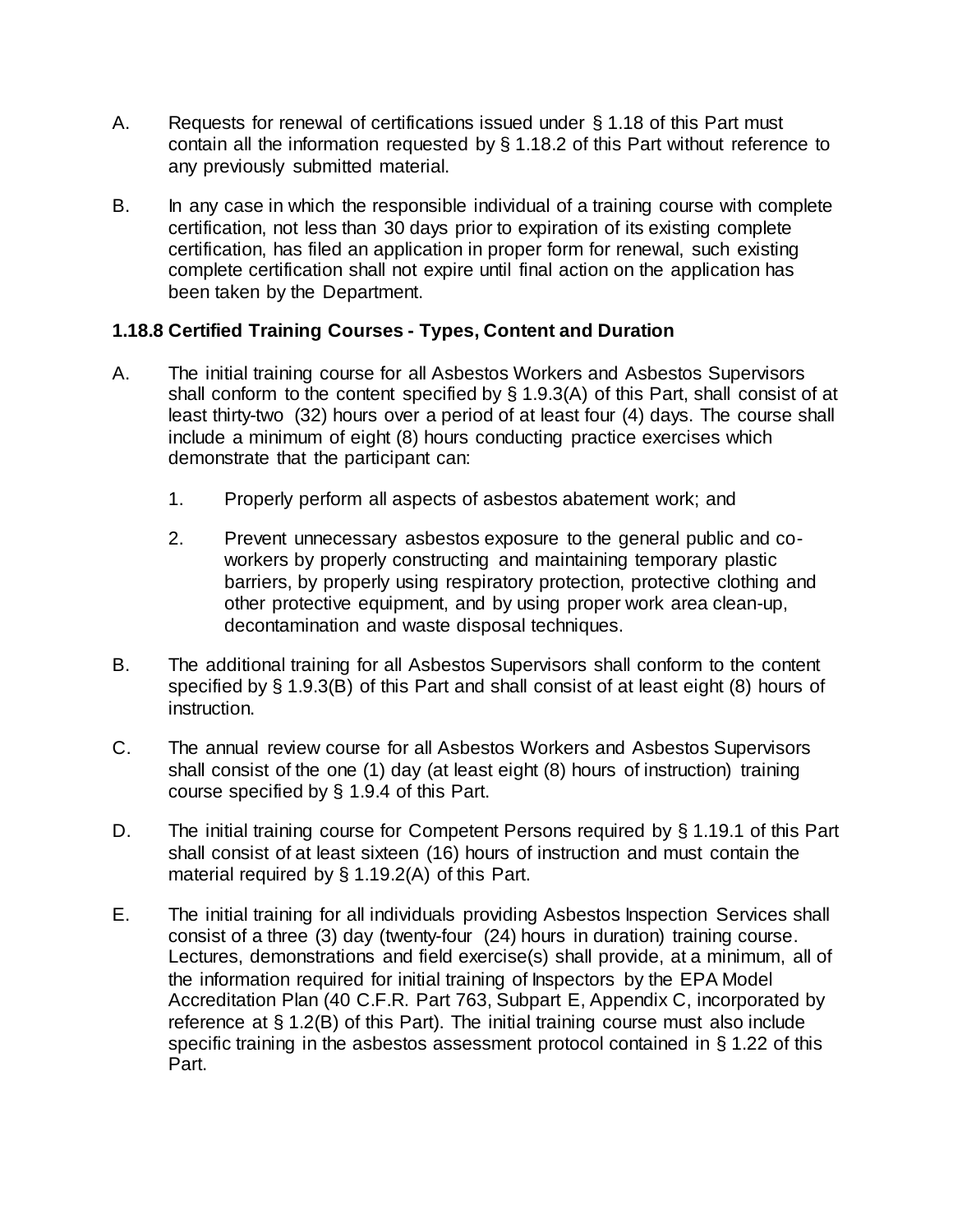- F. The annual review course for all individuals providing Asbestos Inspection Services shall consist of the one-half (1/2) day (at least four (4) hours of instruction) training course which shall provide, at a minimum, an adequate review of the topics specified by § 1.18.8(E) of this Part, updated information on state-of-the-art procedures and equipment, and reviews of regulatory changes and interpretations. Specific topic coverage may be requested by the Department.
- G. The initial training for all individuals providing Asbestos Project Designer Services shall consist of a three (3) day (twenty-four (24) hours in duration) training course. Lectures, demonstrations and field trip(s) shall provide, at a minimum, all of the material required for initial training of Abatement Project Designers by the EPA Model Accreditation Plan (40 C.F.R. 763, Subpart E, Appendix C, incorporated by reference at § 1.2(B) of this Part).
- H. The annual review course for all individuals providing Asbestos Project Designer Services shall consist of the one (1) day (at least eight (8) hours of instruction) training course which shall provide, at a minimum, an adequate review of the topics specified by § 1.18.8(G) of this Part, updated information on state-of-theart procedures and equipment, and reviews of regulatory changes and interpretations. Specific topic coverage may be requested by the Department.
- I. The initial training for all individuals providing Asbestos Management Planner Services shall consist of both the three (3) day (twenty-four (24) hours in duration) training course for Asbestos Inspectors specified by § 1.18.8(E) of this Part and an additional two (2) day (sixteen (16) hours in duration) training course specifically for Asbestos Management Planners. This additional training course shall consist of lectures, demonstrations and field trip(s) and shall provide, at a minimum, all of the material required for initial training of Asbestos Management Planners by the EPA Model Accreditation Plan (40 C.F.R. Part 763, Subpart E, Appendix C, incorporated by reference at § 1.2(B) of this Part).
- J. The annual review for all individuals providing Asbestos Management Planner Services shall consist of one half (1/2) day (at least four (4) hours of instruction) training course specifically for Asbestos Management Planners which shall provide, at a minimum, an adequate review of the topics specified by § 1.18.8(I) of this Part, updated information on state-of-the-art procedures and equipment, and reviews of regulatory changes and interpretations. Specific topic coverage may be requested by the Department.

## **1.19 Certification of Competent Persons**

### **1.19.1 General Requirement**

A. Any designated public employee, designated public maintenance person, maintenance worker in the private sector, teacher and/or parent representative who desires to be certified as competent in the basic aspects of asbestos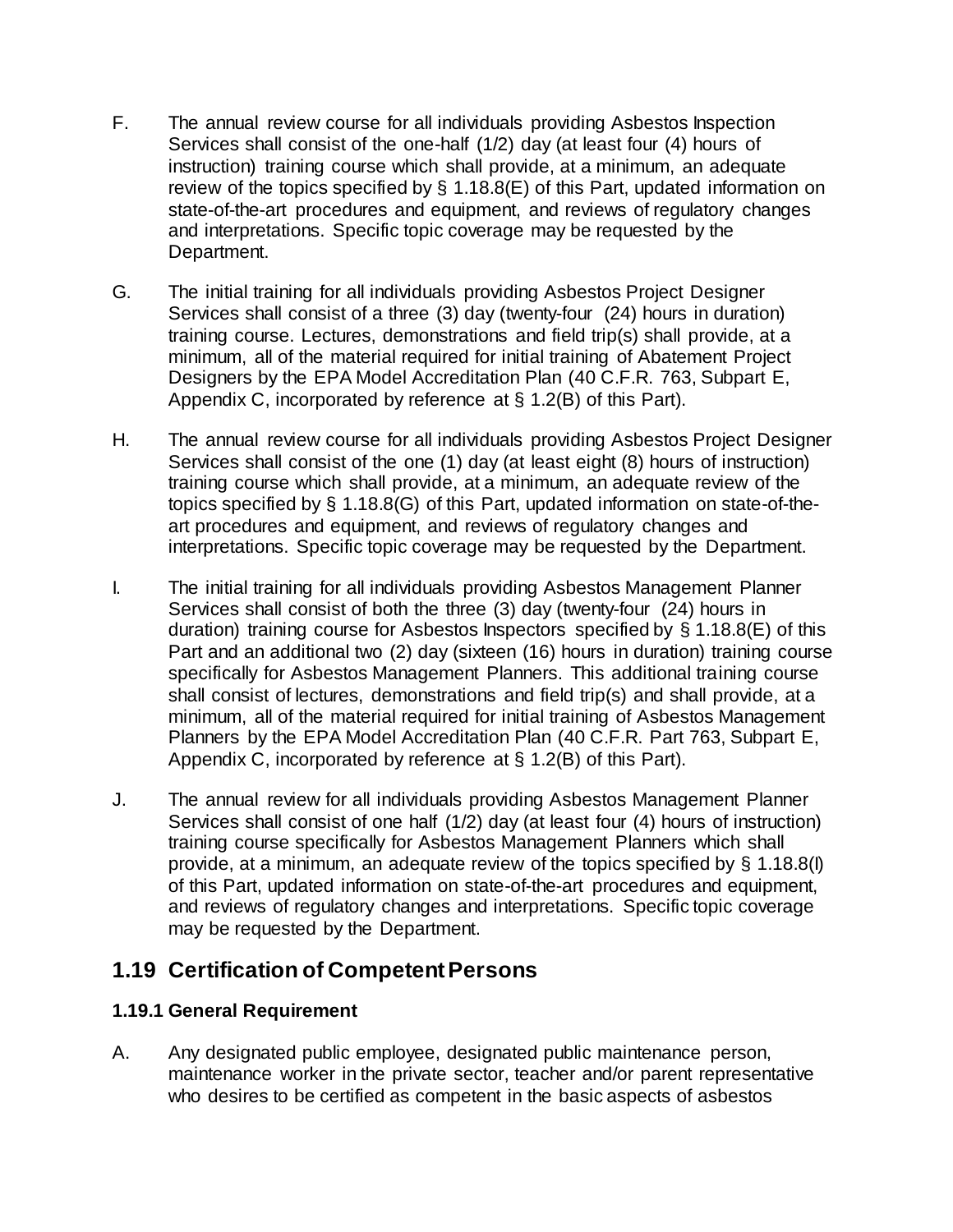inspections and abatement process evaluations, as defined by the Act, or to perform spot repairs within the jurisdiction of the applicant's agency, municipality or building(s) must file an application with the Department which includes evidence of successful completion of a certified training course of at least sixteen (16) hours duration (exclusive of lunch and break times) as outlined in § 1.19.2 of this Part.

B. Maintenance personnel in the private sector, including but not limited to plumbers, electricians and oil burner repairmen, who perform asbestos abatement activities that are subject to this Part in conjunction with their primary profession must be certified as a Competent Person for Spot Repair in accordance with § 1.19.1(A) of this Part.

### **1.19.2 Content of Competent Person Training Courses**

- A. The initial training course for Competent Person shall consists of at least sixteen (16) hours of instruction and shall provide, at a minimum, information on the following topics:
	- 1. The training for maintenance and custodial employees required by 40 C.F.R. § 763.92(a)(1) and (a)(2) incorporated by reference at § 1.2(J) of this Part;
	- 2. The requirements, procedures and standards established by this Part, particularly those sections dealing with spot repairs (§ 1.15 of this Part) and the inspection and evaluation criteria for asbestos in public buildings (§ 1.22 of this Part); and
	- 3. At least four (4) hours of hands-on instruction in state-of-the-art spot repair techniques.
- B. The yearly review course shall consist of at least eight (8) hours of instruction and shall provide, at a minimum, information on the following topics:
	- 1. An adequate review of the topics outlined in § 1.19.2(A) of this Part;
	- 2. Updated information on state-of-the-art procedures and equipment;
	- 3. Reviews of regulatory changes and interpretations;
	- 4. Specific topic coverage as requested by the Department; and
	- 5. At least four (4) hours of hands-on instruction in state-of-the-art spot repair techniques.
- C. Notwithstanding the requirements of  $\S$  1.19.2(B)(5) of this Part above, certified annual review courses may include a mechanism for trainees to demonstrate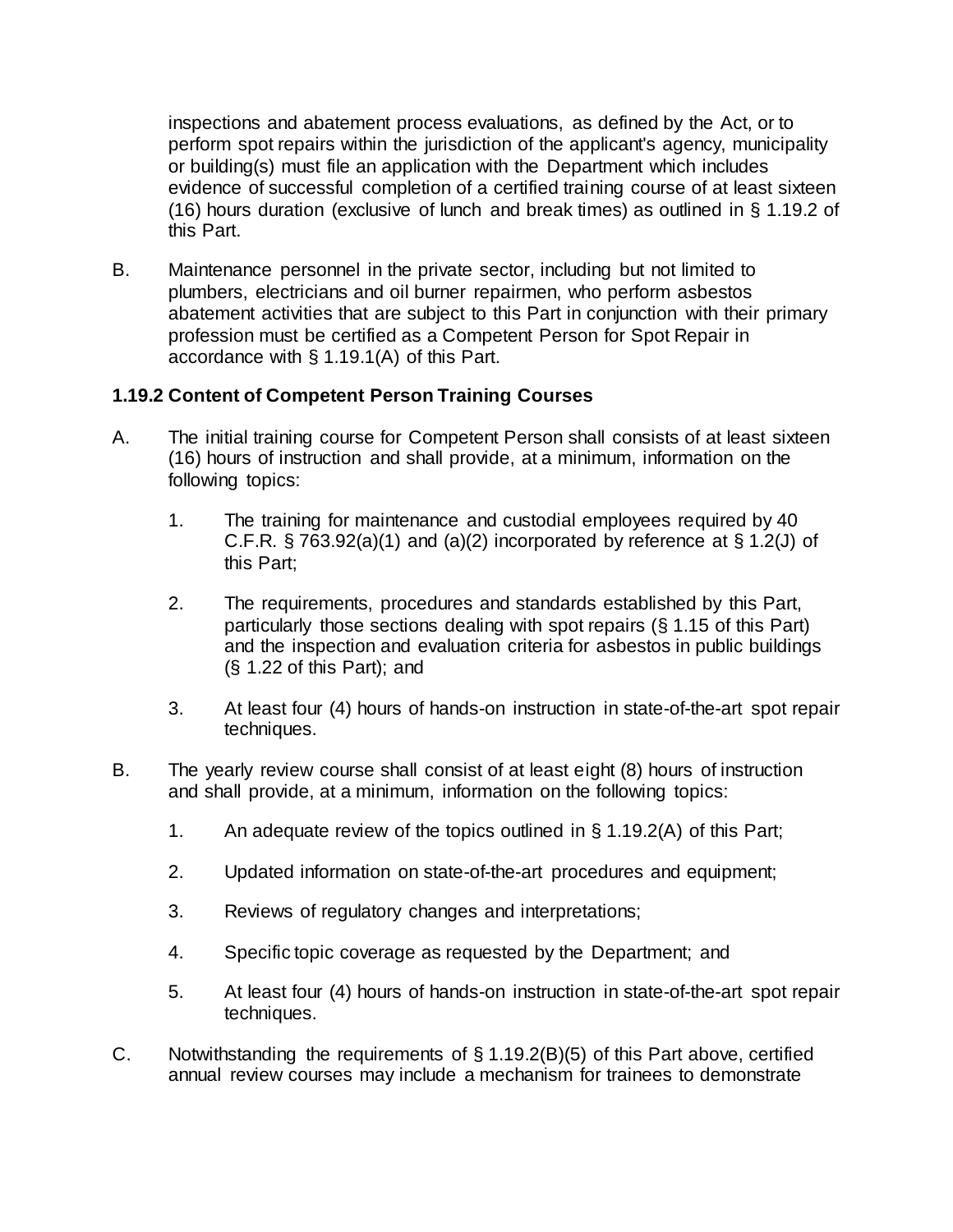proficiency in the hands-on portion of said course, in lieu of repeating the four (4) hours of hands-on instruction.

D. Any annual review course that proposes to include the proficiency test provided for by § 1.19.2(C) of this Part must also submit a detailed description of how said proficiency test will be administered. This description shall include, as a minimum, the skills that will be evaluated, the types of evaluations that will be conducted, the name(s) and qualifications of the instructor(s) that will conduct the evaluation, the degree of proficiency that will be necessary to pass this evaluation, and additional training that will be required before a trainee can be retested after failing any portion of the evaluation.

### **1.19.3 Suspension or Revocation of Competent Person Certification and/or Imposition of Civil Penalties**

- A. The Department may suspend or revoke any Competent Person certification issued under § 1.19 of this Part for:
	- 1. Failure to maintain appropriate proficiency in the required areas.
	- 2. Incompetence and/or negligence.
	- 3. Submitting false information on an application.
	- 4. Failure to comply with this Part; or
	- 5. Any good cause within the meaning and purpose of this Part or the Act.
- B. Civil Penalties

Any person certified only for spot repairs who undertakes any asbestos abatement project larger than the size limits for a Spot Repair as defined by this Part or who does not follow the work practices for Spot Repairs contained in § 1.15.2 of this Part shall be subject to a fine of no more than five hundred dollars (\$500) per violation. This provision shall also be applicable to the employers of said persons.

### **1.19.4 Expiration of Certification**

- A. Unless sooner revoked or suspended by the Department in accordance with the provisions of § 1.19.3 of this Part, certification as a Competent Person shall expire one (1) year from the date of the issuance of the certification.
- B. Notwithstanding the requirements of § 1.19.4(A) of this Part, Competent Person certifications issued prior to 1 August 1990 shall expire on the date indicated on said certification. However, individuals holding said Competent Person certifications are subject to the annual review requirements contained in § 1.19.2(B) of this Part.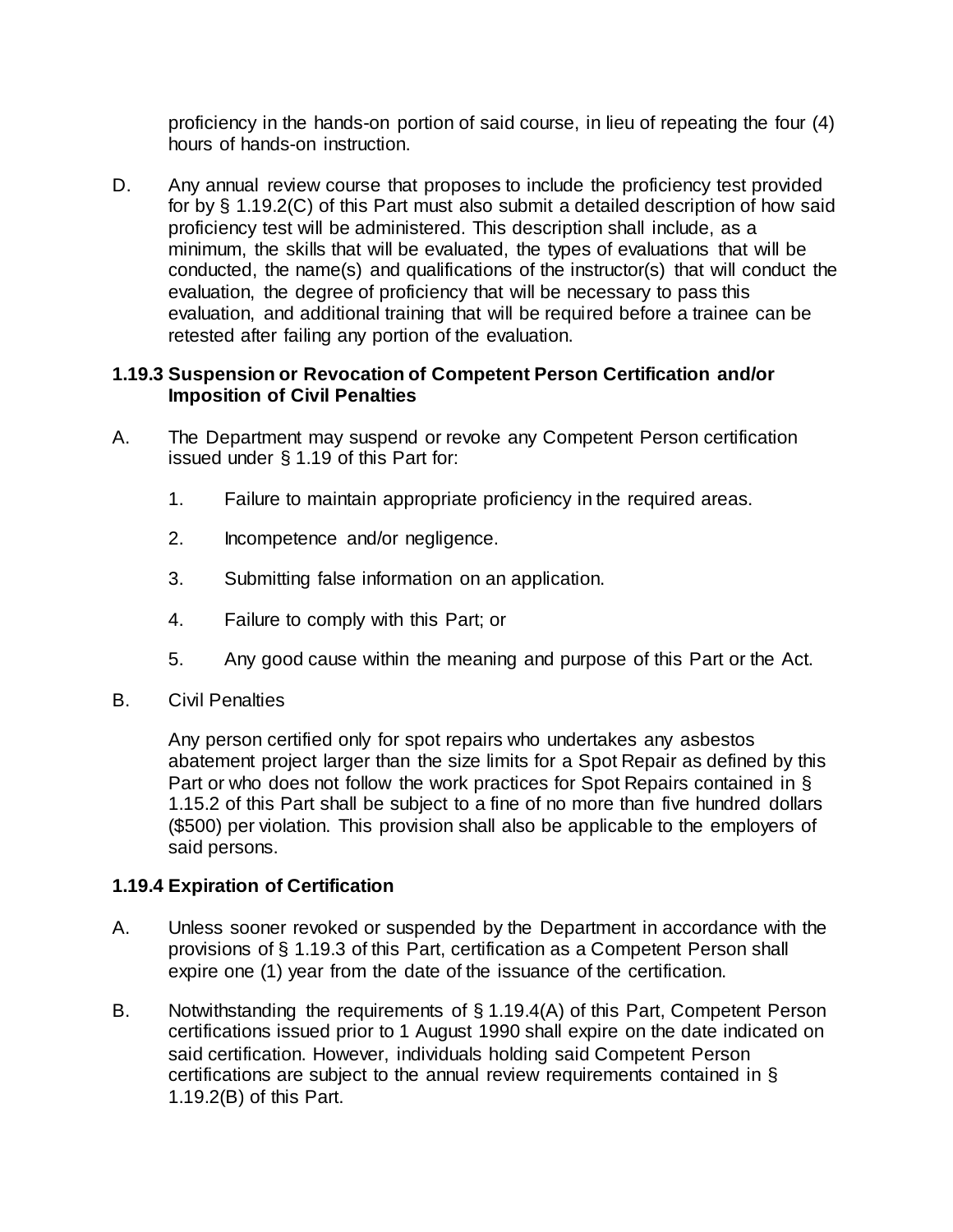### **1.19.5 Renewal of Certification**

Requests for renewal of certifications issued under § 1.19 of this Part must contain evidence that the applicant has successfully completed a certified annual review course, as described in § 1.19.2(B) of this Part.

## **1.20 Certification of Asbestos Analytical Services**

### **1.20.1 General Requirement**

Asbestos analytical services offered for meeting the requirements of this Part must be certified in accordance with § 1.20 of this Part. Applicants, to obtain certification for asbestos analytical services, must submit an application which demonstrates compliance with the requirements of § 1.20 of this Part.

### **1.20.2 Application for Certification of Asbestos Analytical Services**

- A. An applicant for certification of any asbestos analytical service shall submit the following information for Department review:
	- 1. The name, address and phone number of the facility and person in charge;
	- 2. The names, duties and dates of employment of the personnel who will be performing and/ or certifying the asbestos analysis;
	- 3. The type(s) of asbestos analysis for which the person is requesting certification;
	- 4. For analysis of air samples: Evidence that the National Institute for Occupational Safety and Health (NIOSH) has rated the applicant's laboratory facility as "Proficient (P)" in the Proficiency Analytical Testing (PAT) program's most recent round for asbestos evaluation.
	- 5. For analysis of bulk asbestos samples: Evidence that the applicant's laboratory facility is currently accredited for Polarized Light Microscopy (PLM) in the Asbestos Fiber Analysis Program administered by the National Voluntary Laboratory Accreditation Program (NVLAP) of the National Institute of Standards and Technology (NIST).
	- 6. Evidence that any analyst who is proposed to certify results of asbestos analysis conducted by Phase Contrast Microscopy (PCM) and/or Polarized Light Microscopy (PLM) has successfully completed:
		- a. A formal course in PCM and/or PLM analysis of asbestos which is acceptable to the Department and conducted by a center recognized for training personnel to perform PCM and/or PLM analysis of asbestos; or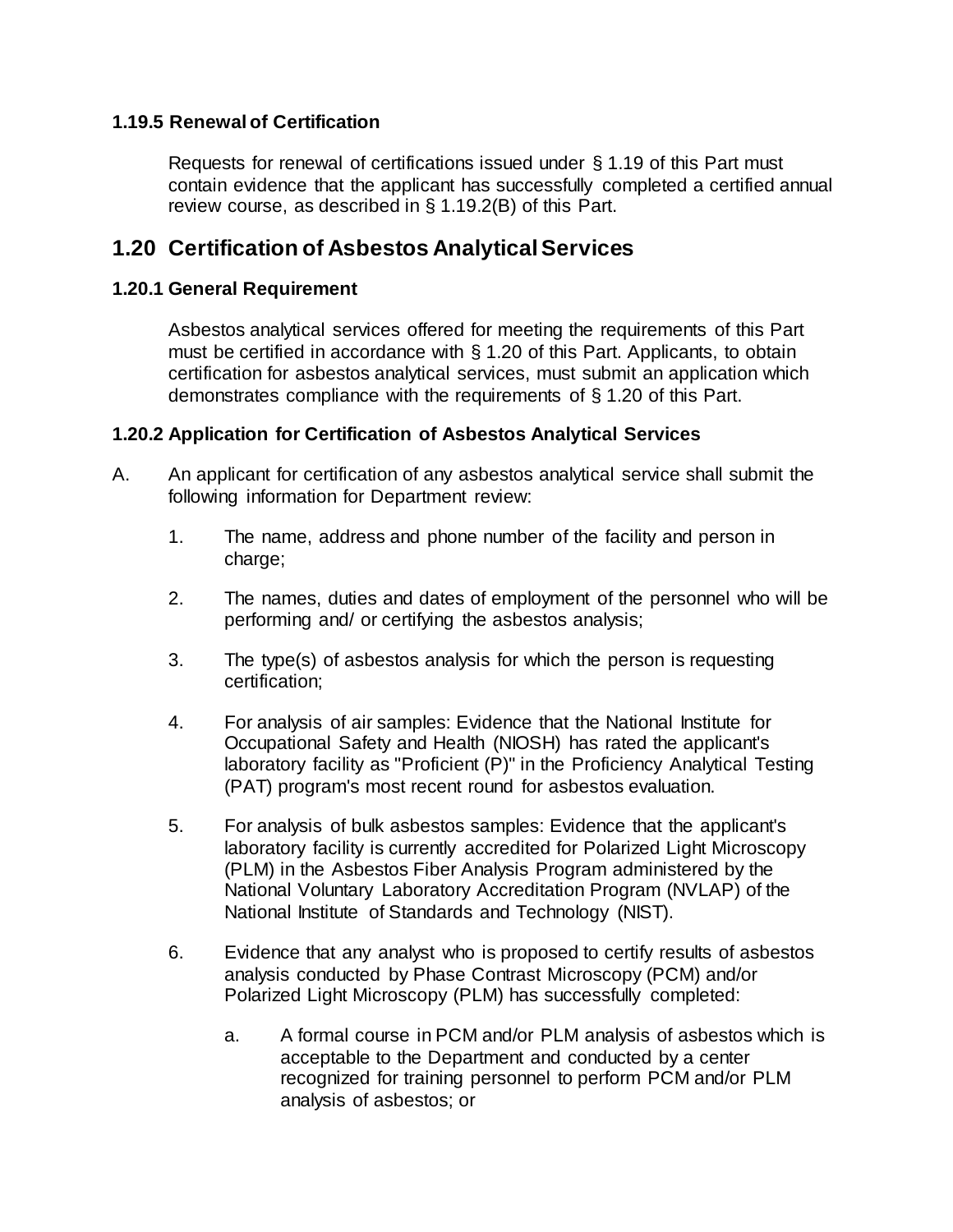- b. An in-house training program, acceptable to the Department, under the supervision of an individual who meets the requirements of § 1.20.2(A)(6)(a) of this Part.
- 7. A copy of the quality control procedures for asbestos analysis established by the applicant's laboratory. If the document is lengthy, a summary of the essential elements may be submitted.
- 8. For analysis of asbestos samples by Transmission Electron Microscopy (TEM): Evidence that the applicant's laboratory facility is currently accredited for TEM in the Asbestos Fiber Analysis Program administered by the National Voluntary Laboratory Accreditation Program (NVLAP) of the National Institute of Standards and Technology (NIST).
- 9. Evidence that any analyst who is proposed to certify results of asbestos analysis conducted by Transmission Electron Microscopy (TEM) has successfully completed:
	- a. A formal course in TEM analysis of asbestos which is acceptable to the Department and conducted by a center recognized for training personnel to perform TEM analysis of asbestos; or
	- b. An in-house training program, acceptable to the Department, under the supervision of an individual who meets the requirements of § 1.20.2(A)(9)(a) of this Part.
- B. In addition to the requirements contained in  $\S$  1.20.2(A) of this Part, the person shall also submit:
	- 1. Evidence of licensure as an analytical laboratory by the Rhode Island Department of Health, Division of Laboratories or, for facilities located outside of Rhode Island, evidence of licensure/certification by an equivalent state, county or municipal agency if said jurisdiction requires licensure/certification; and
	- 2. Evidence that the facility has previous experience in successful asbestos analysis utilizing NIOSH Method 7400 (most current Revision), the EPA Interim Method for the Determination of Asbestos in Bulk Insulation Samples or alternative methods acceptable to the Department.
	- 3. Evidence that the facility has previous experience in successful asbestos analysis utilizing the method contained in 40 C.F.R. Part 763, Subpart A, Appendix A incorporated by reference at § 1.2(B) of this Part or alternative methods acceptable to the Department. [Applicable only to facilities requesting certification for Transmission Electron Microscopy (TEM).]

### **1.20.3 Suspension or Revocation of Laboratory Certification**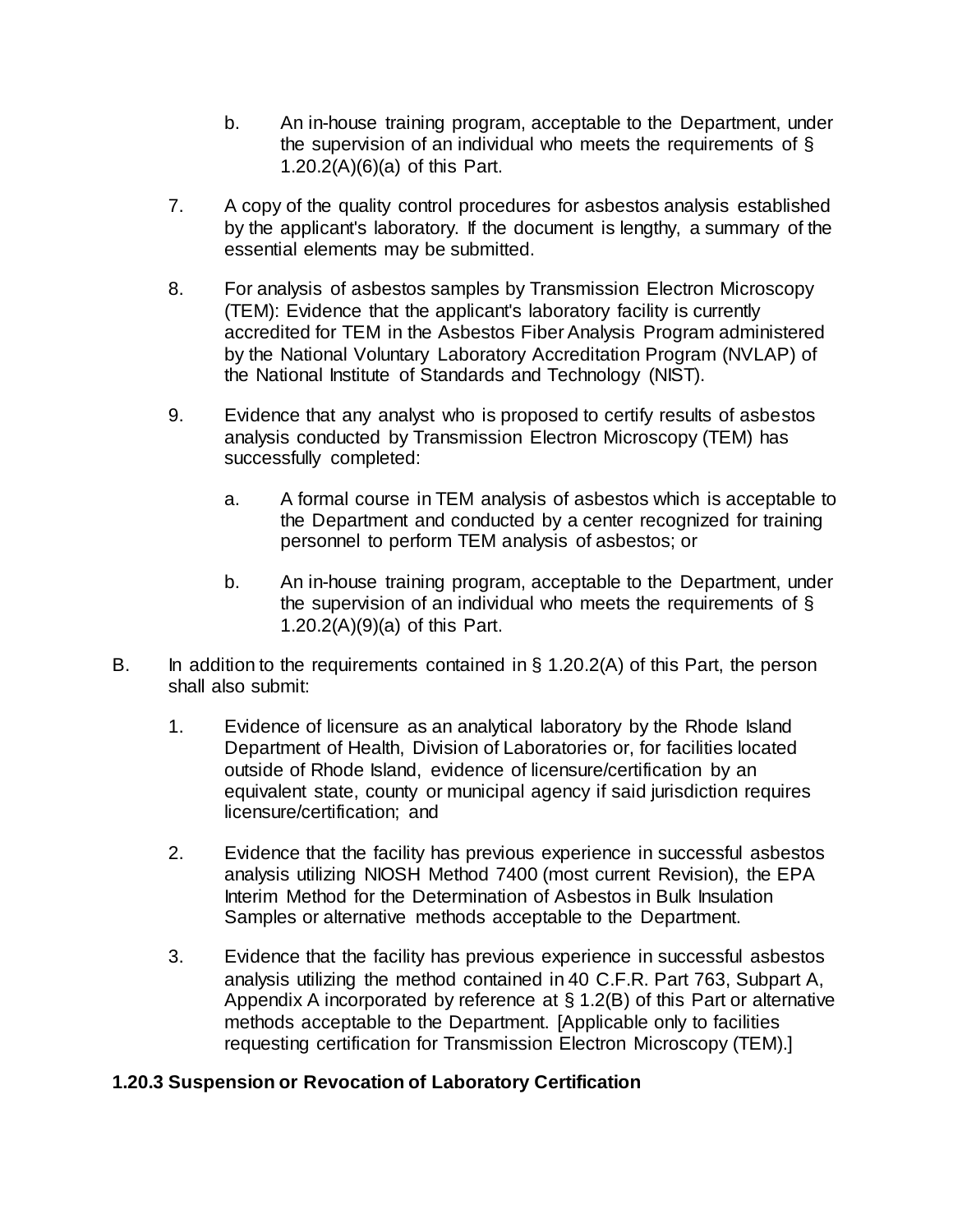- A. The Department may suspend or revoke any laboratory certification issued under § 1.19 of this Part for:
	- 1. Failure to maintain proficiency and/or accreditation in the required proficiency testing programs outlined in §§ 1.20.2(A)(4), (5), and/or (8) of this Part.
	- 2. Submitting false information on an application.
	- 3. Failure to comply with this Part.
	- 4. Any good cause within the meaning and purpose of this Part or the Act; or
	- 5. Failure to perform asbestos analysis in accordance with prevailing methods of practice.

### **1.20.4 Asbestos Analytical Services Fees and Issuance/Renewal of Certificates**

- A. An application fee as set forth in the rules and regulations pertaining to the Fee Structure for Licensing, Laboratory and Administrative Services Provided by the Department of Health (Part [10-05-2](https://rules.sos.ri.gov/regulations/part/216-10-05-2) of this Title) must accompany the application and shall be in the form of a check made payable to General Treasurer, State of Rhode Island. This fee is non-refundable and will not be returned if the application is denied or otherwise not approved by the Department.
- B. Pursuant to the provisions of R.I. Gen. Laws § 23-24.5-14(c), the Department shall grant a certificate to an Asbestos Analytical Service which meets the certification requirements set forth in this Part, and upon submission of the certification fee as set forth in the rules and regulations pertaining to the Fee Structure for Licensing, Laboratory and Administrative Services Provided by the Department of Health (Part [10-05-2](https://rules.sos.ri.gov/regulations/part/216-10-05-2) of this Title). All prospective analysts that meet Department training requirements will be included on this certification. Said certificate shall expire one (1) year from the date of issuance unless sooner suspended or revoked. Said certificate may be renewed each year in accordance with the provisions of § 1.20.5 of this Part and upon payment of the renewal application and certification fees as set forth in the rules and regulations pertaining to the Fee Structure for Licensing, Laboratory and Administrative Services Provided by the Department of Health (Part [10-05-2](https://rules.sos.ri.gov/regulations/part/216-10-05-2) of this Title).
- C. Amendments to Asbestos Analytical Service certificates will not be charged a fee.

### **1.20.5 Renewal of Certification**

Requests for renewal of certifications issued under § 1.20 of this Part must contain all the information requested by § 1.20.2 of this Part without reference to any previously submitted material.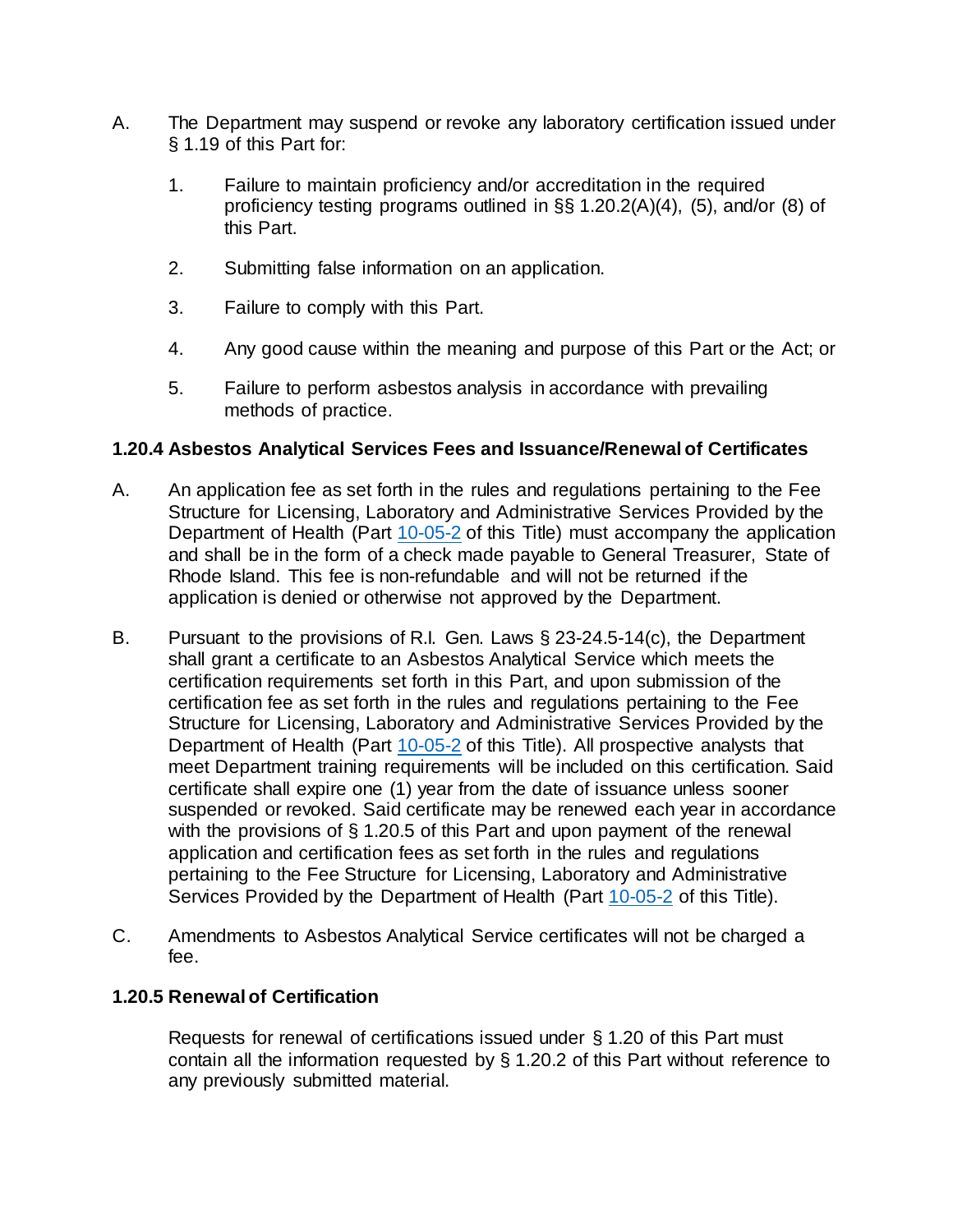## **1.21 Certification of Consultants**

### **1.21.1 General Requirement**

Asbestos consultant services offered for meeting the requirements of this Part must be certified in accordance with § 1.21 of this Part. Applicants, to obtain certification for asbestos consultant services, must submit an application which demonstrates compliance with the requirements of § 1.21 of this Part.

### **1.21.2 Certification of Consultants**

- A. Any individual requesting certification as an asbestos consultant must submit a completed application to the Department on forms provided by the Department. The application shall include all information required by the Act, this Part, as well as by the form and accompanying instructions. The appropriate fee(s) required in the rules and regulations pertaining to the Fee Structure for Licensing, Laboratory and Administrative Services Provided by the Department of Health (Part 10-05-2 of this Title) must also be submitted with the application.
- B. In addition to the requirements contained in § 1.21.2(A) of this Part, the individual shall also submit evidence of competence in the activity being requested. The following are minimum criteria for establishing competence in the various activities:
	- 1. Asbestos Inspection Services. Successful completion of a Department certified training course covering state-of-the-art techniques in Asbestos Inspection specified by  $\S$  1.18.8(E) of this Part.
	- 2. Asbestos Project Designer Services. Successful completion of a Department certified training course covering state-of-the-art techniques in Asbestos Project Design specified by § 1.18.8(G) of this Part.
	- 3. Asbestos Management Planner Services. Successful completion of a Department certified training course covering state-of-the-art techniques in Asbestos Management Planning specified by § 1.18.8(I) of this Part.

### **1.21.3 Suspension or Revocation of Consultant Certification**

- A. The Department may suspend or revoke any consultant certification issued under § 1.21 of this Part for:
	- 1. Failure to maintain appropriate proficiency in the required areas, including failure to successfully complete the annual training requirement specified by § 1.21.7 of this Part.
	- 2. Incompetence and/or negligence.
	- 3. Submitting false information on an application.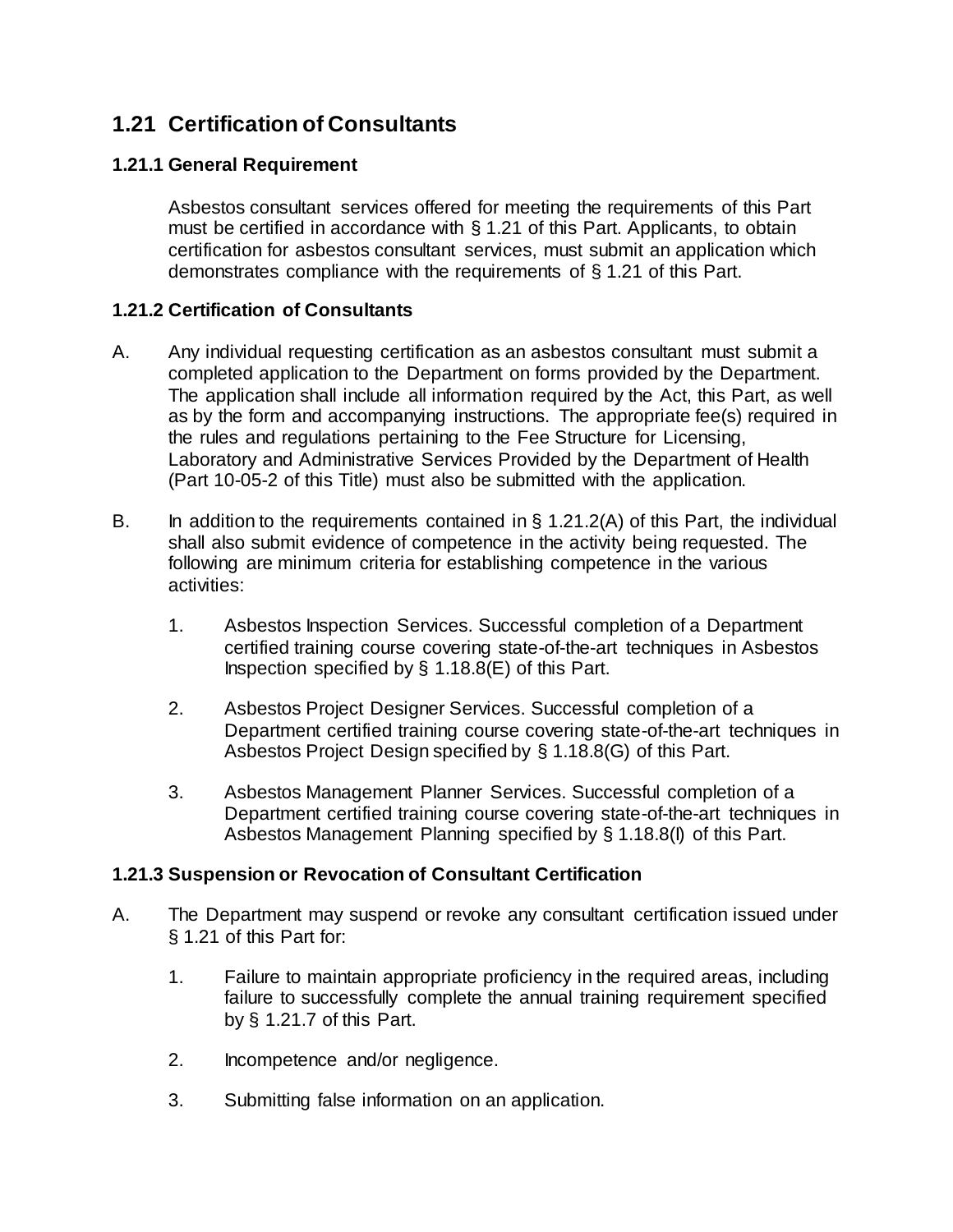- 4. Failure to discharge activities in accordance with statutory and regulatory provisions contained in this Part.
- 5. Failure to discharge activities in a manner consistent with prevailing standards of practice; or
- 6. Any good cause within the meaning and purpose of this Part or the Act.

### **1.21.4 Asbestos Consultant Fees and Issuance/Renewal of Certificates**

- A. Pursuant to the provisions of R.I. Gen. Laws § 23-24.5-14(c), the Department shall grant a certificate to an Asbestos Consultant who meets the certification requirements set forth in this Part, and upon submission of the certification fee(s) as set forth in the rules and regulations pertaining to the Fee Structure for Licensing, Laboratory and Administrative Services Provided by the Department of Health (Part 10-05-2 of this Title), made payable by check to the General Treasurer, State of Rhode Island. Said certificate shall expire one (1) year from the date of issuance unless sooner suspended or revoked. Said certificate may be renewed each year in accordance with the provisions of § 1.21.5 of this Part, upon documentation of compliance with the requirements of § 1.21.7 of this Part, and upon payment of the renewal certification fees as set forth in the rules and regulations pertaining to the Fee Structure for Licensing, Laboratory and Administrative Services Provided by the Department of Health (Part [10-05-2](https://rules.sos.ri.gov/regulations/part/216-10-05-2) of this Title), made payable by check to the General Treasurer, State of Rhode Island.
- B. Waiver of Asbestos Consultant Fees. Full time employees of a Local Education Agency (LEA) that maintain Asbestos Inspector or Asbestos Management Planner certificates solely because of requirements contained in the AHERA regulations may receive a waiver of application and certification fees under the following conditions:
	- 1. Each LEA will be limited to three (3) fee waivers for Asbestos Consultant certificates during any twelve (12) consecutive month period. An application for certification as an Asbestos Inspector, Asbestos Management Planner, or Asbestos Project Designer shall be considered as separate fee waivers.
	- 2. The applicant's initial or renewal application must be accompanied by a written statement from the LEA Superintendent (or equivalent official) that said applicant's assigned duties require possession of the specified certificate(s).
	- 3. The certificate(s) will limit authorized activities to those buildings owned by, or under the direct control of, the LEA, and will terminate before the stated expiration date if the certificate holder is no longer a full-time employee of the LEA.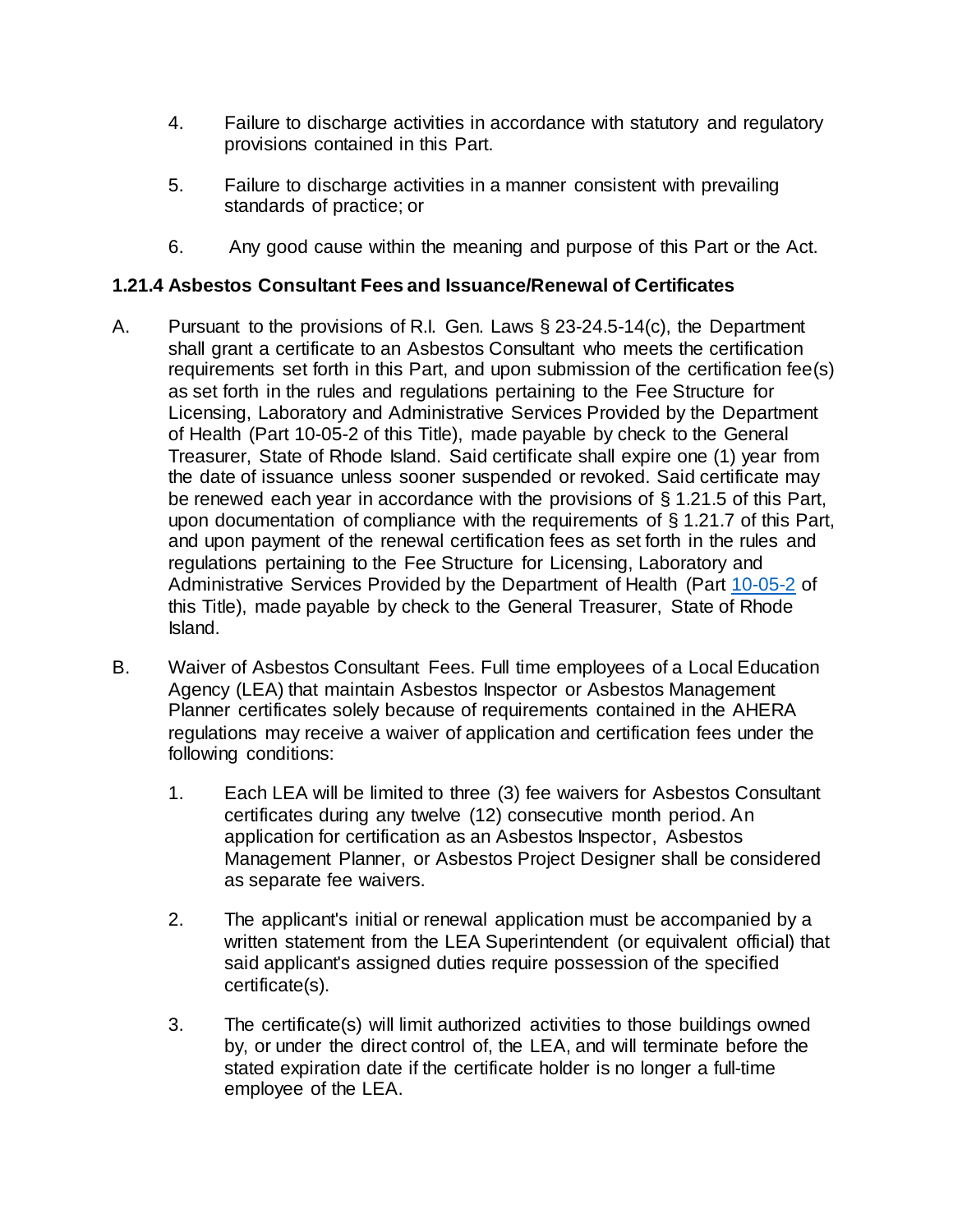C. Amendments to Asbestos Consultant certificates will not be charged a fee.

### **1.21.5 Renewal of Certification**

Requests for renewal of certifications issued under § 1.21 of this Part must contain all the information requested by § 1.21.2 of this Part without reference to any previously submitted material. All applications for renewal of certification must also include documentation of compliance with the provisions of § 1.21.7 of this Part regarding successful completion of required annual review training.

### **1.21.6 Assessment Criteria**

Inspection Services certified under § 1.21 of this part shall use the assessment criteria established by § 1.22 of this Part unless the Service is authorized by the Department, in writing, to utilize other assessment criteria.

### **1.21.7 Annual Training Requirement**

- A. Consultants certified in accordance with § 1.21 of this Part must successfully complete the annual training requirements specified below:
	- 1. An individual certified for Asbestos Inspection Services must successfully complete the certified annual review course specified by § 1.18.8(F) of this Part.
	- 2. An individual certified for Asbestos Project Designer Services must successfully complete the certified annual review course required by § 1.18.8(H) of this Part.
	- 3. An individual certified for Asbestos Management Planner Services must successfully complete the certified annual review course required by § 1.18.8(J) of this Part.

## **1.22 Hazard Assessment Criteria**

### **1.22.1 Inspection of Buildings**

- A. General Requirement. Inspections of buildings for making the following determinations shall be conducted in accordance with the requirements contained in § 1.22 of this Part: the asbestos content of materials; conducting information surveys for asbestos containing materials.
- B. Establishing the Asbestos. Content of Materials Bulk sampling of materials suspected of containing asbestos shall be conducted in accordance with the procedures contained in § 1.23 of this Part. Analysis of bulk samples shall be performed by a laboratory certified in accordance with § 1.20 of this Part.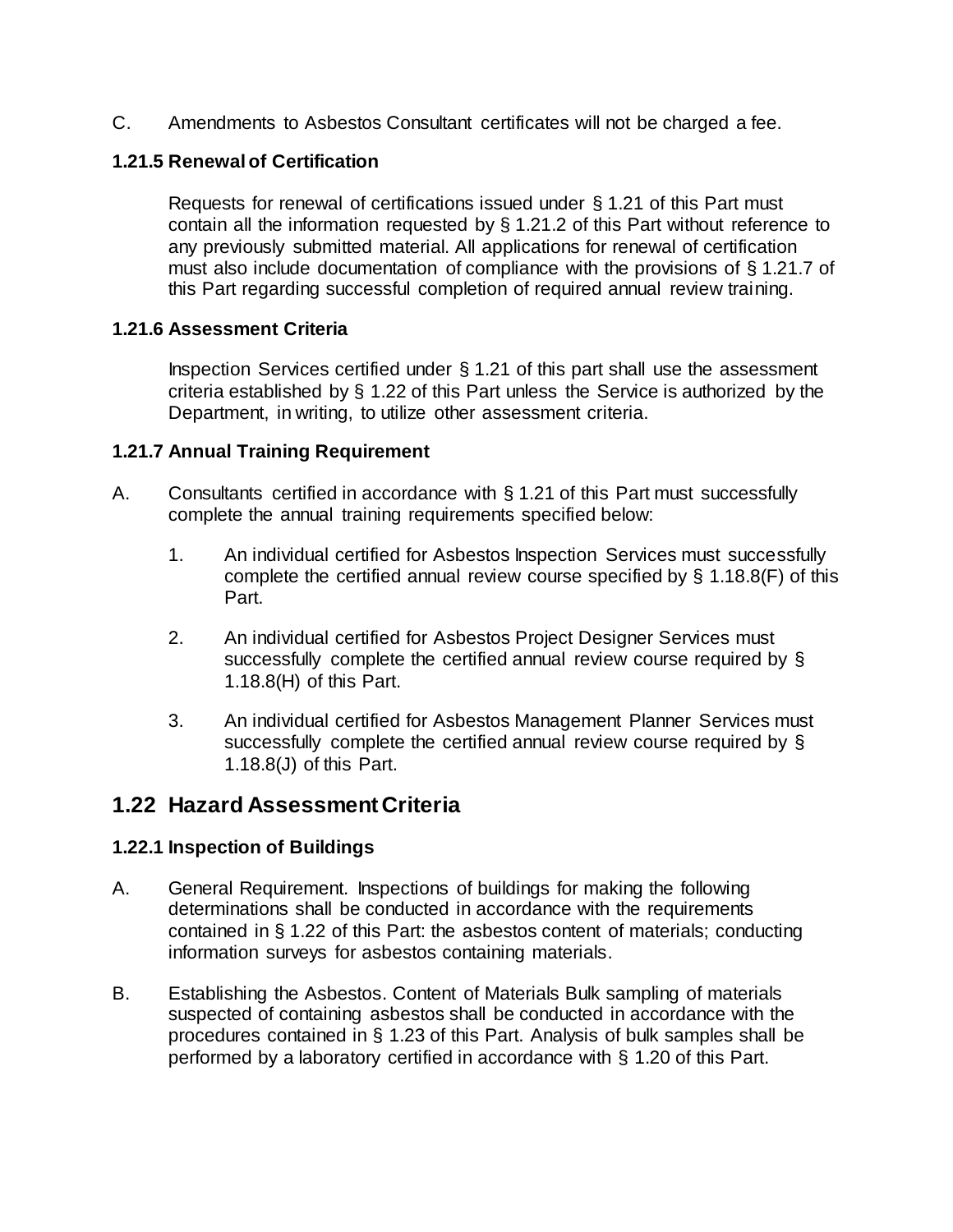- C. Conducting Information. Surveys for Asbestos Containing Materials Asbestos inspections for schools subject to the AHERA regulations shall be in accordance with 40 C.F.R. § 763.85 incorporated by reference at § 1.2(K) of this Part and 763.86 incorporated by reference at § 1.2(L) of this Part. In all other cases, information to be collected for the evaluation of asbestos hazards in buildings shall be conducted on forms required by the Department.
- D. Determining the Degree of Hazard Posed by Asbestos Containing Materials. The degree of hazard posed by asbestos containing materials in school buildings subject to the AHERA regulations shall be evaluated in accordance with 40 C.F.R. § 763.88 incorporated by reference at § 1.2(M) of this Part. In all other cases, the degree of hazard posed by asbestos containing materials in buildings shall be evaluated using the following algorithm:
	- 1. Range or Extent of Material Condition Deterioration/Damage.
		- a. None: Score 0
		- b. Moderate/Small Area: Score 2
		- c. Moderate/Large Area: Score 3
		- d. Severe/Small Area: Score 4
		- e. Severe/Large Area: Score 5
		- f. For the purposes of  $\S$ § 1.22.1(D)(1)(b) through (e) of this Part:
			- (1) Moderate means any uncovered pipe and/or delamination, crack, etc. in a surface that is basically intact.
			- (2) Severe means obvious deterioration or physical separation that is not easily repaired.
			- (3) Small Area means any area less than or equal to ten (10) liner feet for pipes or twenty-five (25) square feet for surfaces other than pipes.
			- (4) Large Area means any area greater than ten (10) liner feet for pipes or twenty-five (25) square feet for surfaces other than pipes.
	- 2. Material Condition Rating.
		- a. Water Damage:
			- (1) None: Score 0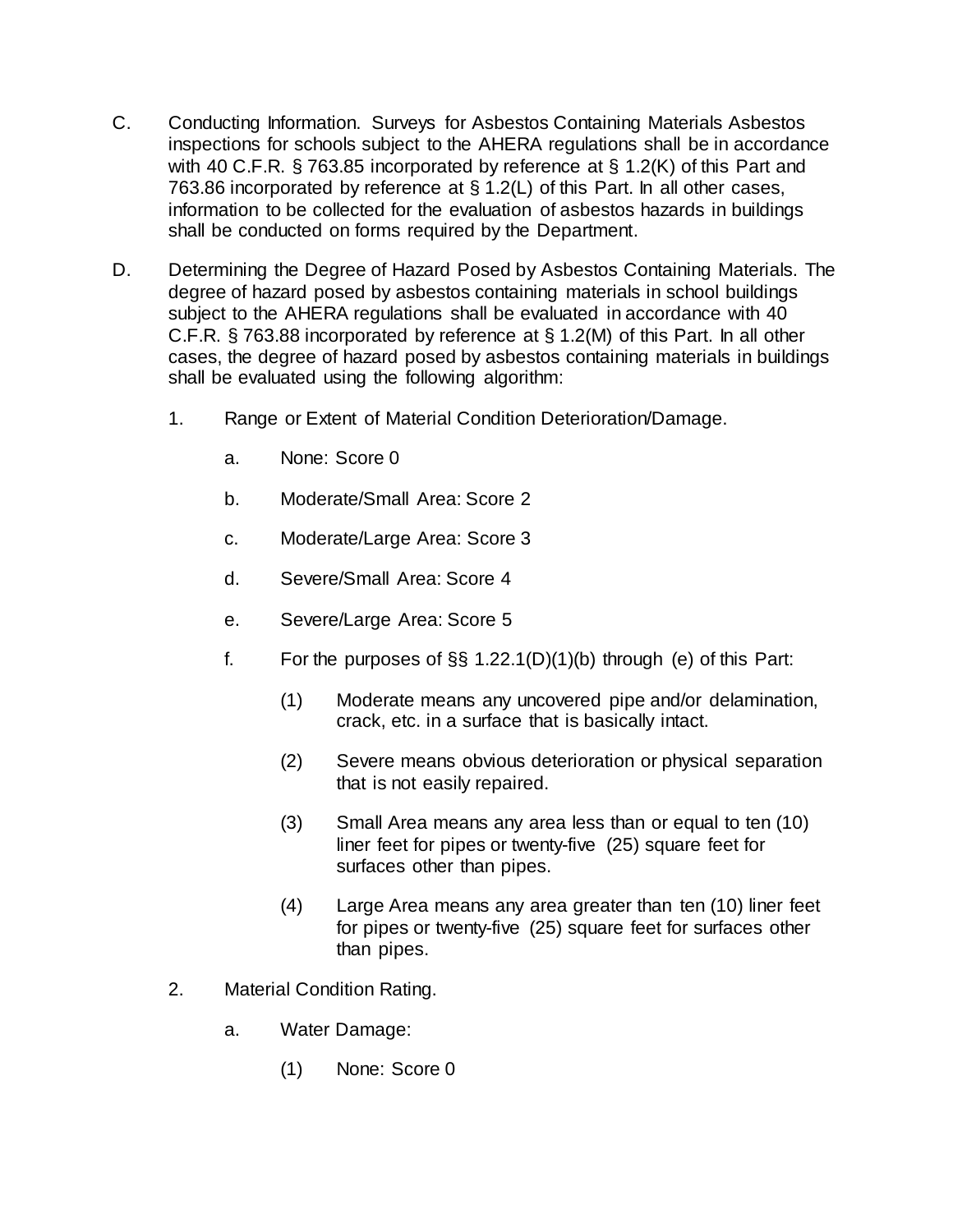- (2) Damage over Small Area or No Damage but with flat roof immediately overhead: Score 1
- (3) Damage over Small Area with flat roof immediately overhead or Damage to Large area regardless of roof type: Score 2
- b. Exposed Surface Area
	- (1) Not exposed (i.e. located above suspended ceiling and/or not visible without removing panels or ceiling sections: Score  $\Omega$
	- (2) 10% or less of the material is exposed: Score 1
	- (3) 10%-100% of the material is exposed: Score 4
- 3. Accessibility.
	- a. Not accessible: Score 0
	- b. Low (access requires removal of temporary barrier such as dropceiling: Score 1
	- c. Low-Moderate (accessible only with devices or equipment not common to the area: Score 2
	- d. Moderate (accessible only with devices or equipment common to the area: Score 3
	- e. High (accessible with no additional devices or equipment: Score 4
- 4. Activity and Movement.
	- a. None or Low (sedentary activities only): Score 0
	- b. Moderate (ordinary movement, more walking than sitting): Score 1
	- c. High (elevated levels of physical activity such as running, jumping, or manual labor): Score 2
- 5. Air Plenum or Direct Air Stream.
	- a. None: Score 0
	- b. Present: Score 1
- 6. Friability.
	- a. Not Friable: Score .1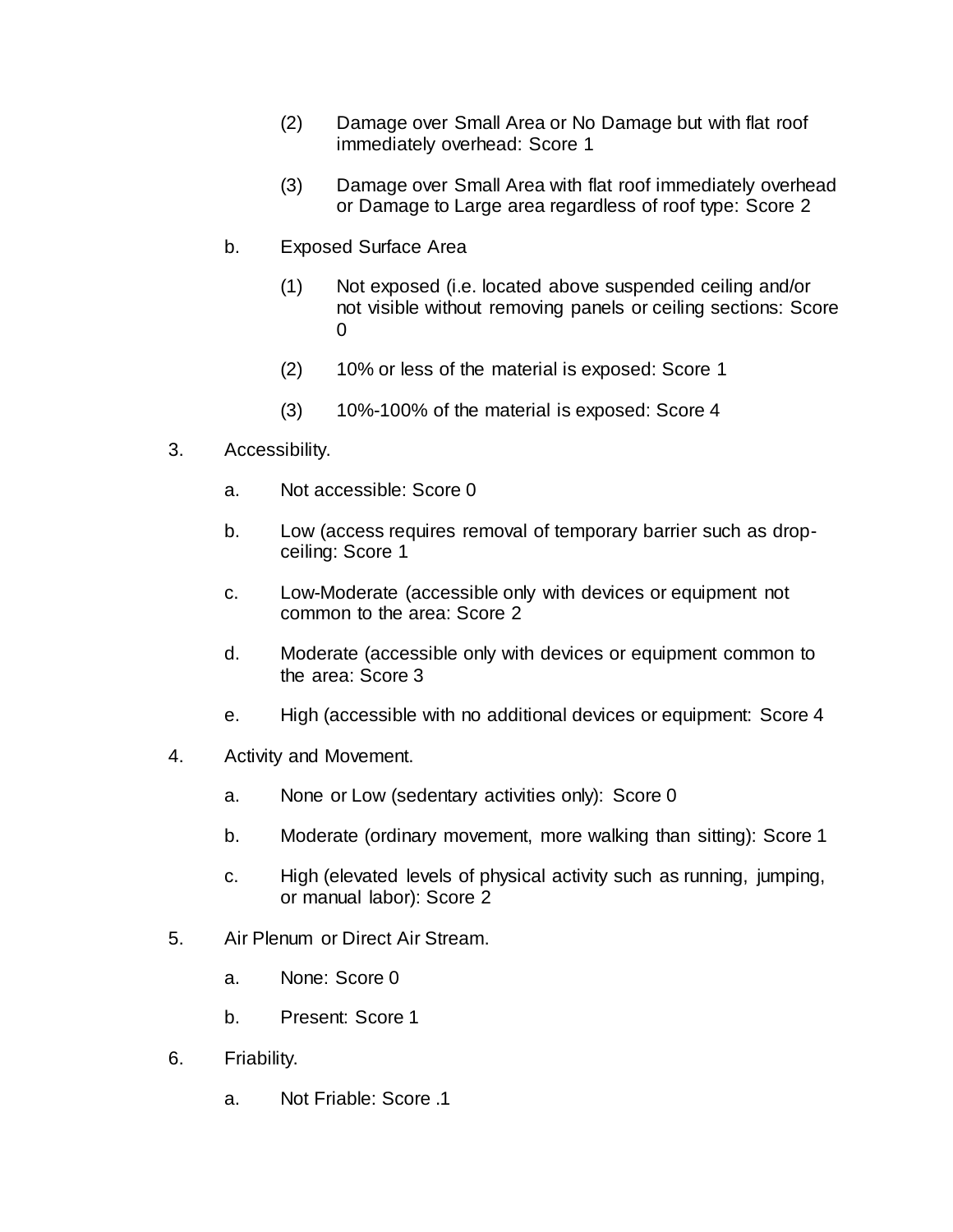- b. Potentially Friable (difficult but possible to damage by hand and/or material that has been properly encapsulated or enclosed): Score 1
- c. Moderately Friable (easy to dislodge and crush): Score 2
- d. Highly Friable (fluffy, spongy, or flaking and/or pieces hanging and/or falls apart when touched): Score 3
- 7. Asbestos Content.
	- a. Trace to <1%: Score 0
	- b. 1% to 50%: Score 2
	- c. 50% to 100%: Score 3
- 8. Occupancy and Use.
	- a. Low Priority Buildings: Score 0
	- b. Low Priority Areas: Score 0
	- c. Restricted Use Areas: Score 0
	- d. High Priority Areas of Intermediate Priority Buildings: Score 8
	- e. High Priority Areas of High Priority Buildings: Score 12
- 9. Total Degree of Hazard shall equal the sum of the scores for §§ 1.22.1(D)(1) through (5) of this Part, multiplied by the score for § 1.22.1(D)(6) of this Part, multiplied by the score for  $\S$  1.22.1(D)(7) of this Part, plus the score for  $\S$  1.22.1(D)(8) of this Part.
- 10. Notwithstanding the requirements of §§ 1.22.1(C) and 1.22.1(D) of this Part, assessments of schools shall also be conducted in accordance with § 1.22.1(D) of this Part for determining eligibility for funding in accordance with R.I. Gen. Laws § 23-24.5-19 and regulations adopted thereunder.

### **1.22.2 Development of Asbestos Abatement Remedies**

- A. General Requirement
	- 1. Areas of buildings receiving a score greater than zero from the hazard assessment conducted in accordance with § 1.22.1(D) of this Part will require some type of asbestos abatement (management) plan. This asbestos abatement plan must be developed by the building owner in accordance with § 1.17 of this Part and submitted for Department review.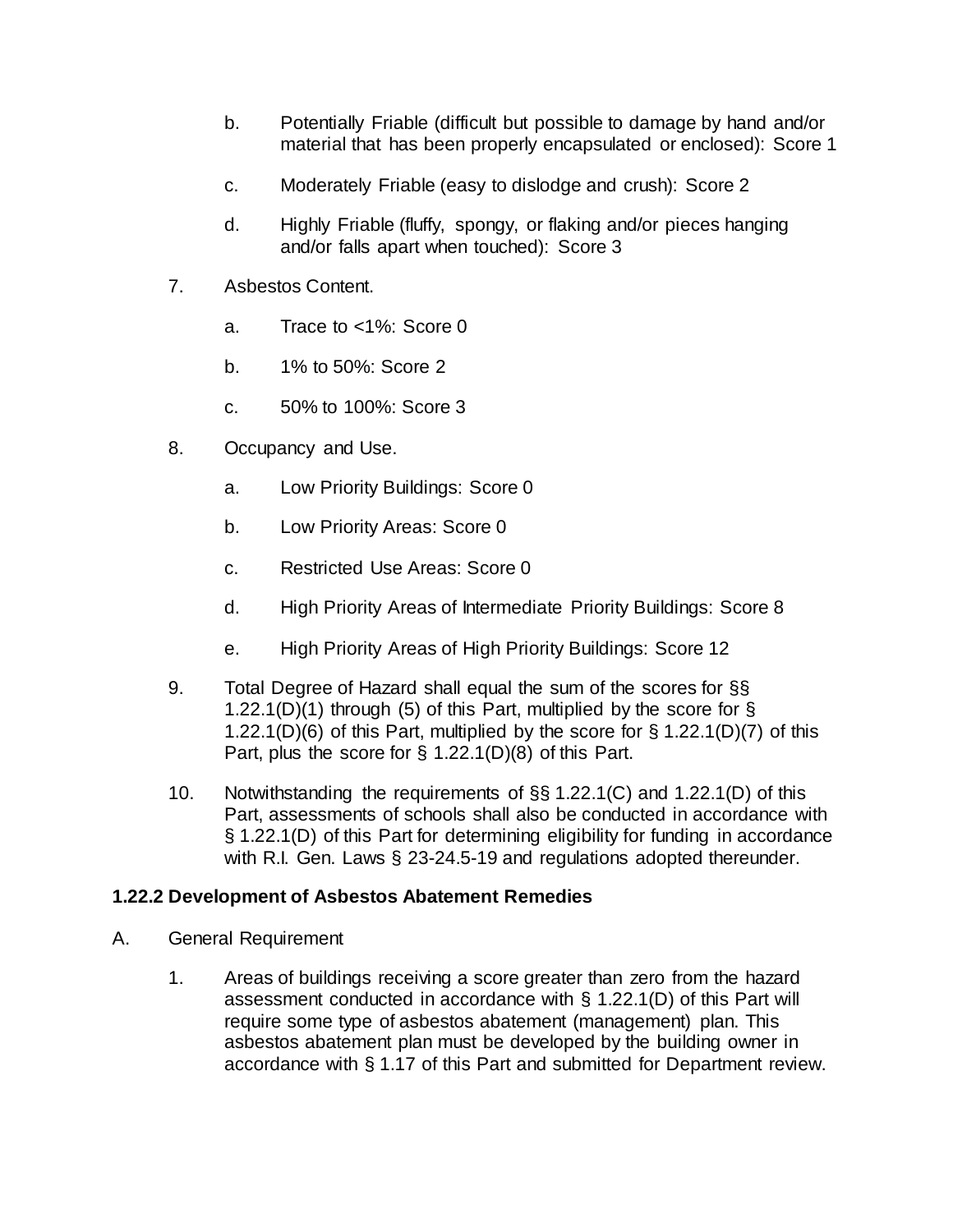2. Decisions regarding the abatement remedies that may be proposed to the Department as part of an asbestos abatement plan are the responsibility of the building owner. These strategies may range from simple operations and maintenance plans to complete removal. The remedies proposed in the asbestos abatement plan will be governed by the nature and extent of the hazards that have been identified, as reflected by the numerical score determined in accordance with § 1.22.1(D) of this Part. The acceptability of proposed abatement remedies will be reviewed by the Department during the plan approval process in accordance with § 1.17 of this Part.

### **1.22.3 Reinspection of Schools and School Buildings**

General Requirement. All schools and school buildings, as defined by the AHERA regulations, must have all friable and nonfriable known or assumed ACM reinspected at least once every three (3) years in accordance with 40 C.F.R. § 763.85(b) incorporated by reference at § 1.2(K) of this Part.

## **1.23 Sampling Protocol for Hazard Assessment**

- A. Number of Samples. Samples of suspect asbestos containing materials must be taken for laboratory analysis. The number of samples to be taken is dependent upon the type of material to be sampled.
	- 1. Friable or Potentially Friable Surfacing Material A consultant certified for Asbestos Inspection Services in accordance with § 1.21.2(B)(2) of this Part or a Competent Person certified in accordance with § 1.19 of this Part shall collect bulk samples, in a statistically random manner that is representative of each homogeneous area, as follows:
		- a. At least three (3) bulk samples from each homogeneous area that is one thousand (1000) square feet or less, except as provided in §§ 1.23(A)(1)(d) and (e) of this Part.
		- b. At least five (5) bulk samples from each homogeneous area that is greater than one thousand (1000) square feet but less than five thousand (5000) square feet, except as provided in §§ 1.23(A)(1)(d) and (e) of this Part.
		- c. At least seven (7) bulk samples from each homogeneous area that is greater than five thousand (5000) square feet, except as provided in §§ 1.23(A)(1)(d) and (e) of this Part.
		- d. A homogeneous area shall be determined to contain ACM based on a finding that the results of at least one (1) sample collected from that area shows that asbestos is present in an amount greater than one percent (1%).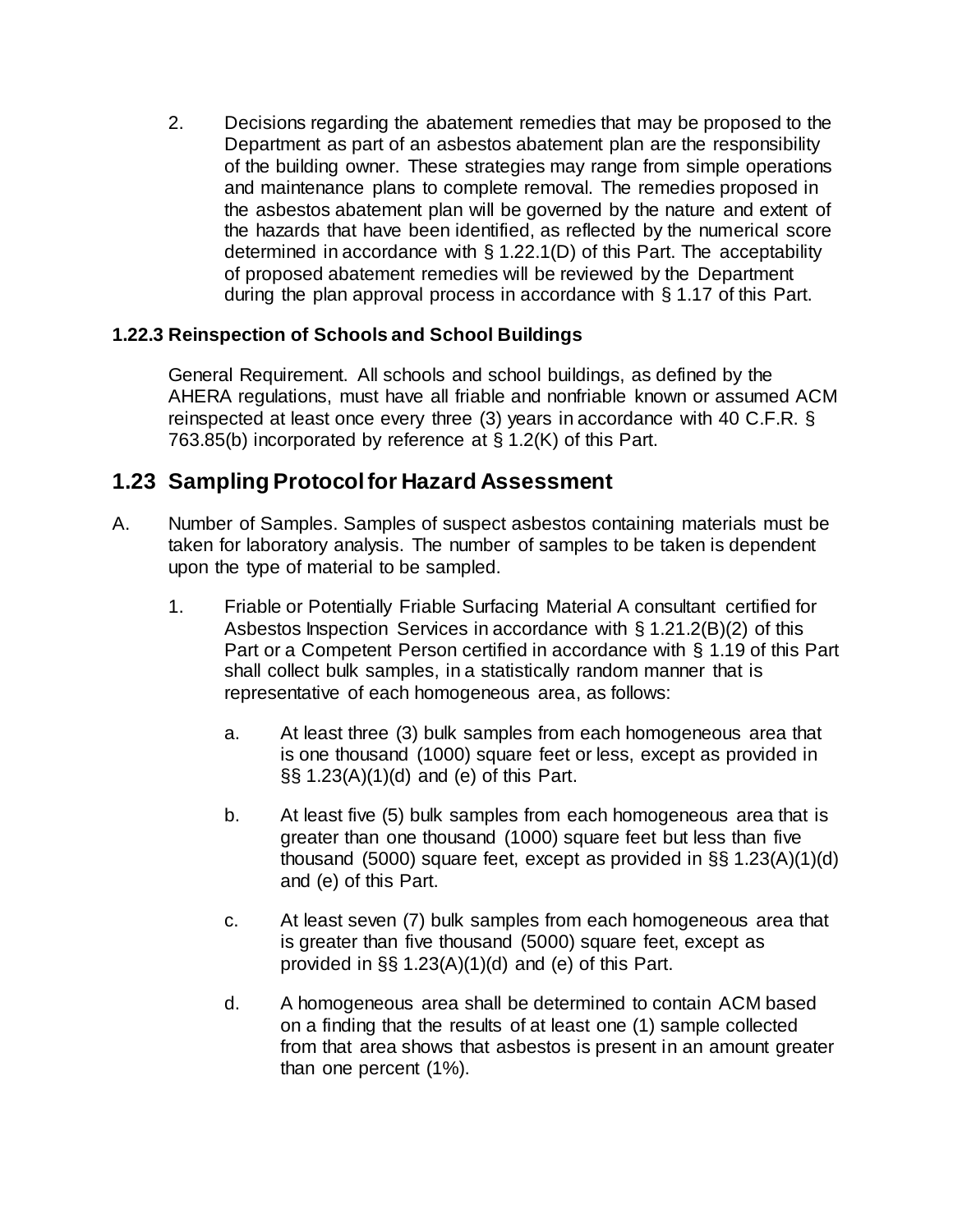- e. A homogeneous area is considered not to contain ACM only if the results of all samples required to be collected from that area show asbestos in amounts of one percent (1%) or less.
- 2. Thermal System Insulation. A consultant certified for Asbestos Inspection Services in accordance with § 1.21.2(B)(2) of this Part or a Competent Person certified in accordance with § 1.19 of this Part shall collect bulk samples, in a statistically random manner that is representative of each homogeneous area, as follows:
	- a. At least three (3) bulk samples from each homogeneous area that is damaged, except as provided in §§ 1.23(A)(1)(d) and (e) of this Part.
	- b. At least one (1) bulk sample from each homogeneous area of patched thermal system insulation if the patched section is less than six (6) linear or square feet, except as provided in in §§  $1.23(A)(1)(d)$  and (e) of this Part.
	- c. In a manner sufficient to determine whether the material is ACM or not ACM, collect bulk samples from each insulated mechanical system where cement is used on tees, elbows or valves, except as provided in §§ 1.23(A)(1)(d) and (e) of this Part.
- 3. Miscellaneous and Non-Friable Material

A consultant certified for Asbestos Inspection Services in accordance with § 1.21(B)(2) of this Part or a Competent Person certified in accordance with § 1.19 of this Part shall collect bulk samples from each homogeneous area in a manner sufficient to determine whether the material is ACM or not ACM, except as provided in in §§ 1.23(A)(1)(d) and (e) of this Part.

4. Homogeneous Areas Assumed to Contain ACM

Notwithstanding the requirements of §§ 1.23(A)(1), (2), and (3) of this Part above, any homogeneous area that is assumed to be ACM in accordance with 40 C.F.R. §§ 763.85(a)(4)(iii) and (iv) incorporated by reference at § 1.2(K) of this Part does not have to be sampled if the remaining elements of the assessment required by 40 C.F.R. § 763.85(a)(4)(v) incorporated by reference at § 1.2(K) of this Part and/or § 1.22 of this Part are completed.

- B. Sampling Procedures
	- 1. Materials
		- a. Clean, dry small jar (35 mm film canister or small, wide-mouthed glass jar) with screw-on lid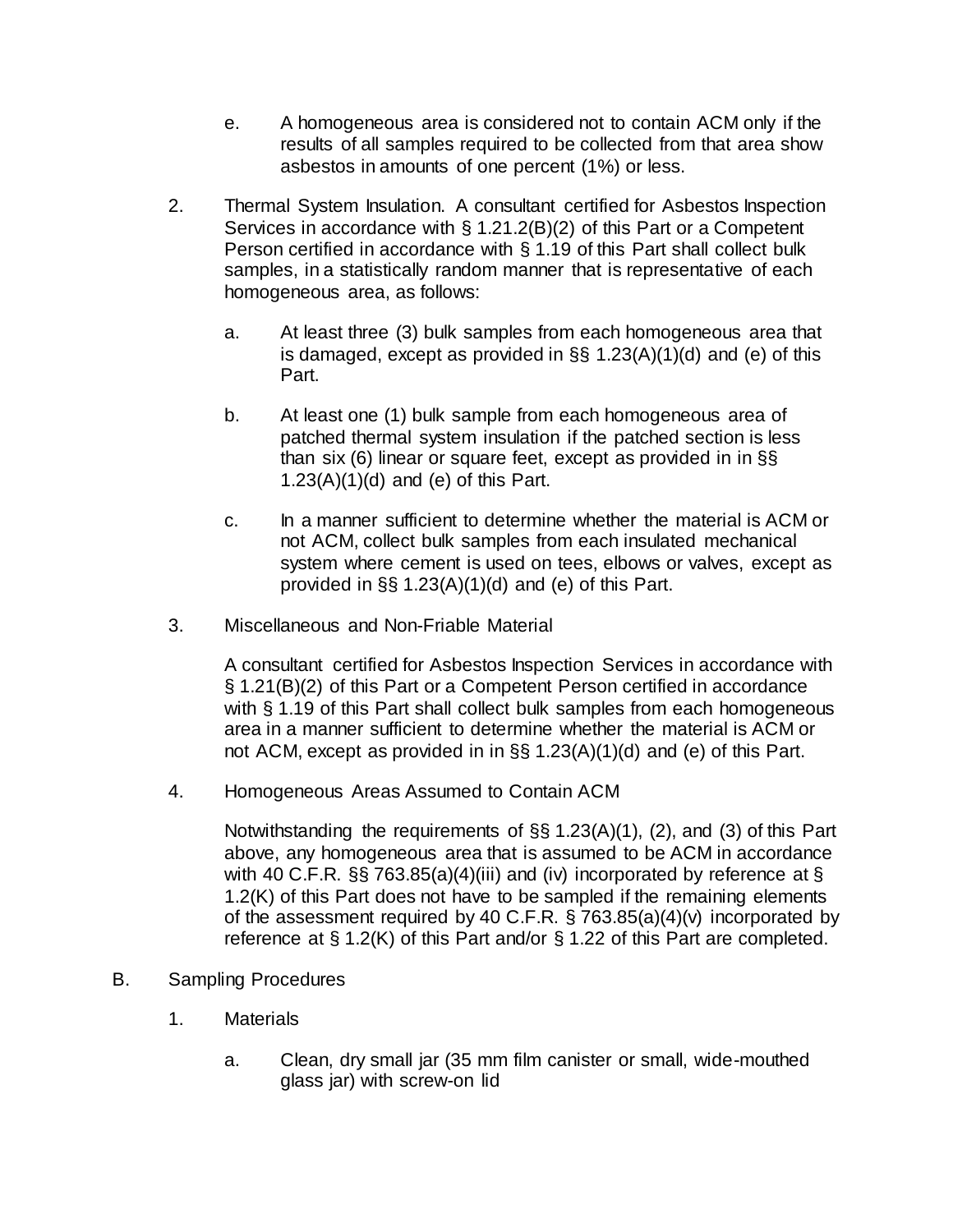- b. Knife (optional)
- c. Core borer (optional)
- d. Half-face cartridge respirator with two screw-in canisters; NIOSH approval number TC-23C-153 (Mine Safety Appliance chemical cartridge: approved for organic volatiles, chlorine, sulfur dioxide and hydrogen chloride; with dust, fume, mist (high efficiency) filter.
- 2. Sampling Methods
	- a. The material should be sampled when the area is not in use.
	- b. Only those persons needed for sampling should be present.
	- c. The sampler should wear an approved respirator.
	- d. The material to be sampled should be lightly misted with water to minimize fiber release.
	- e. Gently twist the open end of the container into the material, penetrating the depth of the material until material falls into the container. Use a knife or core borer to take the sample of cementitious materials and then empty the material into the container.
	- f. Close the container tightly and wipe off the exterior with a damp cloth. Tape the lid to prevent accidental opening during shipment or handling.
	- g. Label the sample container with a unique identification number, the name of the building, initials of the person who sampled, and the date of sample collection.
	- h. Make a record of each sample by noting the date the sample was taken, location of material sampled (including room or area), and the sample ID number.
	- i. Wet mop or wipe-up with a wet cloth any material which may have fallen on the floor.
	- j. Spray the area sampled with a clear shellac, varnish or similar material to minimize the potential for fiber release.
	- k. Clean the knife or core borer, if used, with water.
	- l. Submit samples to a laboratory certified by the Department to analyze asbestos.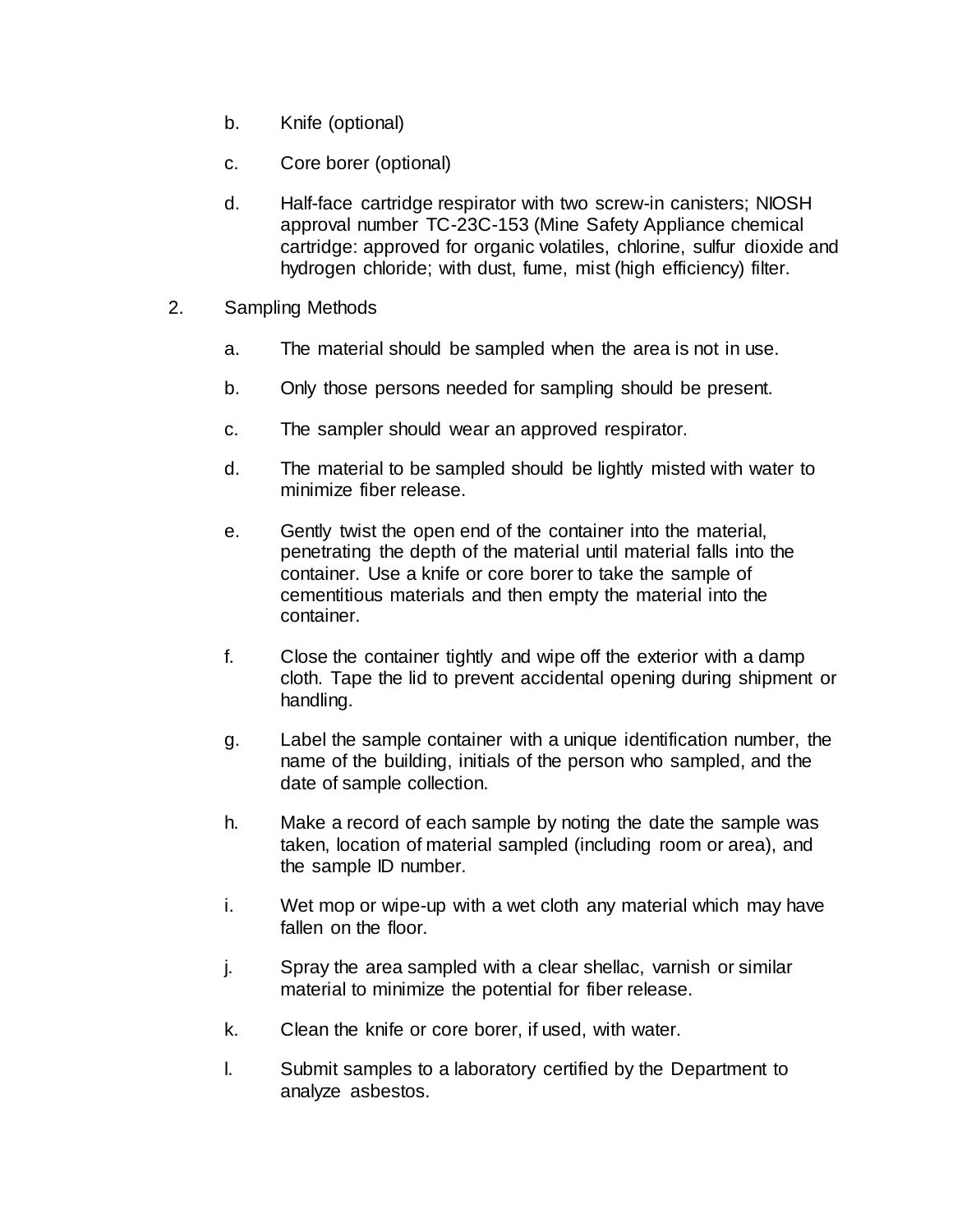m. Request that results be reported as type and percent asbestos by a method capable of determining asbestos content with a minimum detection level of 1% by weight.

# **1.24 NESHAP Requirements**

Federal facilities and such other persons who are not otherwise subject to these regulations shall comply with EPA's NESHAP requirements, 40 C.F.R. § 61, Subpart M incorporated by reference at § 1.2(N) of this Part.